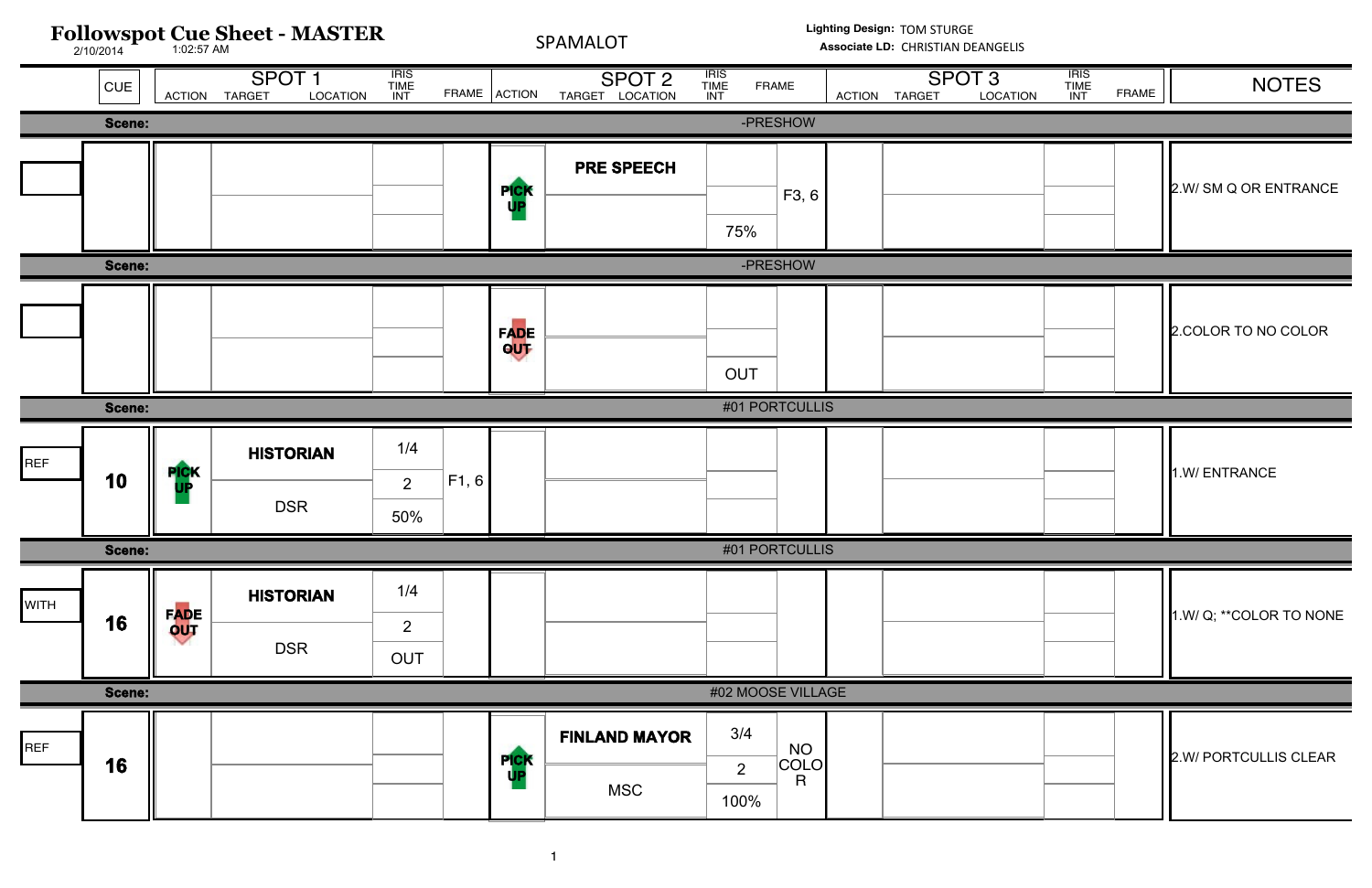

| <b>ATION</b> | <b>IRIS</b><br><b>TIME</b><br><b>INT</b> | <b>FRAME</b>                                 | <b>NOTES</b>                                                               |
|--------------|------------------------------------------|----------------------------------------------|----------------------------------------------------------------------------|
|              |                                          |                                              |                                                                            |
|              |                                          |                                              | 2.W/Q                                                                      |
|              |                                          |                                              |                                                                            |
|              | <b>FB</b><br>2<br>100%                   | <b>NO</b><br>COLO<br>$\overline{\mathsf{R}}$ | 1.W/Q<br>3.W/Q                                                             |
|              |                                          |                                              |                                                                            |
|              |                                          |                                              | 2.W/ ENTRANCE                                                              |
|              |                                          |                                              |                                                                            |
|              | $\mathbf 0$<br><b>OUT</b>                |                                              | 1.W/ Q; COLOR TO F4, 7<br>2.W/ Q; COLOR TO F4, 7<br>3.W/ Q; COLOR TO F4, 7 |
|              |                                          |                                              |                                                                            |
|              | 1/2<br>$\overline{2}$<br>100%            | F4, 6                                        | 2.W/ ENTRANCE<br>3.W/ ENTRANCE                                             |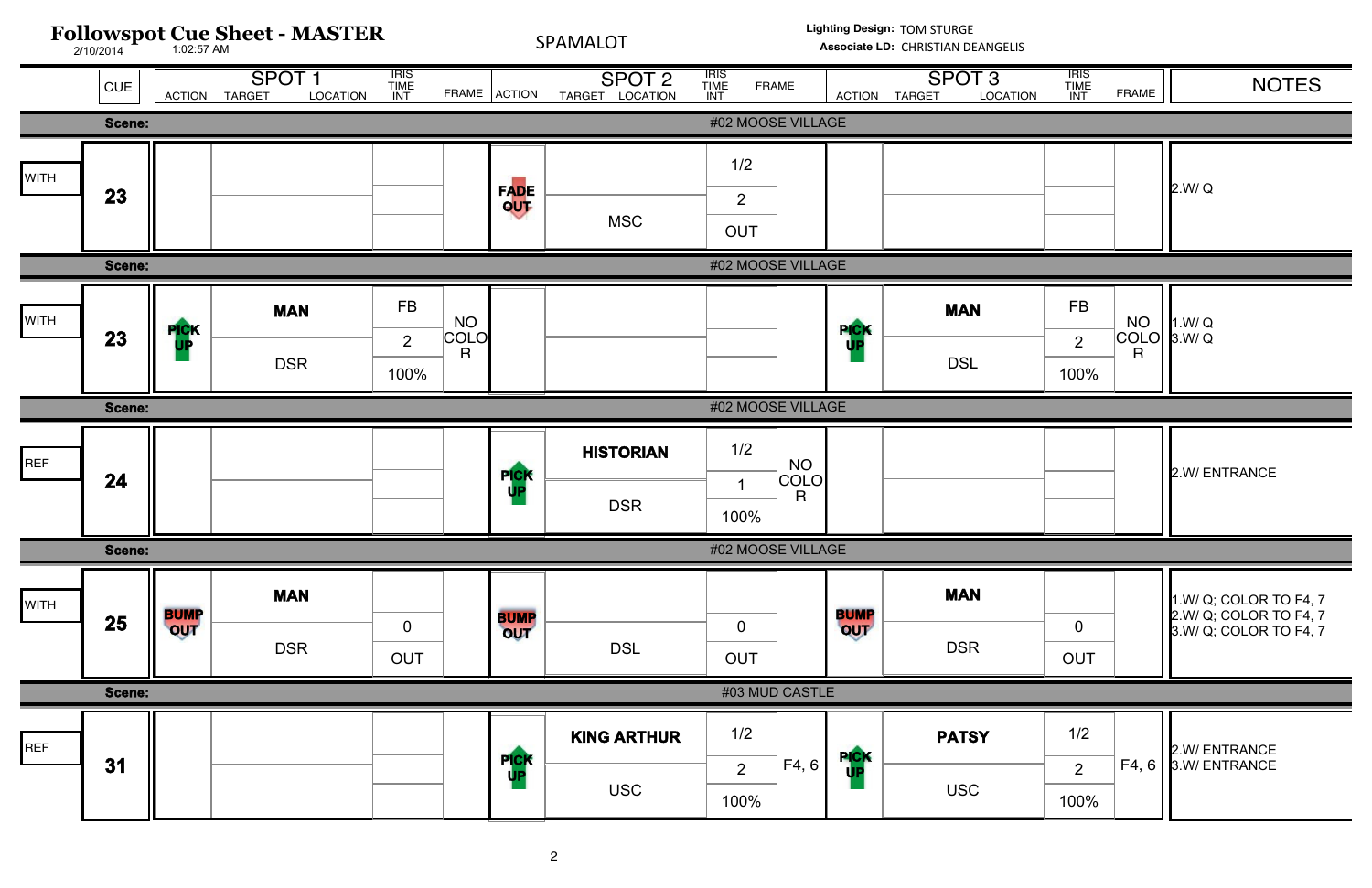

| <b>ATION</b> | <b>IRIS</b><br><b>TIME</b><br>INT | <b>FRAME</b> | <b>NOTES</b>              |
|--------------|-----------------------------------|--------------|---------------------------|
|              |                                   |              |                           |
|              |                                   |              | 1.W/Q                     |
|              |                                   |              |                           |
|              | $\overline{4}$<br><b>OUT</b>      |              | 3.W/ PATSY FINISH SINGINC |
|              |                                   |              |                           |
|              | 1/4<br>$\mathbf 1$<br>100%        | F4, 6        | 3.W/Q                     |
|              |                                   |              |                           |
|              |                                   |              | 2.W/Q                     |
|              |                                   |              |                           |
|              | $\pmb{0}$<br><b>OUT</b>           |              | 1.W/Q<br>3.W/Q            |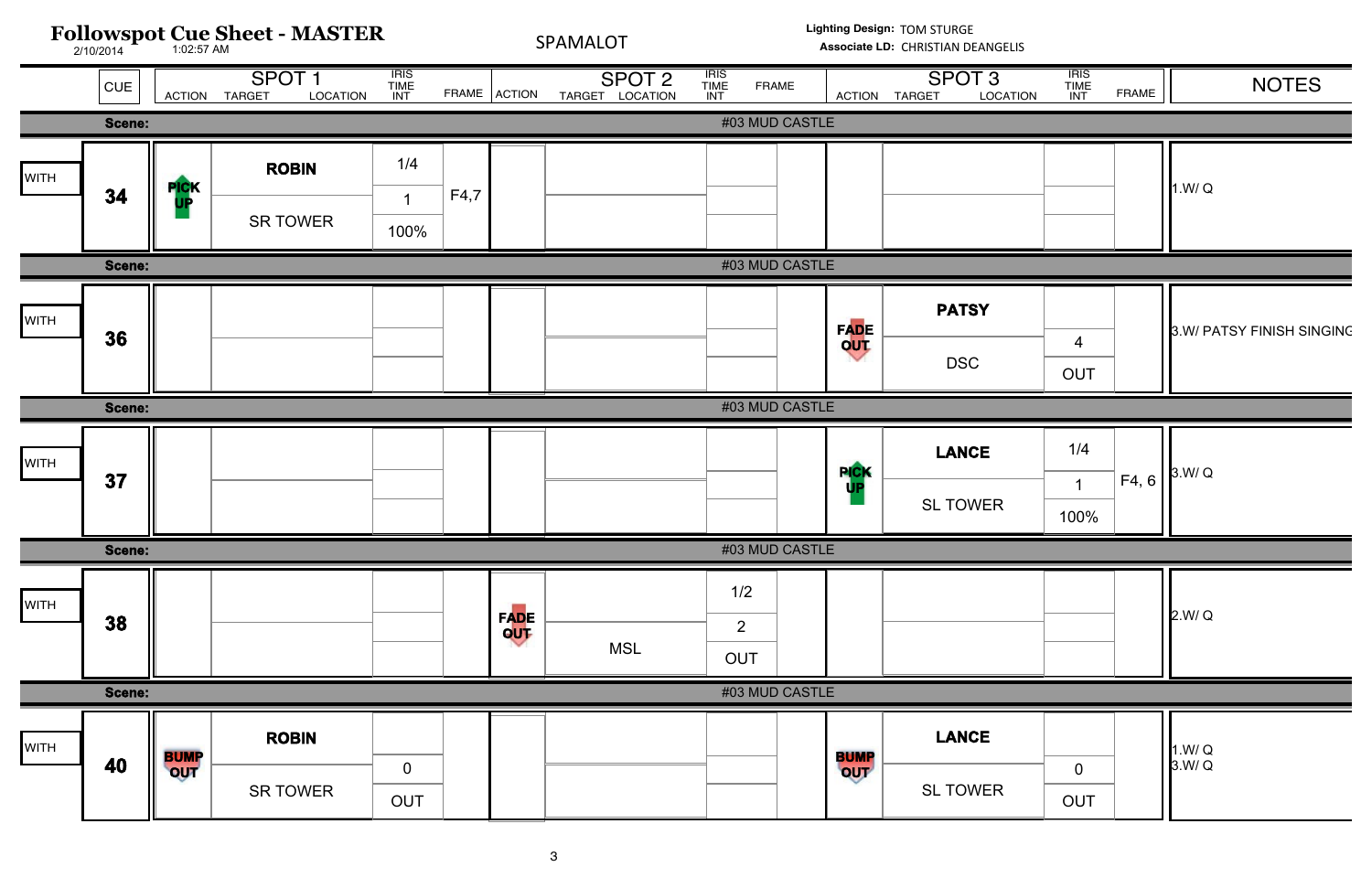

| <b>ATION</b> | <b>IRIS</b><br><b>TIME</b><br><b>INT</b> | <b>FRAME</b> | <b>NOTES</b>                                        |
|--------------|------------------------------------------|--------------|-----------------------------------------------------|
|              |                                          |              |                                                     |
|              | 1/2<br>3                                 | F4,6         | 1.W/ ENTRANCE<br>2.W/ ENTRANCE<br>3.W/ENTRANCE      |
|              | 100%                                     |              |                                                     |
|              |                                          |              |                                                     |
|              | 1/2<br>3<br>75%                          |              | 1.W/MUSIC<br>2.IRIS; INT<br>3.W/MUSIC               |
|              |                                          |              |                                                     |
|              |                                          |              | 2.W/ JUMP OFF CART                                  |
|              |                                          |              |                                                     |
|              |                                          |              | 2. FADE OUT WHEN DEAD/<br><b>RESTORE WHEN ALIVE</b> |
|              |                                          |              |                                                     |
|              |                                          |              | 2.W/ SONG END                                       |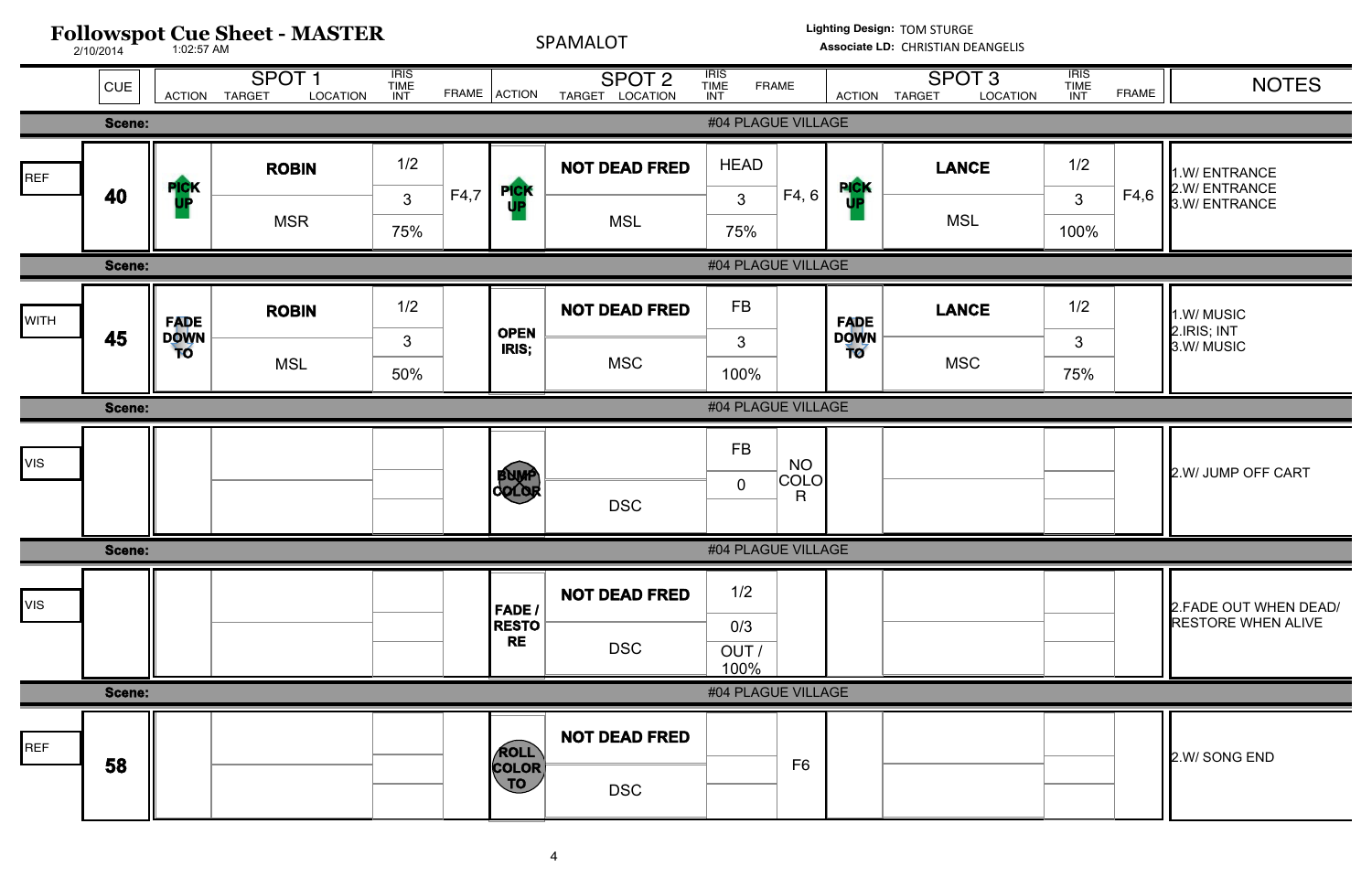

| <b>TION</b> | IRIS<br><b>TIME</b><br><b>INT</b> | <b>FRAME</b> | <b>NOTES</b>                             |
|-------------|-----------------------------------|--------------|------------------------------------------|
|             |                                   |              |                                          |
|             | 1/2<br>3<br>100%                  |              | 1.W/Q<br>3.W/Q                           |
|             |                                   |              |                                          |
|             | $\overline{2}$<br><b>OUT</b>      |              | 1.W/ X TO SR<br>2.W/EXIT<br>3.W/ X TO SR |
|             |                                   |              |                                          |
|             |                                   |              |                                          |
| R           | 1/2<br>$\mathfrak{S}$<br>75%      | F4, 6        | 1.W/Q<br>3.W/Q                           |
|             |                                   |              |                                          |
|             |                                   |              | 2.W/ ENTRANCE                            |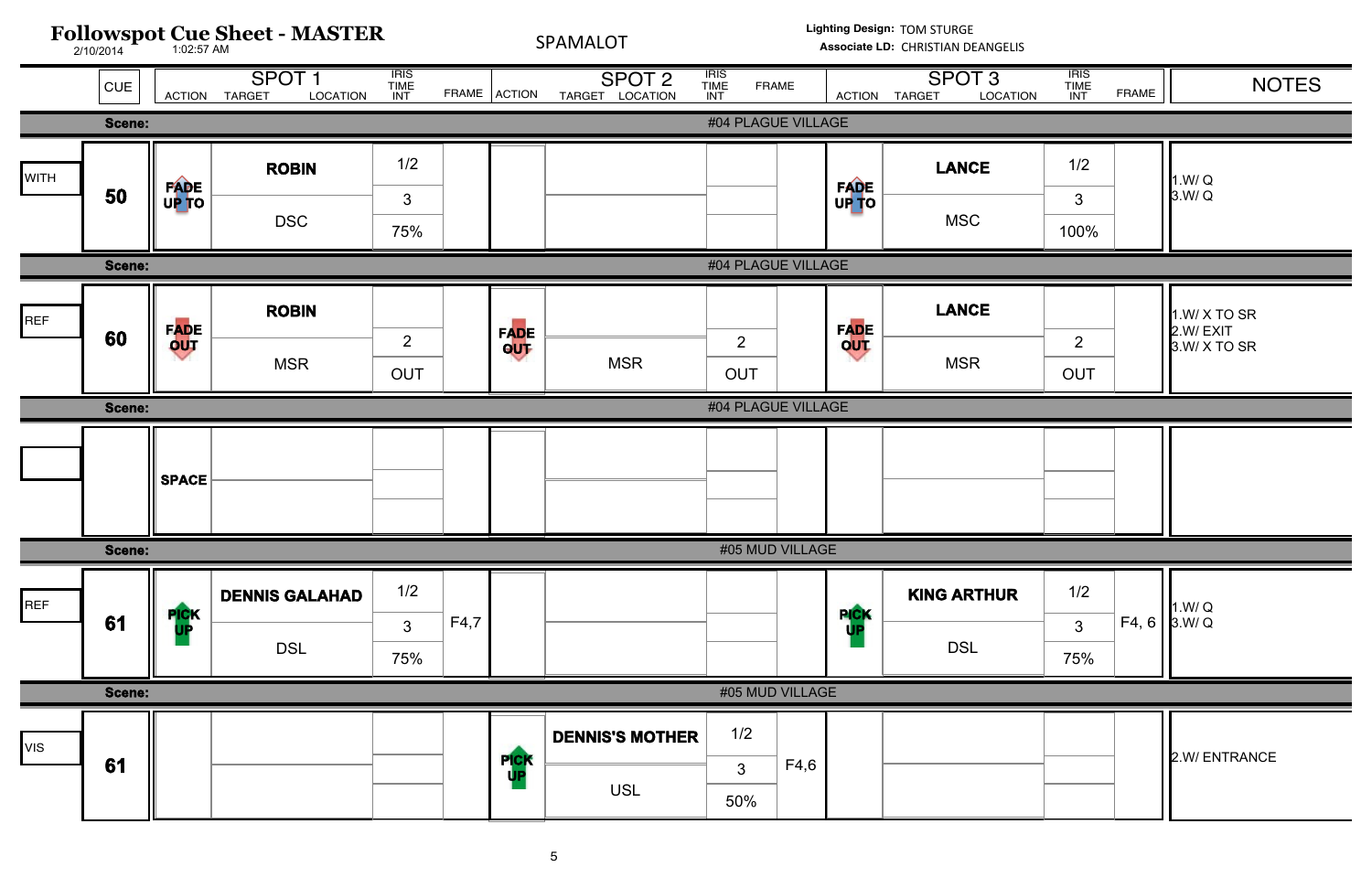

| <b>TION</b> | <b>IRIS</b><br><b>TIME</b><br><b>INT</b> | <b>FRAME</b> | <b>NOTES</b>                    |
|-------------|------------------------------------------|--------------|---------------------------------|
|             |                                          |              |                                 |
|             |                                          |              | 2.W/Q                           |
|             |                                          |              |                                 |
| R           | $\mathbf{3}$<br><b>OUT</b>               |              | 1.W/Q<br>3.W/ Q; COLOR TO F4, 6 |
|             |                                          |              |                                 |
|             |                                          |              | 2.W/ TURN                       |
|             |                                          |              |                                 |
|             |                                          |              | 1.W/ MOTION TO JOIN             |
|             |                                          |              |                                 |
| <b>HER</b>  | 1/2<br>$\overline{2}$<br>100%            | F4,6         | 3.W/Q                           |
|             |                                          |              |                                 |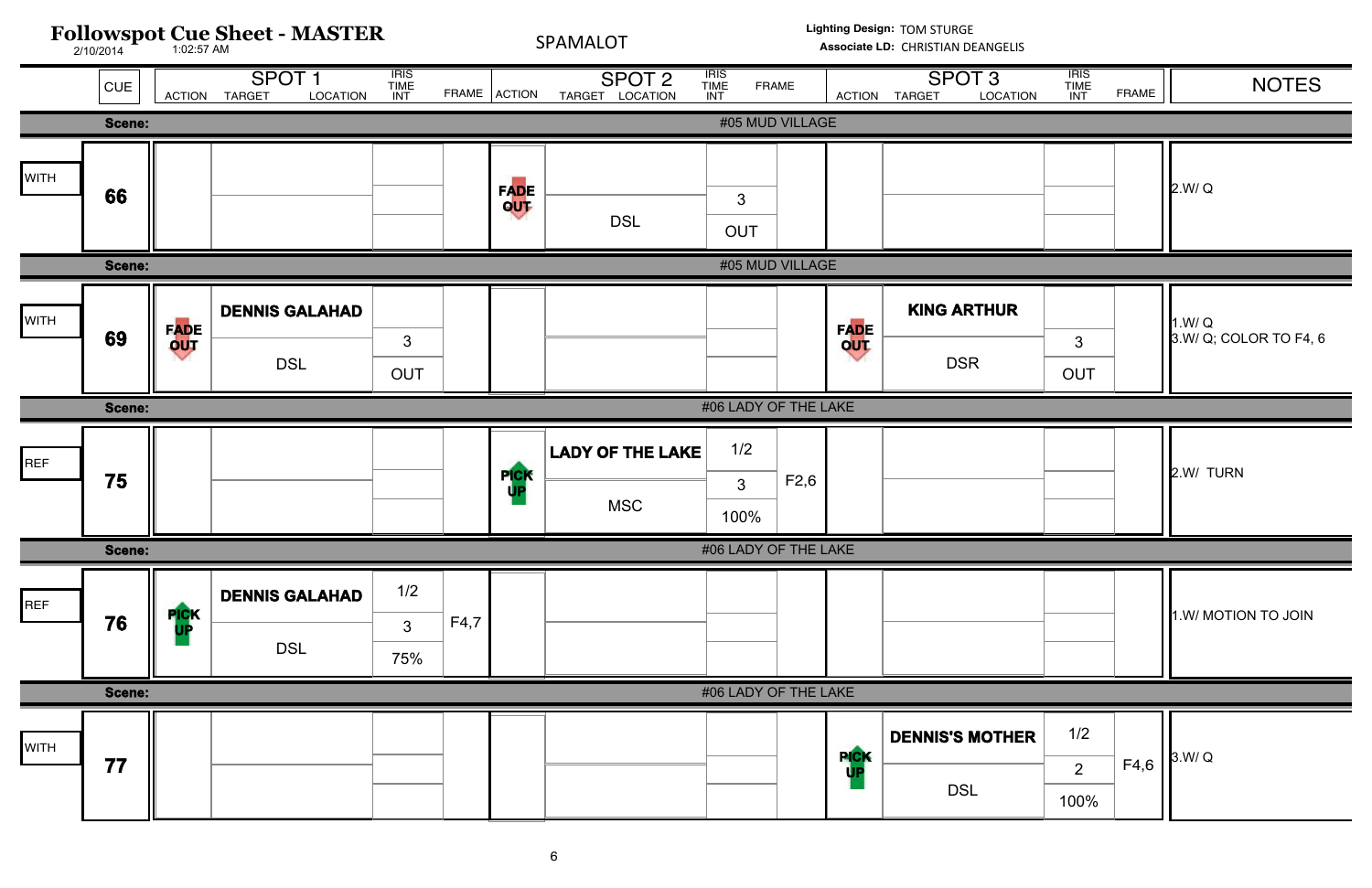

| <b>TION</b> | <b>IRIS</b><br>TIME<br>INT | <b>FRAME</b>                      | <b>NOTES</b>                                                          |
|-------------|----------------------------|-----------------------------------|-----------------------------------------------------------------------|
|             |                            |                                   |                                                                       |
| R           | FB                         |                                   | 1.W/ EXIT; COLOR TO NONE<br>2.W/EXIT;<br>3.W/ X; IRIS FB; INT TO 100% |
|             | 100%                       |                                   |                                                                       |
|             |                            |                                   |                                                                       |
| R           | <b>FB</b>                  | <b>NO</b><br>COLO<br>$\mathsf{R}$ | 3.W/Q                                                                 |
|             |                            |                                   |                                                                       |
|             |                            |                                   | 1.W/Q                                                                 |
|             |                            |                                   |                                                                       |
|             |                            |                                   | 1.STAY IN AREA UNTIL LETT<br>3. WHEN POSSIBLE                         |
|             |                            |                                   |                                                                       |
| R           |                            |                                   | 3. WHEN POSSIBLE                                                      |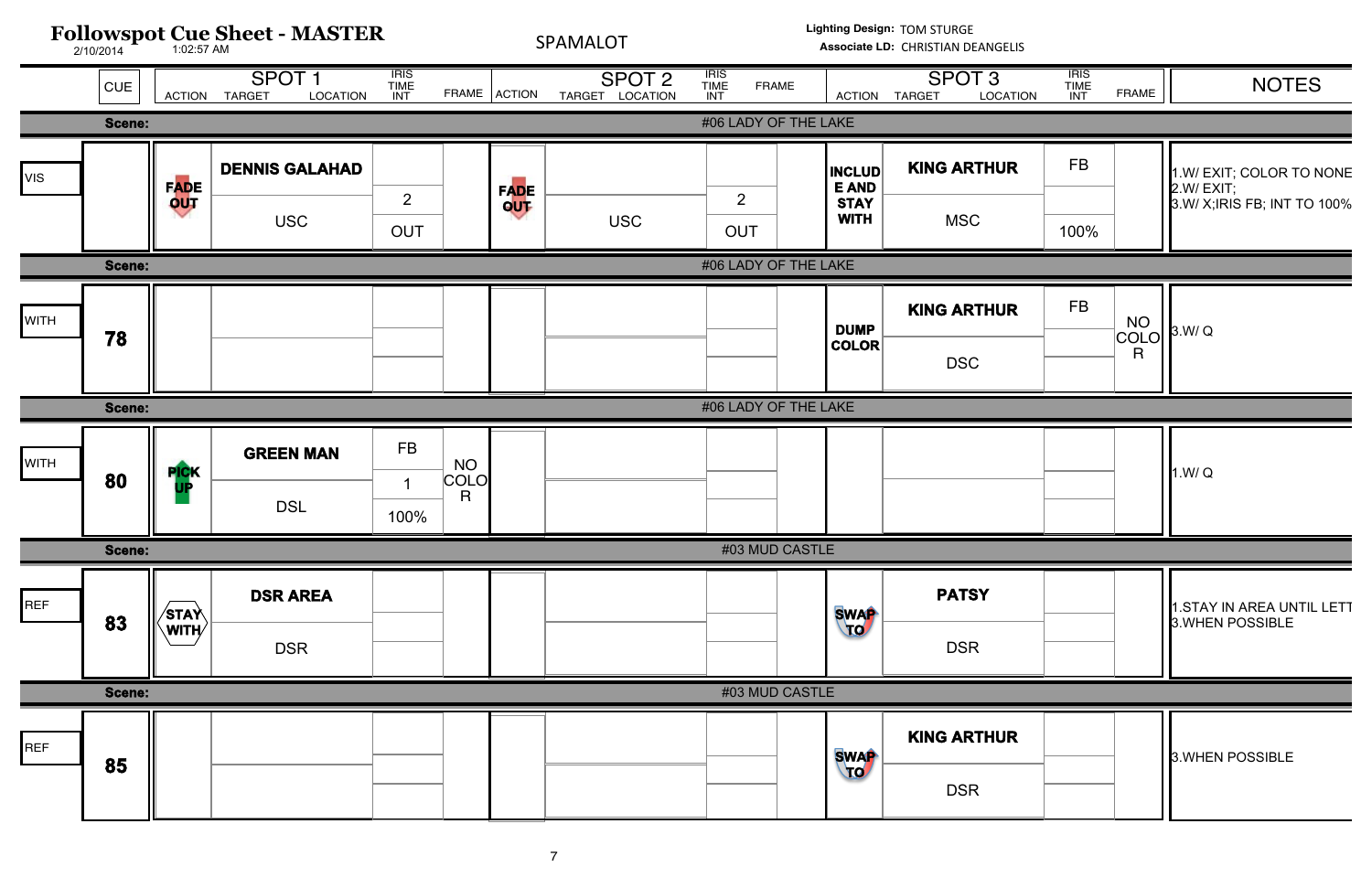

| <b>TION</b> | <b>IRIS</b><br><b>TIME</b><br>INT | <b>FRAME</b> | <b>NOTES</b>                    |
|-------------|-----------------------------------|--------------|---------------------------------|
|             |                                   |              | 1.W/ X TO SR; SWAP TO LET       |
| R           |                                   |              | 1.W/Q                           |
|             | $\overline{2}$<br><b>OUT</b>      | F4, 6        | 2.W/ Q<br>3.W/ Q; **COLOR F4, 6 |
|             |                                   |              | 2.W/ LINE END; COLOR TO F       |
|             |                                   |              | 1.W/Q<br>2.W/Q                  |
|             |                                   |              | 2.W/EXIT                        |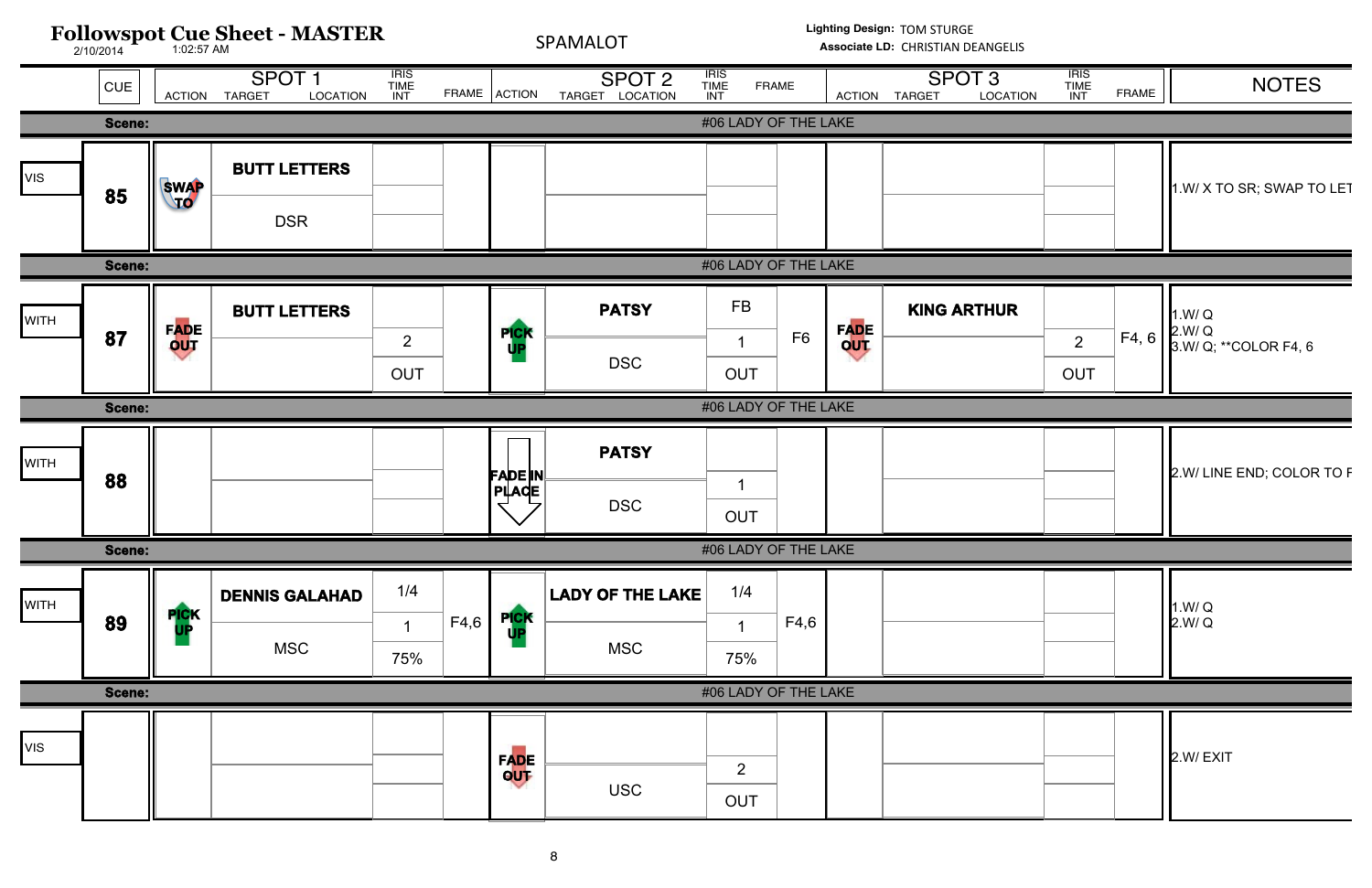|             |                                | <b>Followspot Cue Sheet - MASTER</b> |                                                |                              |       | Lighting Design: TOM STURGE<br>SPAMALOT<br>Associate LD: CHRISTIAN DEANGELIS |                                      |                                       |                    |                                                |                        |       |                                                |
|-------------|--------------------------------|--------------------------------------|------------------------------------------------|------------------------------|-------|------------------------------------------------------------------------------|--------------------------------------|---------------------------------------|--------------------|------------------------------------------------|------------------------|-------|------------------------------------------------|
|             | CUE                            |                                      | SPOT <sub>1</sub><br>ACTION TARGET<br>LOCATION | <b>IRIS<br/>TIME<br/>INT</b> |       | FRAME ACTION                                                                 | SPOT <sub>2</sub><br>TARGET LOCATION | <b>IRIS<br/>TIME<br/>INT</b><br>FRAME |                    | SPOT <sub>3</sub><br>LOCATION<br>ACTION TARGET |                        | FRAME | <b>NOTES</b>                                   |
|             |                                | #06 LADY OF THE LAKE<br>Scene:       |                                                |                              |       |                                                                              |                                      |                                       |                    |                                                |                        |       |                                                |
| <b>WITH</b> | <b>BUMP</b>                    |                                      | <b>DENNIS GALAHAD</b>                          | 1/2                          |       |                                                                              | <b>PATSY</b>                         | 1/2                                   | <b>BUMP</b>        | <b>KING ARTHUR</b>                             | 1/2                    |       | 1. IRIS TO 1/2; FADE TO FULI                   |
|             | 103                            | UP INT/<br><b>IRIS</b>               | <b>DSC</b>                                     | $\overline{0}$<br>100%       | F4, 6 | <b>BUMP</b>                                                                  | <b>DSC</b>                           | F4, 6<br>$\overline{0}$<br>100%       | UP                 | <b>DSR</b>                                     | $\overline{0}$<br>100% | F4, 6 | $\begin{bmatrix} 2.W/Q \\ 3.W/Q \end{bmatrix}$ |
|             | #06 LADY OF THE LAKE<br>Scene: |                                      |                                                |                              |       |                                                                              |                                      |                                       |                    |                                                |                        |       |                                                |
| REF         | 105                            | F <mark>AD</mark> E<br>OUT           | <b>SIR DENNIS</b><br><b>GALAHAD</b>            | 2                            |       | FADE<br>OUT                                                                  |                                      | $\overline{2}$                        | <b>FADE</b><br>QUT | <b>KING ARTHUR</b>                             | $\overline{2}$         |       | 1.W/EXIT<br>2.W/EXIT<br>3.W/EXIT               |
|             |                                |                                      |                                                |                              |       |                                                                              |                                      |                                       |                    |                                                |                        |       |                                                |
|             | Scene:                         |                                      |                                                |                              |       |                                                                              |                                      | #07 KING ARTHUR AND HIS KNIGHTS       |                    |                                                |                        |       |                                                |
|             |                                |                                      |                                                |                              |       |                                                                              |                                      |                                       |                    |                                                |                        |       |                                                |
|             |                                | <b>SPACE</b>                         |                                                |                              |       |                                                                              |                                      |                                       |                    |                                                |                        |       |                                                |
|             |                                |                                      |                                                |                              |       |                                                                              |                                      |                                       |                    |                                                |                        |       |                                                |
|             |                                |                                      |                                                |                              |       |                                                                              |                                      |                                       |                    |                                                |                        |       |                                                |
|             |                                |                                      |                                                |                              |       |                                                                              |                                      |                                       |                    |                                                |                        |       |                                                |
|             |                                | <b>SPACE</b>                         |                                                |                              |       |                                                                              |                                      |                                       |                    |                                                |                        |       |                                                |
|             |                                |                                      |                                                |                              |       |                                                                              |                                      |                                       |                    |                                                |                        |       |                                                |
|             |                                |                                      |                                                |                              |       |                                                                              |                                      |                                       |                    |                                                |                        |       |                                                |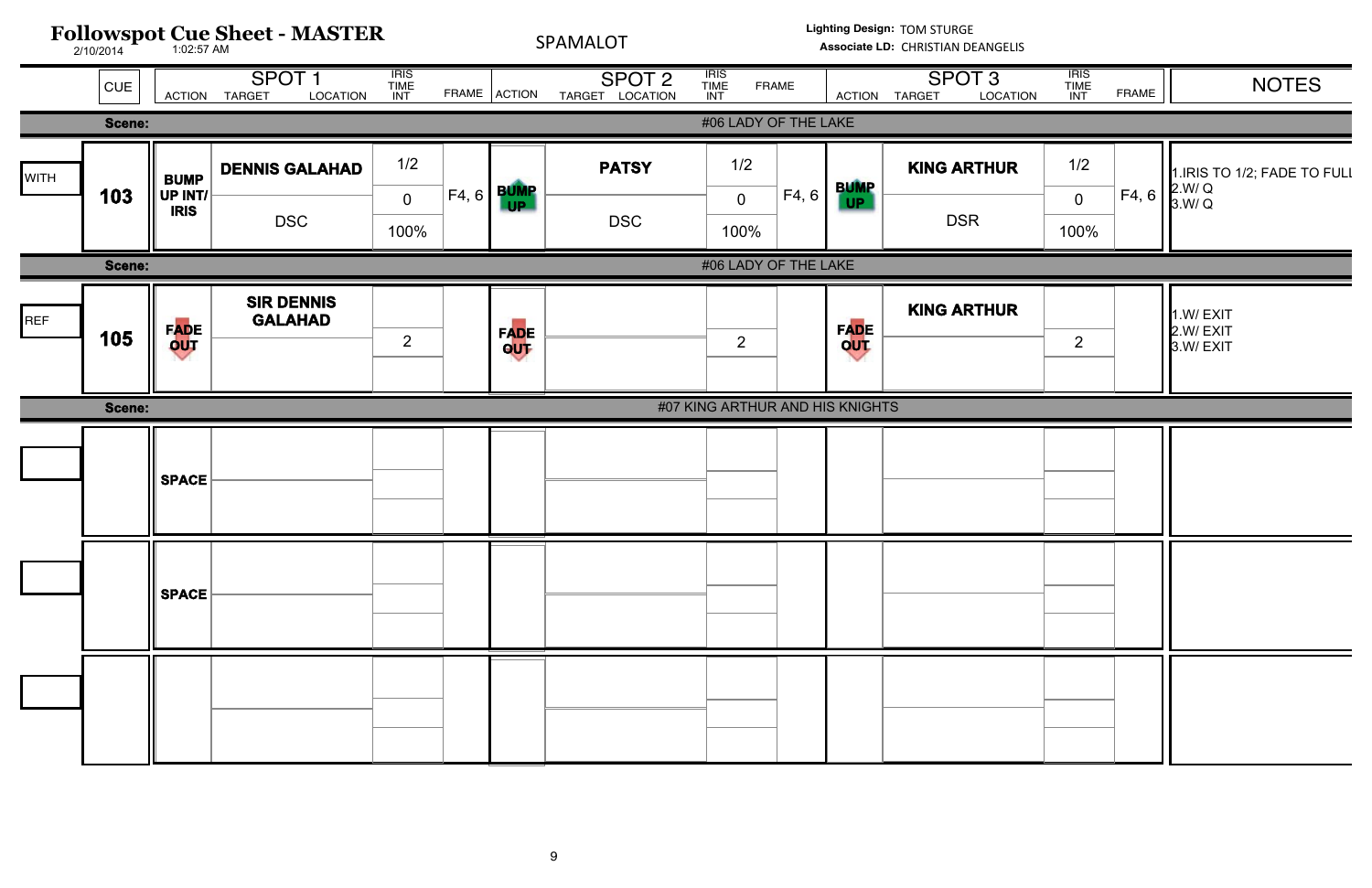

| <b>TION</b> | <b>IRIS</b><br><b>TIME</b><br><b>INT</b> | <b>FRAME</b> | <b>NOTES</b>                           |
|-------------|------------------------------------------|--------------|----------------------------------------|
|             |                                          |              |                                        |
|             |                                          |              | 2.W/ENTRANCE                           |
|             |                                          |              |                                        |
|             |                                          |              | 1.W/ ENTRANCE<br>2.W/ KNIGHTS ENTRANCE |
|             |                                          |              |                                        |
| <b>IAD</b>  | 1/2<br>1<br>100%                         | F4, 6        | 1.W/ NEXT ENTRANCE<br>3.W/ ENTRANCE    |
|             |                                          |              |                                        |
| IAD         | 1/2<br>3<br><b>OUT</b>                   |              | 1.W/ ENTRANCE<br>3.W/ NEXT ENTRANCE    |
|             |                                          |              |                                        |
|             | 1/2<br>1<br>100%                         | F4, 6        | 1.W/ NEXT ENTRANCE<br>3.W/ ENTRANCE    |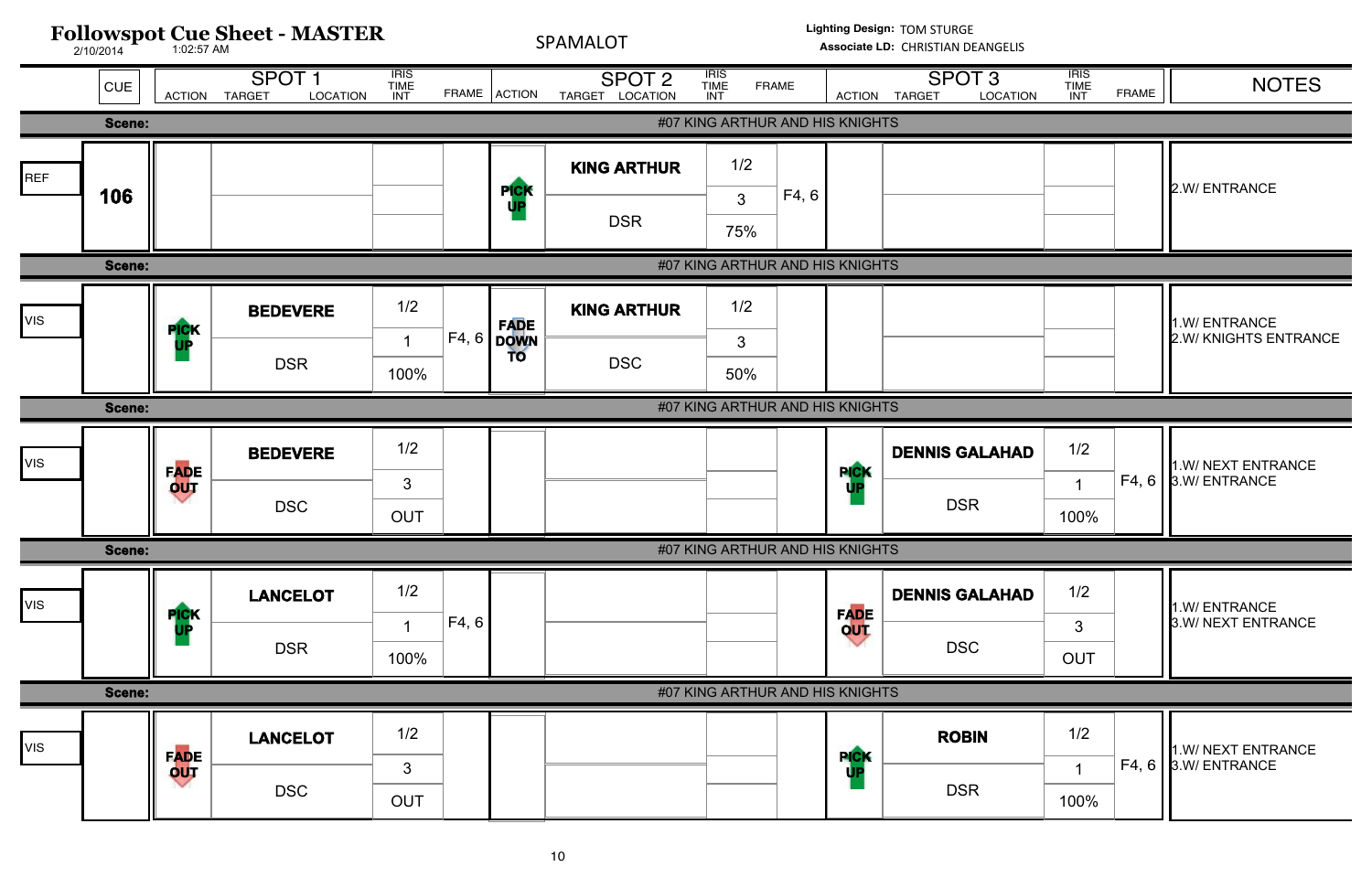

| <b>ATION</b> | <b>IRIS</b><br><b>TIME</b><br>INT | <b>FRAME</b> | <b>NOTES</b>             |
|--------------|-----------------------------------|--------------|--------------------------|
|              |                                   |              |                          |
|              | 1/2                               |              |                          |
|              | $\mathfrak{S}$                    |              | 3.W/ NEXT ENTRANCE       |
|              | <b>OUT</b>                        |              |                          |
|              |                                   |              |                          |
|              |                                   |              | 1.W/EXIT                 |
|              |                                   |              |                          |
|              |                                   |              |                          |
|              |                                   |              |                          |
|              |                                   |              | 2.W/Q                    |
|              |                                   |              |                          |
|              |                                   |              |                          |
|              |                                   |              |                          |
|              |                                   |              | 1.W/FIRE                 |
|              |                                   |              |                          |
|              |                                   |              |                          |
|              |                                   |              | 1. MOVE TO EACH WHO SING |
|              |                                   |              |                          |
|              |                                   |              |                          |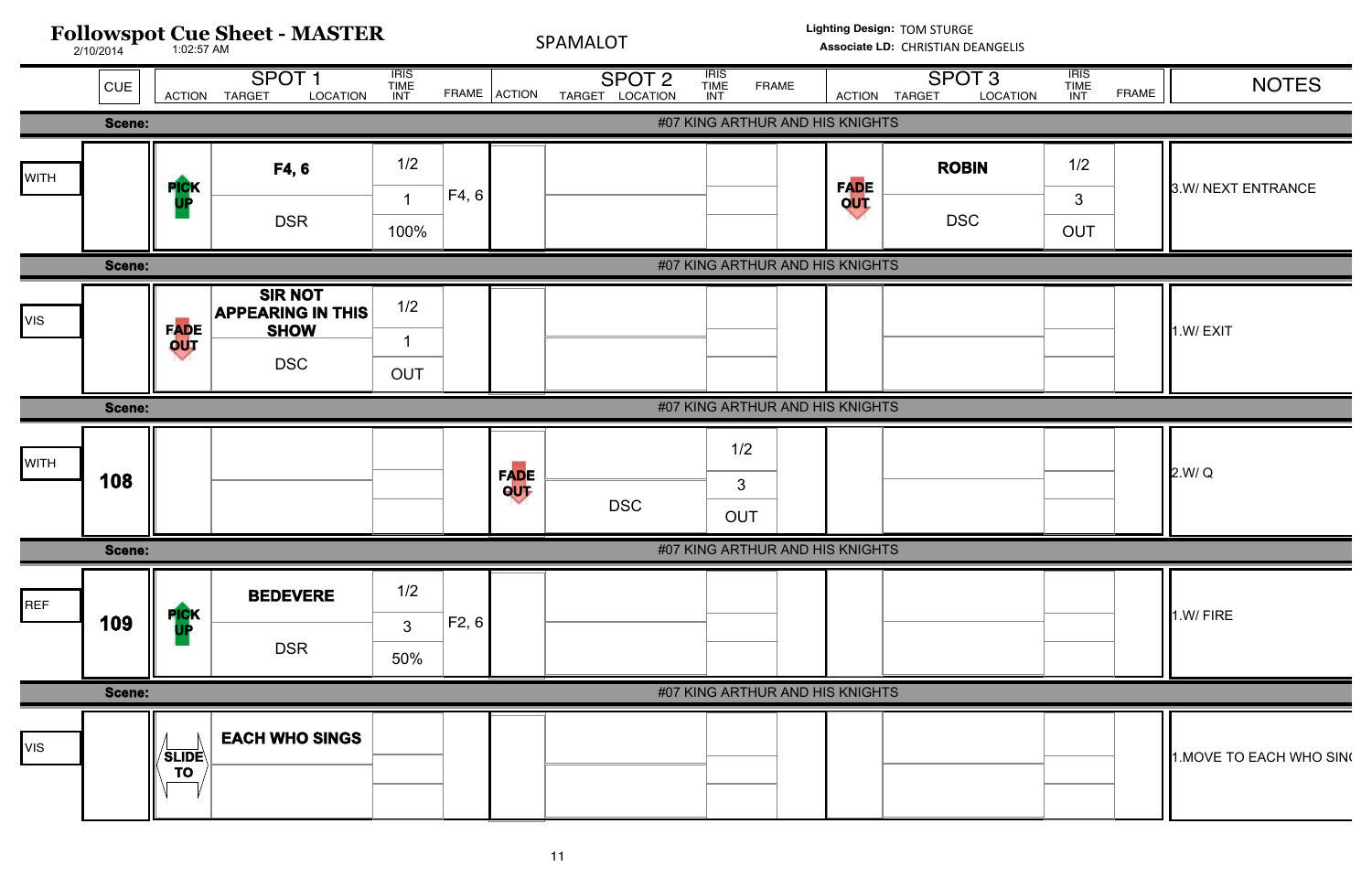| Followspot Cue Sheet - MASTER |        |             |                                                |                              | Lighting Design: TOM STURGE<br>SPAMALOT<br>Associate LD: CHRISTIAN DEANGELIS |                                      |                                              |  |                                    |          |                              |              |                  |
|-------------------------------|--------|-------------|------------------------------------------------|------------------------------|------------------------------------------------------------------------------|--------------------------------------|----------------------------------------------|--|------------------------------------|----------|------------------------------|--------------|------------------|
|                               | CUE    |             | SPOT <sub>1</sub><br>LOCATION<br>ACTION TARGET | <b>IRIS<br/>TIME<br/>INT</b> | FRAME ACTION                                                                 | SPOT <sub>2</sub><br>TARGET LOCATION | <b>IRIS<br/>TIME<br/>INT</b><br><b>FRAME</b> |  | SPOT <sub>3</sub><br>ACTION TARGET | LOCATION | <b>IRIS<br/>TIME<br/>INT</b> | <b>FRAME</b> | <b>NOTES</b>     |
|                               | Scene: |             |                                                |                              |                                                                              |                                      | #07 KING ARTHUR AND HIS KNIGHTS              |  |                                    |          |                              |              |                  |
| <b>VIS</b>                    |        | FADE<br>OUT | <b>KNIGHTS</b>                                 |                              |                                                                              |                                      |                                              |  |                                    |          |                              |              | 1.W/ END OF FIRE |
|                               |        |             |                                                |                              |                                                                              |                                      |                                              |  |                                    |          |                              |              |                  |
|                               | Scene: |             |                                                |                              |                                                                              |                                      | #07 KING ARTHUR AND HIS KNIGHTS              |  |                                    |          |                              |              |                  |
| <b>WITH</b>                   | 112    |             |                                                |                              | <b>RESTO</b>                                                                 | <b>KING ARTHUR</b>                   | 1/2<br>F4, 6<br>$\mathbf{3}$                 |  |                                    |          |                              |              | 2.W/Q            |
|                               |        |             |                                                |                              | <b>RE</b>                                                                    | <b>MSC</b>                           | 50%                                          |  |                                    |          |                              |              |                  |
|                               | Scene: |             |                                                |                              |                                                                              |                                      | #07 KING ARTHUR AND HIS KNIGHTS              |  |                                    |          |                              |              |                  |
|                               |        |             |                                                |                              | <b>SPACE</b>                                                                 |                                      |                                              |  |                                    |          |                              |              |                  |
|                               |        |             |                                                |                              | <b>SPACE</b>                                                                 |                                      |                                              |  |                                    |          |                              |              |                  |
|                               |        |             |                                                |                              | <b>SPACE</b>                                                                 |                                      |                                              |  |                                    |          |                              |              |                  |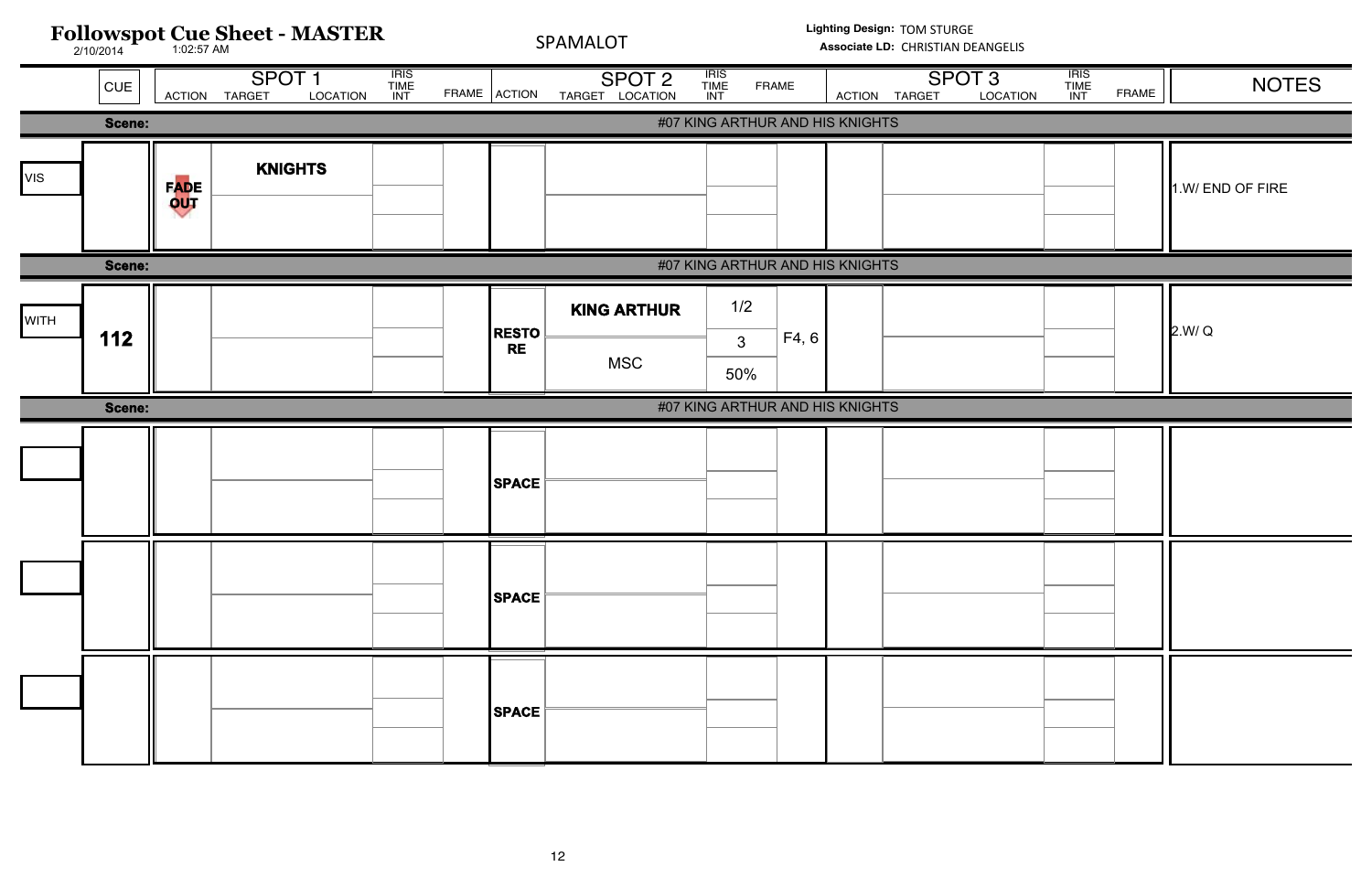## IRIS INT TIME CUE ACTION TARGET LOCATION INT FRAME ACTION TARGET LOCATION INT FRAME ACTION TARGET LOCATION INT FRAME ACTION T IRIS INT FRAME **Followspot Cue Sheet - MASTER** 2/10/2014 1:02:57 AM  $\text{SNOT 2}$  TIME FRAME  $\begin{array}{|c|c|c|c|c|c|}\n\hline\n\text{SNOT 3} & \text{IHS} & \text{NOTES}\n\hline\n\text{SNOT 2} & \text{TIME} & \text{FRAME}\n\end{array}$ **Lighting Design:** TOM STURGE SPAMALOT Associate LD: CHRISTIAN DEANGELIS **SPACE SPACE Scene:** #07 KING ARTHUR AND HIS KNIGHTS DSC **FADE OUT** OUT **113**  $\begin{bmatrix} \mathsf{FADE} \\ \mathsf{QITE} \end{bmatrix}$   $\begin{bmatrix} \mathsf{F4, 6} \\ \mathsf{3} \end{bmatrix}$   $\begin{bmatrix} \mathsf{F4, 6} \\ \mathsf{1} \end{bmatrix}$   $\begin{bmatrix} \mathsf{2.}W / Q; \star \star \text{COLOR TO F4} \\ \star \end{bmatrix}$ **WITH Scene:** #08 THE COURT OF CAMELOT **KING ARTHUR BUMP** FB AFTER

| <b>CUE</b> | <b>ACTION</b>                   | SPOT <sub>1</sub><br><b>TARGET</b> | LOCATION | <b>IRIS<br/>TIME<br/>INT</b> | FRAME ACTION |                          | SPOT <sub>2</sub><br>LOCATION<br><b>TARGET</b> | <b>IRIS<br/>TIME<br/>INT</b>       | FRAME                    | <b>ACTION</b> | SPOT <sub>3</sub><br><b>TARGET</b> | LOCATION | <b>IRIS<br/>TIME<br/>INT</b> | <b>FRAME</b> | <b>NOTES</b>           |
|------------|---------------------------------|------------------------------------|----------|------------------------------|--------------|--------------------------|------------------------------------------------|------------------------------------|--------------------------|---------------|------------------------------------|----------|------------------------------|--------------|------------------------|
|            |                                 |                                    |          |                              |              | <b>SPACE</b>             |                                                |                                    |                          |               |                                    |          |                              |              |                        |
|            |                                 |                                    |          |                              |              | <b>SPACE</b>             |                                                |                                    |                          |               |                                    |          |                              |              |                        |
| Scene:     | #07 KING ARTHUR AND HIS KNIGHTS |                                    |          |                              |              |                          |                                                |                                    |                          |               |                                    |          |                              |              |                        |
| 113        |                                 |                                    |          |                              |              | FADE<br>OUT              | <b>DSC</b>                                     | $\mathbf{3}$<br><b>OUT</b>         | F4, 6                    |               |                                    |          |                              |              | 2.W/ Q; ** COLOR TO F4 |
| Scene:     |                                 |                                    |          |                              |              |                          |                                                |                                    | #08 THE COURT OF CAMELOT |               |                                    |          |                              |              |                        |
| 116        |                                 |                                    |          |                              |              | <b>BUMP</b><br><b>UP</b> | <b>KING ARTHUR</b><br><b>DSC</b>               | <b>FB</b><br>100%                  | F <sub>4</sub>           |               |                                    |          |                              |              | 2.W/LINE               |
| Scene:     |                                 |                                    |          |                              |              |                          |                                                |                                    | #08 THE COURT OF CAMELOT |               |                                    |          |                              |              |                        |
| 117        |                                 |                                    |          |                              |              | <b>FADE</b><br>QUT       |                                                | <b>FB</b><br>$\overline{2}$<br>OUT |                          |               |                                    |          |                              |              | 2.W/Q                  |

|             |               |  | ____                      | <b>DSC</b> | 100%                     |  |  |       |
|-------------|---------------|--|---------------------------|------------|--------------------------|--|--|-------|
|             | <b>Scene:</b> |  |                           |            | #08 THE COURT OF CAMELOT |  |  |       |
| <b>WITH</b> |               |  |                           |            | <b>FB</b>                |  |  |       |
|             | 117           |  | <b>FADE</b><br><b>QUT</b> |            |                          |  |  | 2.W/Q |
|             |               |  |                           |            | <b>OUT</b>               |  |  |       |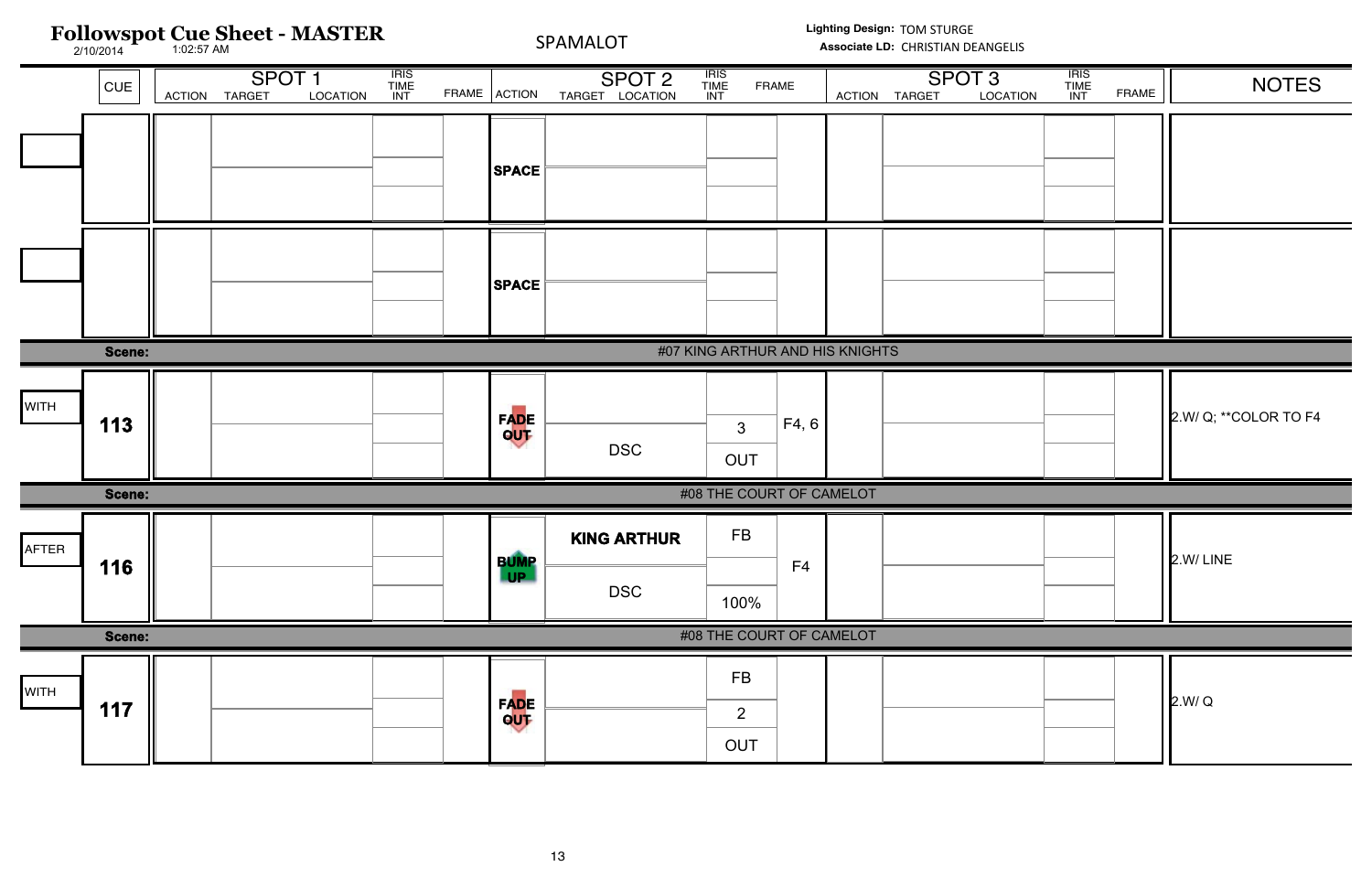

| <b>ATION</b> | <b>IRIS</b><br><b>TIME</b><br><b>INT</b> | <b>FRAME</b>    | <b>NOTES</b>                         |
|--------------|------------------------------------------|-----------------|--------------------------------------|
|              |                                          |                 |                                      |
|              |                                          |                 | 2.W/Q                                |
|              |                                          |                 |                                      |
|              |                                          |                 |                                      |
|              | <b>HEAD</b>                              |                 | 1.VIS                                |
|              | 1                                        | F4              | 2.VIS<br>3.VIS                       |
|              | 100%                                     |                 |                                      |
|              |                                          |                 |                                      |
|              | $\overline{2}$                           |                 | 2.W/EXITUS                           |
|              | <b>OUT</b>                               |                 |                                      |
|              |                                          |                 |                                      |
|              |                                          |                 |                                      |
|              |                                          |                 |                                      |
|              |                                          |                 |                                      |
|              |                                          |                 |                                      |
| R            | <b>FB</b>                                |                 |                                      |
|              | 1                                        | NO<br>COLO<br>R | 2.W/ STEP ON PLATFORM<br>3.W/ ROSS Q |
|              | 100%                                     |                 |                                      |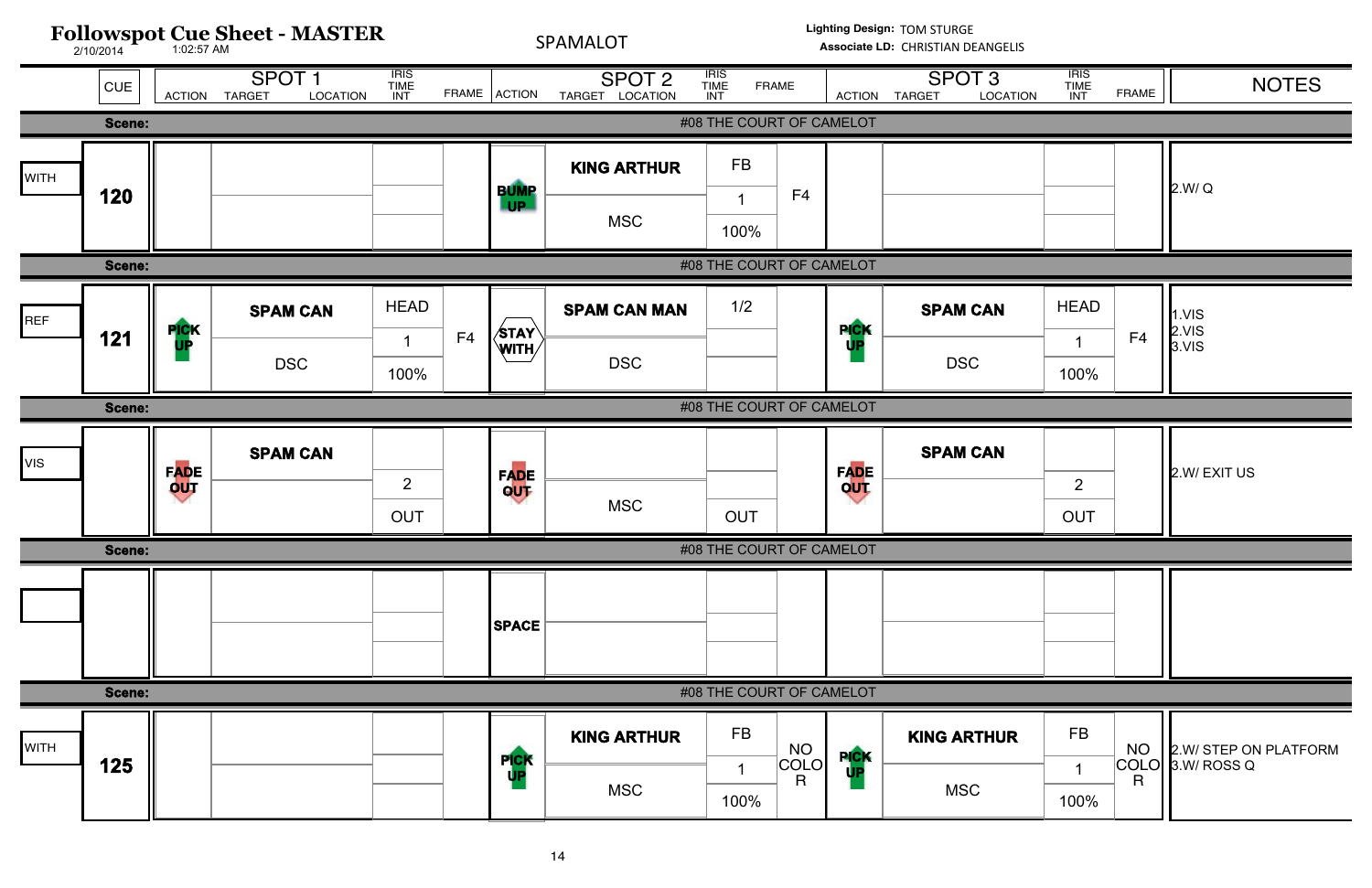

| <b>TION</b> | <b>IRIS</b><br><b>TIME</b><br>INT | <b>FRAME</b> | <b>NOTES</b>               |
|-------------|-----------------------------------|--------------|----------------------------|
|             |                                   |              |                            |
| R           |                                   |              | 2.W/ STEP OFF, ** COLOR F4 |
|             | 1                                 |              | 3.W/ ROSS Q; **COLOR F5, { |
|             | <b>OUT</b>                        |              |                            |
|             |                                   |              |                            |
|             |                                   |              | 2.W/ ENTRANCE              |
|             |                                   |              |                            |
|             |                                   |              |                            |
|             |                                   |              |                            |
|             |                                   |              | 1.W/Q                      |
|             |                                   |              |                            |
|             |                                   |              |                            |
|             |                                   |              | 1.W/ LINE END; COLOR TO F  |
|             |                                   |              |                            |
|             |                                   |              |                            |
|             |                                   |              |                            |
|             |                                   |              |                            |
|             |                                   |              |                            |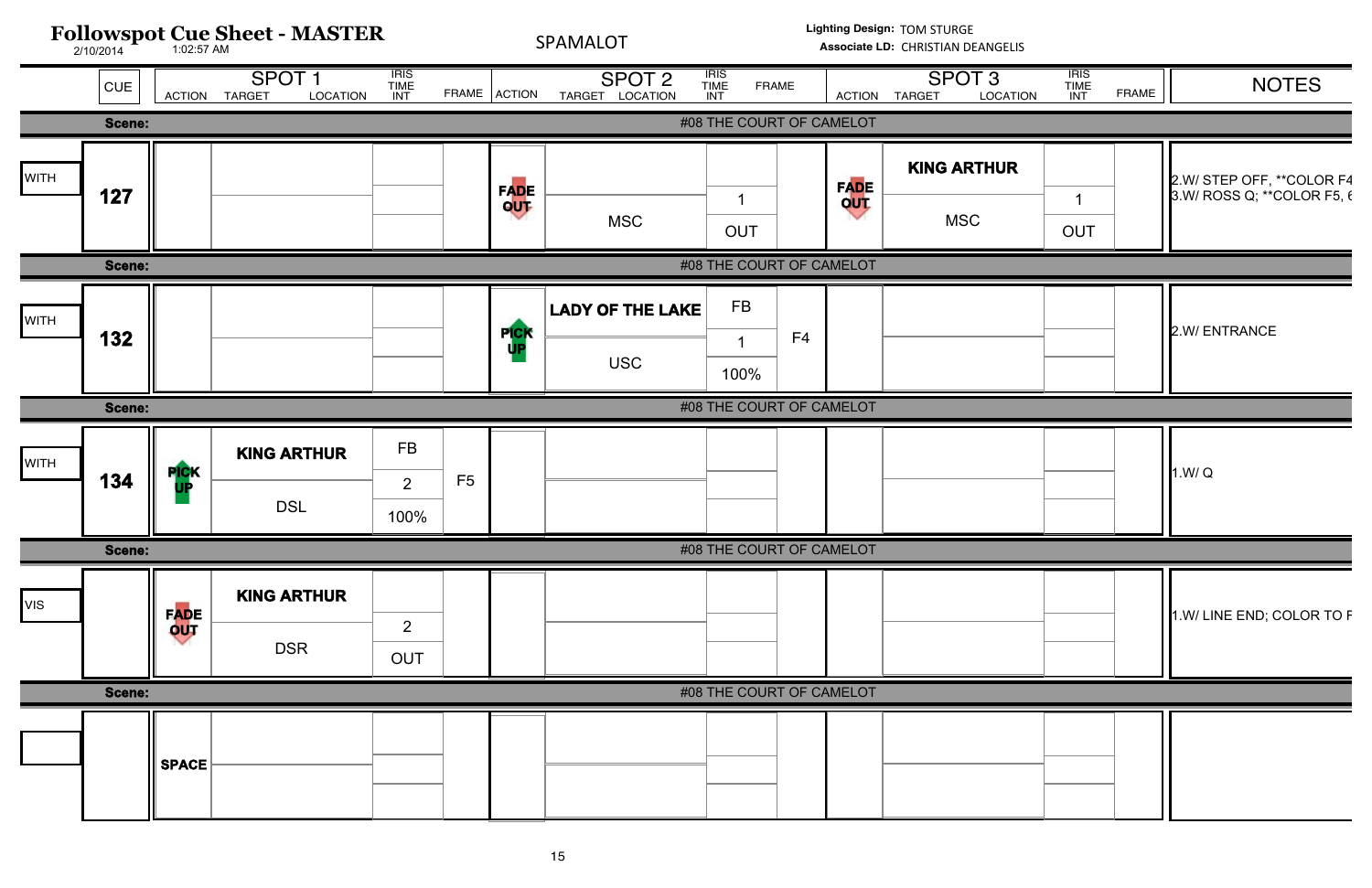![](_page_15_Figure_0.jpeg)

| <b>ATION</b> | <b>IRIS</b><br><b>TIME</b><br><b>INT</b> | <b>FRAME</b> | <b>NOTES</b>                                            |
|--------------|------------------------------------------|--------------|---------------------------------------------------------|
|              |                                          |              |                                                         |
|              | <b>FB</b>                                |              | 1.W/ENTRANCE                                            |
|              | $\overline{2}$                           | F5, 6        | 3.W/ ENTRANCE                                           |
|              | 100%                                     |              |                                                         |
|              | 3<br><b>OUT</b>                          |              | 1.W/ EXIT; ** COLOR TO F4<br>3.W/ EXIT; ** COLOR TO NON |
|              |                                          |              |                                                         |
|              |                                          |              | 1.W/ X TO CENTER                                        |
|              |                                          |              |                                                         |
|              |                                          |              | 2.W/ SHIELD LETTERS<br>3.W/ SHIELD LETTERS              |
|              |                                          |              |                                                         |
|              |                                          |              | 1.W/Q<br>2.W/Q                                          |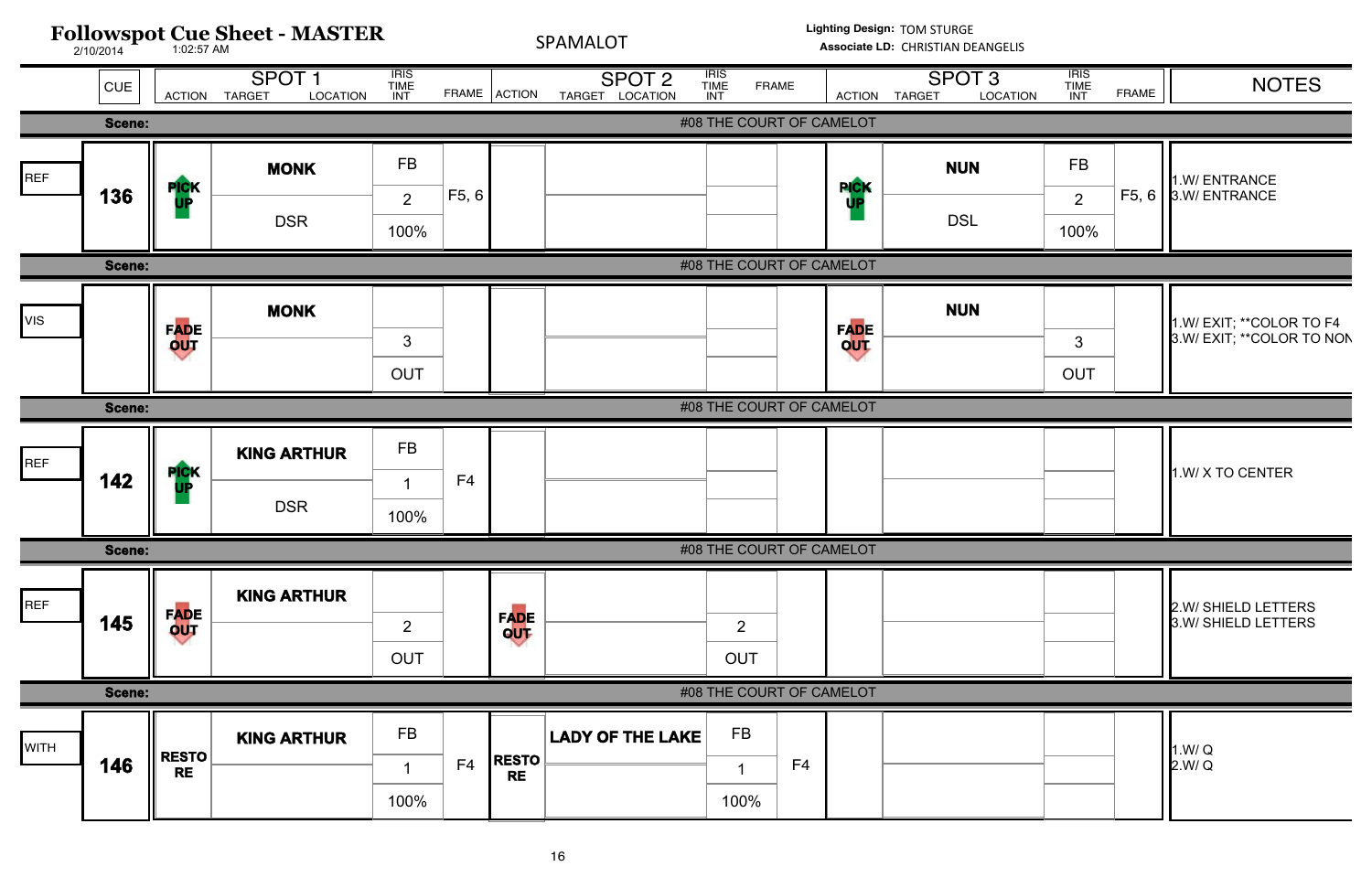![](_page_16_Figure_0.jpeg)

| <b>ATION</b> | $\overline{IRIS}$<br><b>TIME</b><br><b>INT</b> | <b>FRAME</b>    | <b>NOTES</b>                                  |
|--------------|------------------------------------------------|-----------------|-----------------------------------------------|
|              |                                                |                 |                                               |
|              |                                                |                 | 1.W/ Q; **COLOR TO F6<br>2.W/ Q **COLOR TO F6 |
|              |                                                |                 |                                               |
|              |                                                |                 | 1.W/Q                                         |
|              |                                                |                 |                                               |
|              |                                                |                 | 1.W/Q                                         |
|              |                                                |                 |                                               |
| <b>AKE</b>   | <b>FB</b><br>$\mathfrak{S}$<br>75%             | NO<br>COLO<br>R | 3.W/Q                                         |
|              |                                                |                 |                                               |
|              |                                                |                 |                                               |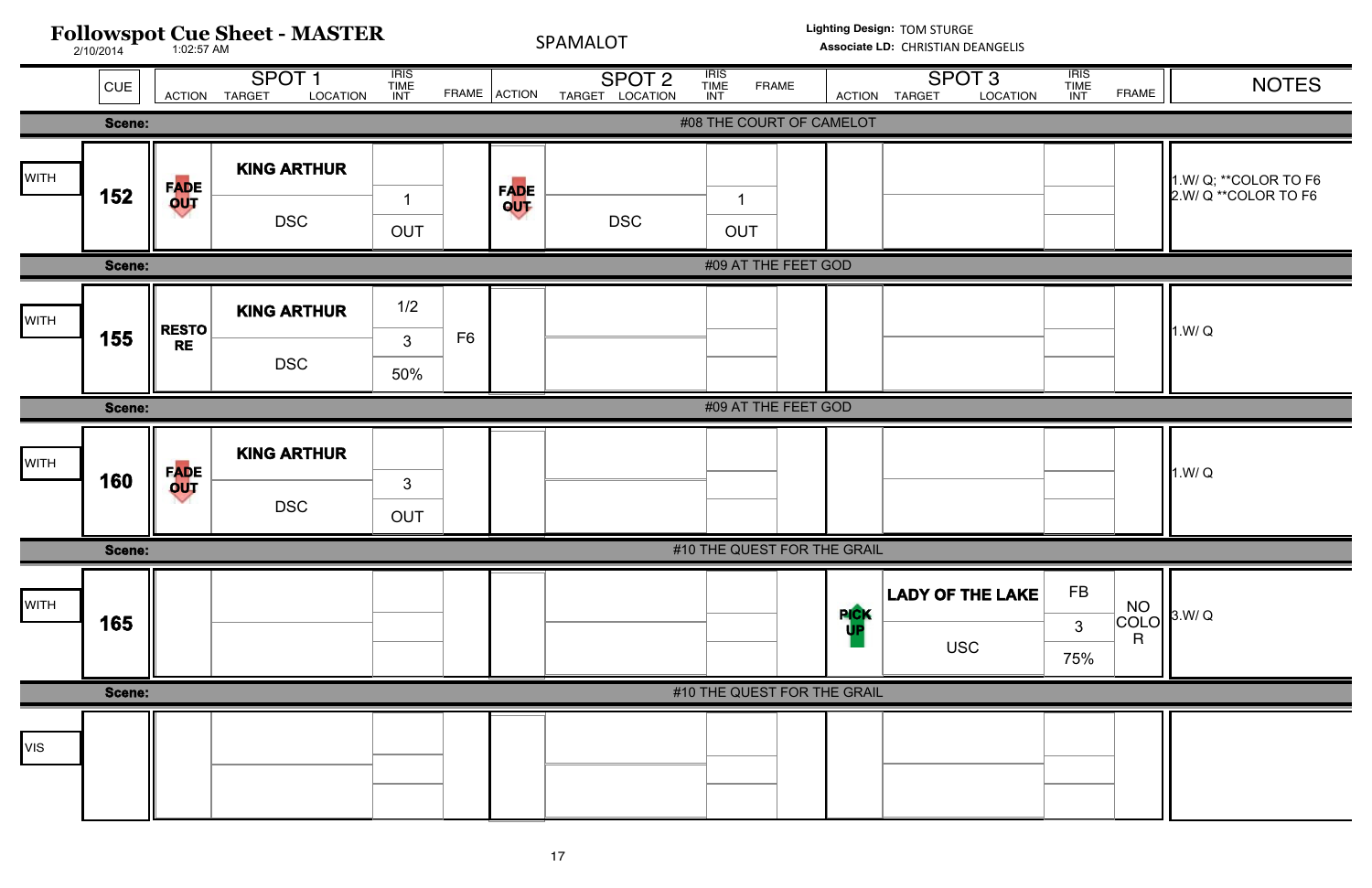![](_page_17_Figure_0.jpeg)

| <b>TION</b> | <b>IRIS</b><br><b>TIME</b><br>INT | <b>FRAME</b>                                        | <b>NOTES</b>             |
|-------------|-----------------------------------|-----------------------------------------------------|--------------------------|
|             |                                   |                                                     |                          |
|             |                                   |                                                     | 2.W/X DR<br>3.W/LADY XDS |
|             |                                   |                                                     |                          |
| <b>AKE</b>  | <b>OUT</b>                        |                                                     | 3.W/X UPSTAGE            |
|             |                                   |                                                     |                          |
|             |                                   |                                                     | 2.STAY WITH MOUNTAIN     |
|             |                                   |                                                     |                          |
|             |                                   |                                                     | 2.W/DESCENT FROM MOUN    |
|             |                                   |                                                     |                          |
| <b>AKE</b>  | 1/4<br>$\mathfrak{S}$<br>100%     | <b>NO</b><br><b>COLO</b><br>$\overline{\mathsf{R}}$ | 1.W/Q<br>3.W/Q           |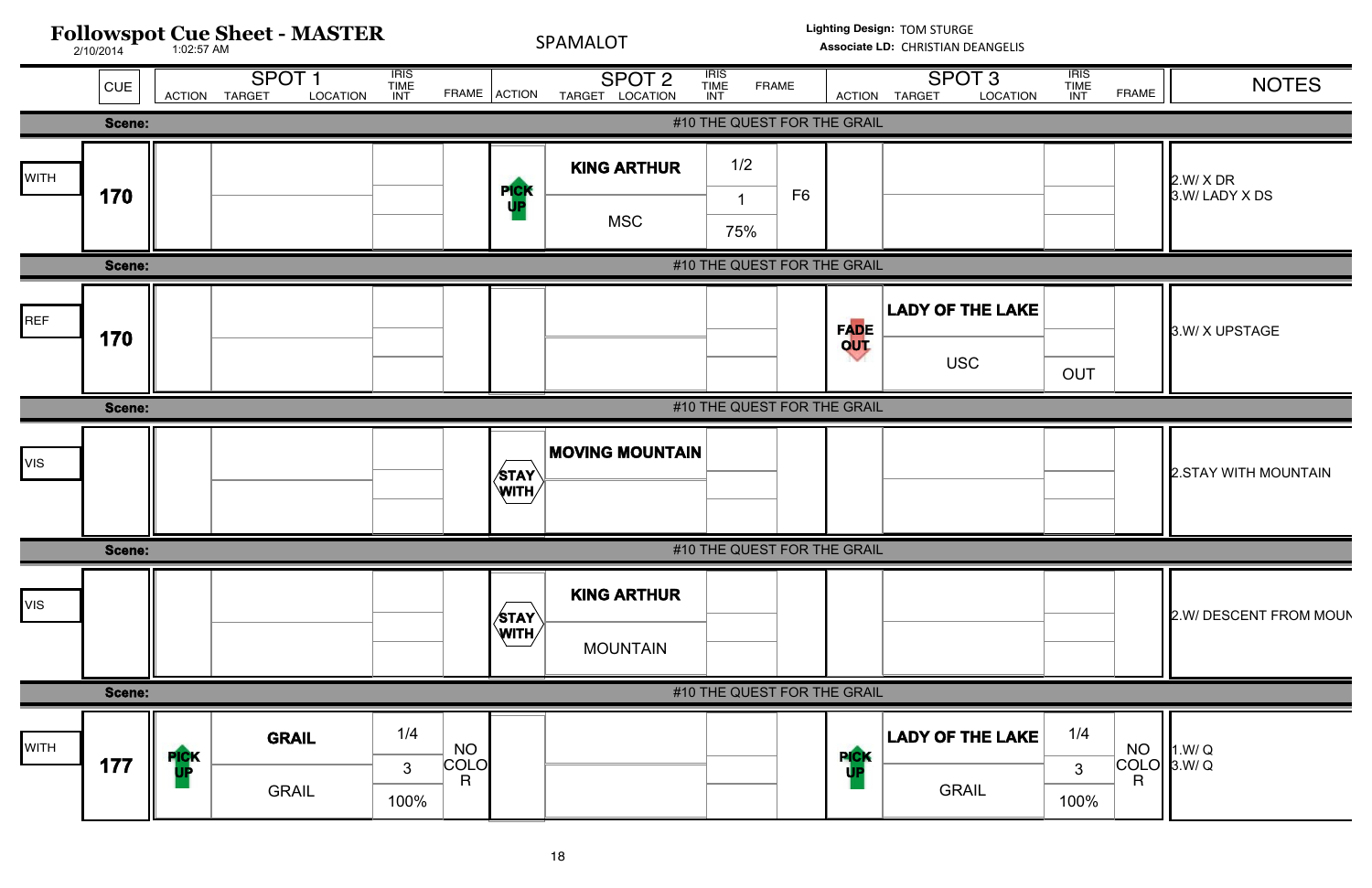![](_page_18_Figure_0.jpeg)

| <b>ATION</b> | <b>IRIS</b><br><b>TIME</b><br><b>INT</b> | <b>FRAME</b>   | <b>NOTES</b>                                                    |
|--------------|------------------------------------------|----------------|-----------------------------------------------------------------|
|              |                                          |                |                                                                 |
| AKE          | $\overline{2}$<br><b>OUT</b>             |                | 1.W/ Q; ** COLOR TO F6<br>2.W/DESCENT<br>3.W/ Q; ** COLOR TO F6 |
|              |                                          |                |                                                                 |
|              |                                          |                |                                                                 |
|              |                                          |                |                                                                 |
|              | 1/2<br>$\overline{2}$<br>100%            | F <sub>6</sub> | 2.W/ ENTRANCE                                                   |
|              |                                          |                |                                                                 |
|              | $\overline{2}$<br><b>OUT</b>             |                | 1.W/ENTRANCE<br>3.W/EXIT                                        |
|              |                                          |                |                                                                 |
|              | 1/2<br>$\overline{2}$<br>100%            | F <sub>6</sub> | 1.W/EXIT<br>3.W/ENTRANCE                                        |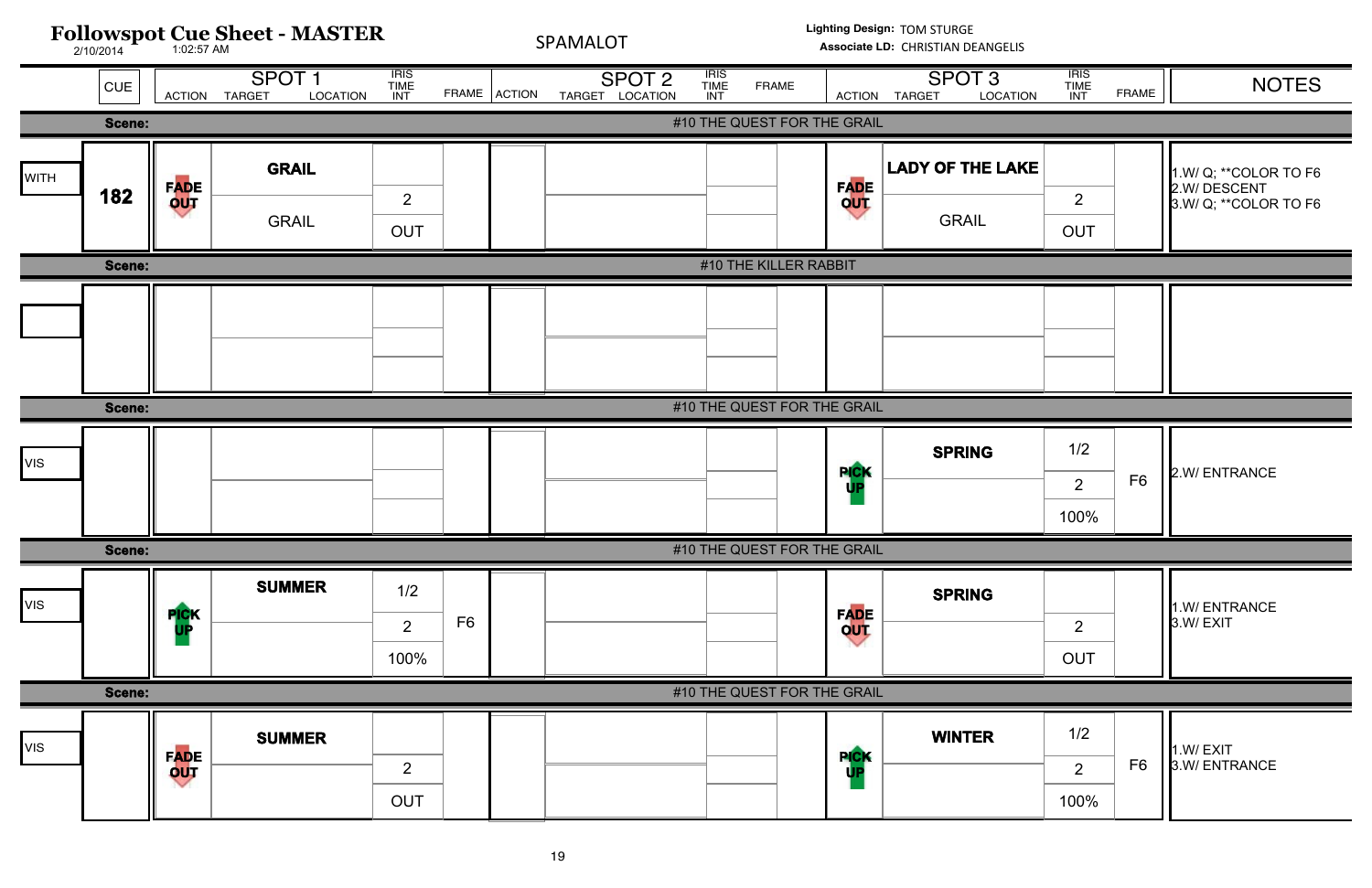![](_page_19_Figure_0.jpeg)

| <b>ATION</b> | <b>IRIS</b><br><b>TIME</b><br><b>INT</b> | <b>FRAME</b>   | <b>NOTES</b>                            |
|--------------|------------------------------------------|----------------|-----------------------------------------|
|              |                                          |                |                                         |
|              |                                          |                |                                         |
|              |                                          |                |                                         |
|              |                                          |                |                                         |
|              |                                          |                |                                         |
|              |                                          |                | 1.W/ENTRANCE                            |
|              | $\overline{2}$                           |                | 3.W/EXIT                                |
|              | <b>OUT</b>                               |                |                                         |
|              |                                          |                |                                         |
|              |                                          |                | 1.W/EXIT                                |
|              |                                          |                |                                         |
|              |                                          |                |                                         |
|              |                                          |                |                                         |
|              |                                          |                | 2.W/ TRAVEL ENTER                       |
|              |                                          |                |                                         |
|              |                                          |                |                                         |
| λĒ           | 1/2                                      |                | 1.W/ TRAVEL ENTER                       |
|              | 1                                        | F <sub>6</sub> | 2. AFTER SCENE ROLL<br>3.W/ TRAVEL EXIT |
|              | 100%                                     |                |                                         |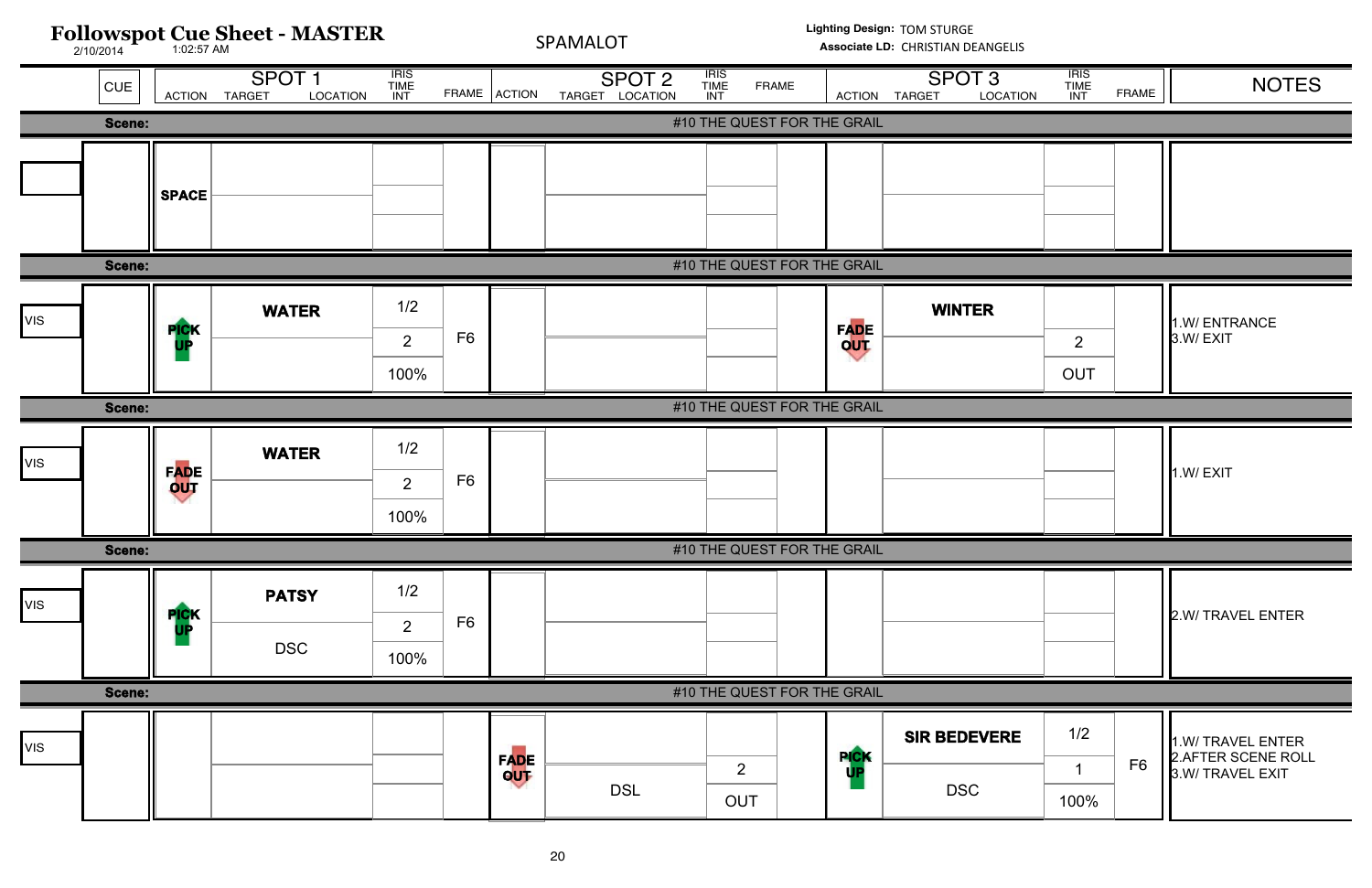![](_page_20_Figure_0.jpeg)

| <b>TION</b> | <b>IRIS</b><br><b>TIME</b><br><b>INT</b> | <b>FRAME</b>   | <b>NOTES</b>                          |
|-------------|------------------------------------------|----------------|---------------------------------------|
|             |                                          |                |                                       |
| <b>E</b>    | $\overline{2}$                           |                | 2.W/ TRAVEL ENTER<br>3.W/ TRAVEL EXIT |
|             | <b>OUT</b>                               |                |                                       |
|             |                                          |                |                                       |
| IAD         | 1/2<br>1<br>100%                         | F <sub>6</sub> | 2.W/ TRAVEL EXIT<br>3.W/ TRAVEL ENTER |
|             |                                          |                |                                       |
|             | $\overline{2}$<br><b>OUT</b>             |                | 1.W/ TRAVEL END<br>3.W/ TRAVEL END    |
|             |                                          |                |                                       |
| R           | 1/2<br>1<br>50%                          | F <sub>6</sub> | 3.W/Q                                 |
|             |                                          |                |                                       |
|             |                                          |                | 2.W/ POP UP; FADE WITH P(             |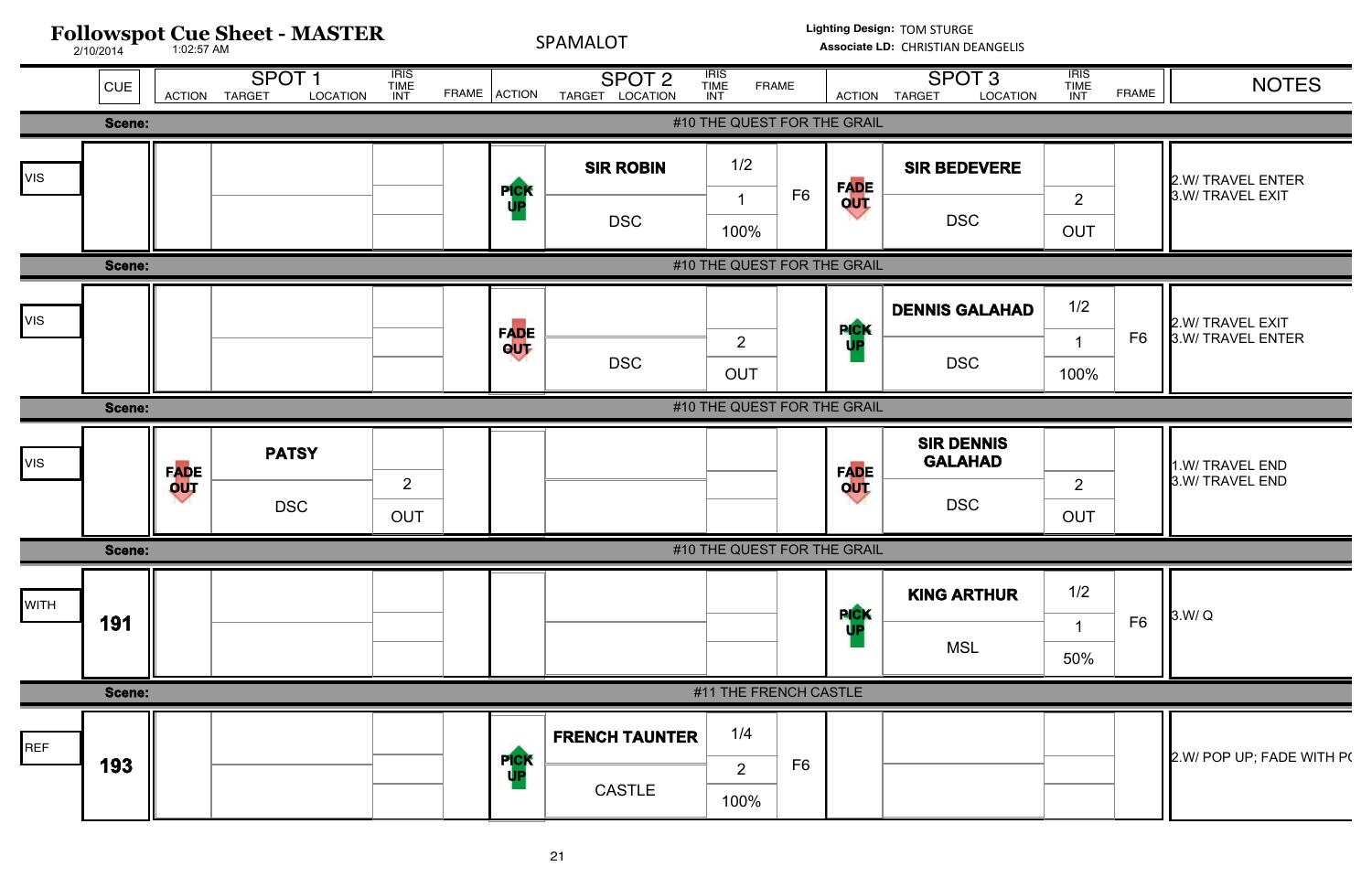| <b>IRIS<br/>TIME<br/>INT</b><br><b>IRIS<br/>TIME<br/>INT</b><br>SPOT <sub>1</sub><br><b>IRIS<br/>TIME<br/>INT</b><br>SPOT <sub>3</sub><br>SPOT <sub>2</sub><br><b>NOTES</b><br><b>FRAME</b><br> CUE <br>FRAME ACTION<br><b>FRAME</b><br><b>TARGET</b><br>LOCATION<br>TARGET LOCATION<br>LOCATION<br><b>ACTION</b><br>ACTION TARGET<br>#11 THE FRENCH CASTLE<br>Scene:<br>1/4<br><b>KING ARTHUR</b><br><b>VIS</b><br>FADE<br>OUT<br>3.W/ TAUNTING<br>193<br>$\mathbf{3}$<br><b>DSC</b><br>OUT<br>Scene:<br>#11 THE FRENCH CASTLE<br>REF<br>FADE<br>OUT<br>2.W/EXIT<br>195<br>-1<br><b>CASTLE</b><br>OUT<br>#11 THE FRENCH CASTLE<br>Scene:<br><b>SPACE</b><br>#11 THE FRENCH CASTLE<br><b>Scene:</b><br><b>SPACE</b><br>Scene:<br>#11 THE FRENCH CASTLE<br>1/2<br><b>SIR BEDEVERE</b><br>REF<br><b>PICK</b><br>1.W/ ENTRANCE<br>195<br>F4, 6<br>2 <sup>1</sup><br><b>MSR</b><br>50% | <b>Followspot Cue Sheet - MASTER</b><br>2/10/2014 |  |  |  | SPAMALOT |  |  | Lighting Design: TOM STURGE<br>Associate LD: CHRISTIAN DEANGELIS |  |  |  |  |
|------------------------------------------------------------------------------------------------------------------------------------------------------------------------------------------------------------------------------------------------------------------------------------------------------------------------------------------------------------------------------------------------------------------------------------------------------------------------------------------------------------------------------------------------------------------------------------------------------------------------------------------------------------------------------------------------------------------------------------------------------------------------------------------------------------------------------------------------------------------------------------|---------------------------------------------------|--|--|--|----------|--|--|------------------------------------------------------------------|--|--|--|--|
|                                                                                                                                                                                                                                                                                                                                                                                                                                                                                                                                                                                                                                                                                                                                                                                                                                                                                    |                                                   |  |  |  |          |  |  |                                                                  |  |  |  |  |
|                                                                                                                                                                                                                                                                                                                                                                                                                                                                                                                                                                                                                                                                                                                                                                                                                                                                                    |                                                   |  |  |  |          |  |  |                                                                  |  |  |  |  |
|                                                                                                                                                                                                                                                                                                                                                                                                                                                                                                                                                                                                                                                                                                                                                                                                                                                                                    |                                                   |  |  |  |          |  |  |                                                                  |  |  |  |  |
|                                                                                                                                                                                                                                                                                                                                                                                                                                                                                                                                                                                                                                                                                                                                                                                                                                                                                    |                                                   |  |  |  |          |  |  |                                                                  |  |  |  |  |
|                                                                                                                                                                                                                                                                                                                                                                                                                                                                                                                                                                                                                                                                                                                                                                                                                                                                                    |                                                   |  |  |  |          |  |  |                                                                  |  |  |  |  |
|                                                                                                                                                                                                                                                                                                                                                                                                                                                                                                                                                                                                                                                                                                                                                                                                                                                                                    |                                                   |  |  |  |          |  |  |                                                                  |  |  |  |  |
|                                                                                                                                                                                                                                                                                                                                                                                                                                                                                                                                                                                                                                                                                                                                                                                                                                                                                    |                                                   |  |  |  |          |  |  |                                                                  |  |  |  |  |
|                                                                                                                                                                                                                                                                                                                                                                                                                                                                                                                                                                                                                                                                                                                                                                                                                                                                                    |                                                   |  |  |  |          |  |  |                                                                  |  |  |  |  |
|                                                                                                                                                                                                                                                                                                                                                                                                                                                                                                                                                                                                                                                                                                                                                                                                                                                                                    |                                                   |  |  |  |          |  |  |                                                                  |  |  |  |  |
|                                                                                                                                                                                                                                                                                                                                                                                                                                                                                                                                                                                                                                                                                                                                                                                                                                                                                    |                                                   |  |  |  |          |  |  |                                                                  |  |  |  |  |
|                                                                                                                                                                                                                                                                                                                                                                                                                                                                                                                                                                                                                                                                                                                                                                                                                                                                                    |                                                   |  |  |  |          |  |  |                                                                  |  |  |  |  |

| <b>TION</b> | <b>TRIS<br/>TIME<br/>INT</b> | FRAME | <b>NOTES</b> |
|-------------|------------------------------|-------|--------------|
|             |                              |       |              |
| R           | 1/4                          |       | 3.W/TAUNTING |
|             | $\mathfrak{S}$<br>OUT        |       |              |
|             |                              |       |              |
|             |                              |       | 2.W/EXIT     |
|             |                              |       |              |
|             |                              |       |              |
|             |                              |       |              |
|             |                              |       |              |
|             |                              |       |              |
|             |                              |       | 1.W/ENTRANCE |

# ELIS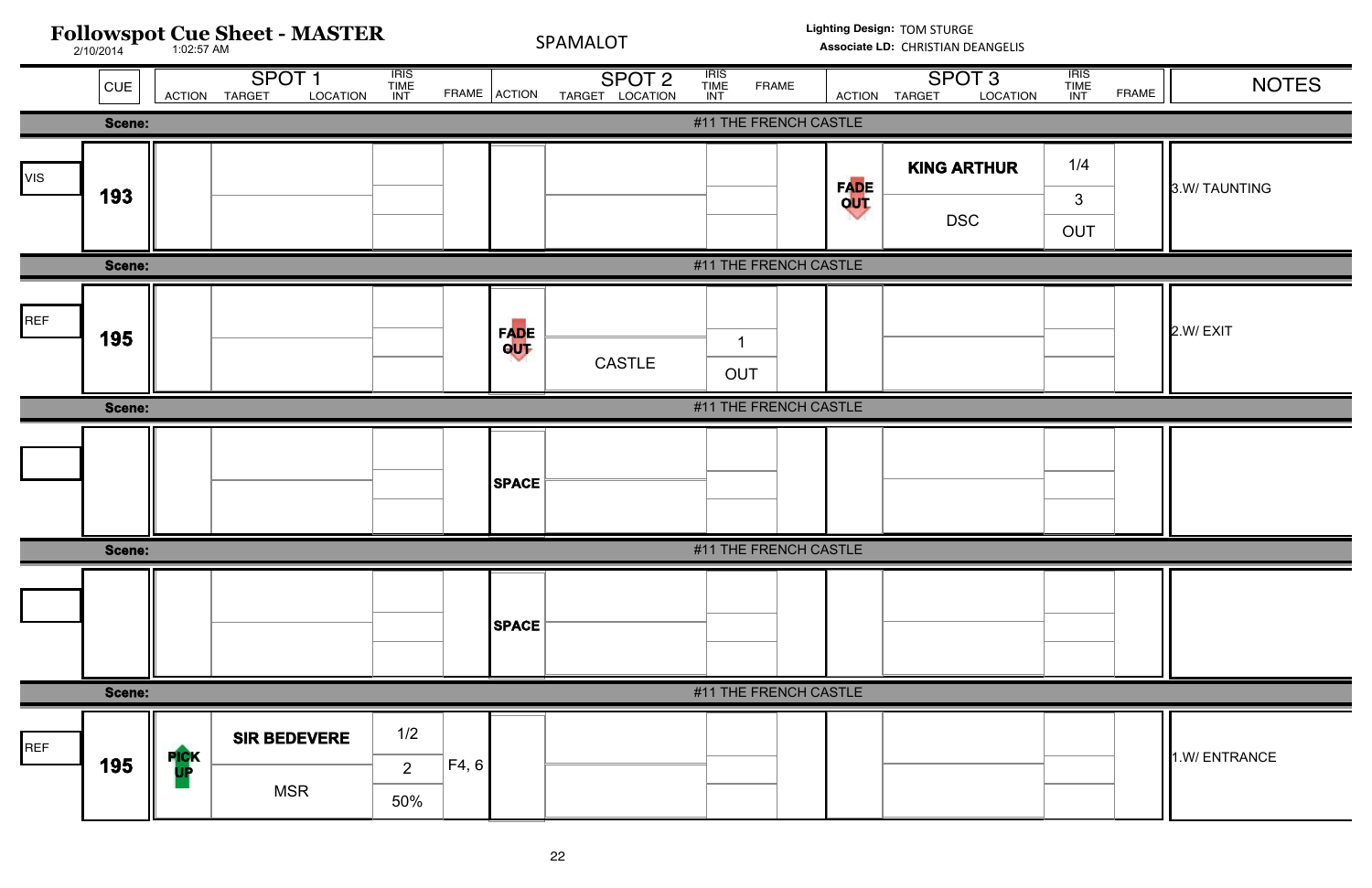![](_page_22_Figure_0.jpeg)

| <b>ATION</b> | <b>IRIS</b><br><b>TIME</b><br><b>INT</b> | <b>FRAME</b> | <b>NOTES</b>                             |
|--------------|------------------------------------------|--------------|------------------------------------------|
|              |                                          |              |                                          |
|              |                                          |              | 1.W/EXIT                                 |
|              |                                          |              |                                          |
|              |                                          |              | 1.W/ HEAD REVEAL<br>2.W/ HEAD REVEAL     |
|              |                                          |              |                                          |
|              |                                          |              | 1.W/ SOLDIER EXIT<br>2.W/ EXITING CASTLE |
|              |                                          |              |                                          |
|              | <b>FB</b><br>3<br>100%                   | F4, 6        | 3.W/ MIMING                              |
|              |                                          |              |                                          |
|              | $\overline{2}$<br><b>OUT</b>             |              | 2.W/ EXIT<br>3.W/ EXIT                   |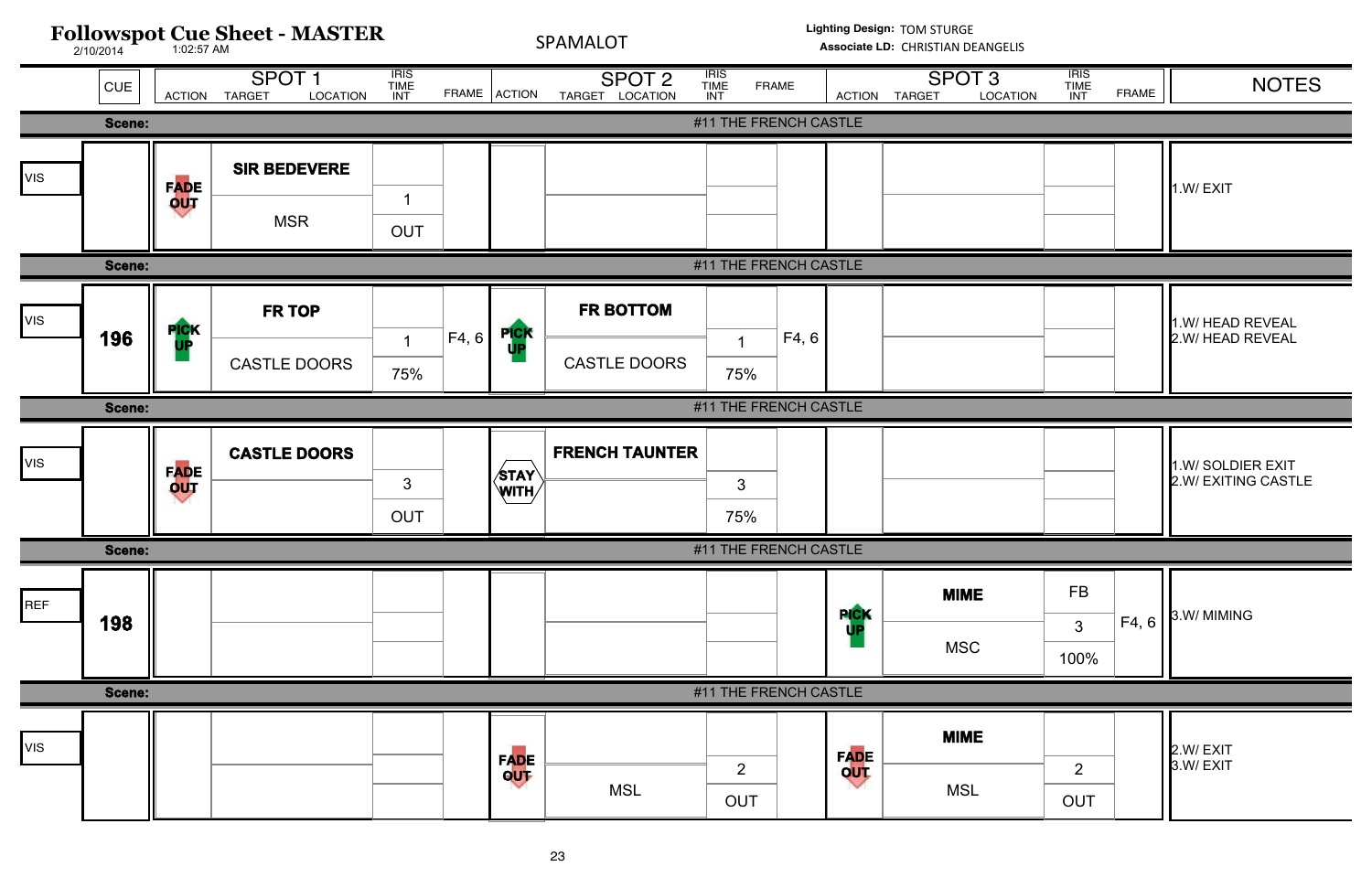![](_page_23_Figure_0.jpeg)

**Lighting Design:** TOM STURGE

Associate LD: CHRISTIAN DEANGELIS

![](_page_23_Figure_3.jpeg)

| <b>TION</b> | <b>IRIS</b><br><b>TIME</b><br>INT | <b>FRAME</b> | <b>NOTES</b>                                 |
|-------------|-----------------------------------|--------------|----------------------------------------------|
|             |                                   |              |                                              |
|             |                                   |              |                                              |
|             |                                   |              |                                              |
|             |                                   |              |                                              |
|             |                                   |              |                                              |
|             |                                   |              |                                              |
|             |                                   |              |                                              |
|             |                                   |              |                                              |
| <b>TER</b>  | 1/2                               |              |                                              |
|             | $\overline{1}$                    | F4, 6        | 1.W/ POP UP SR<br>3.W/ POP UP SL             |
|             | 100%                              |              |                                              |
|             |                                   |              |                                              |
|             |                                   |              | 1.W/ OTHER SR POP UP<br>3.W/ OTHER SL POP UP |
|             |                                   |              |                                              |
|             |                                   |              | 2.VISUAL                                     |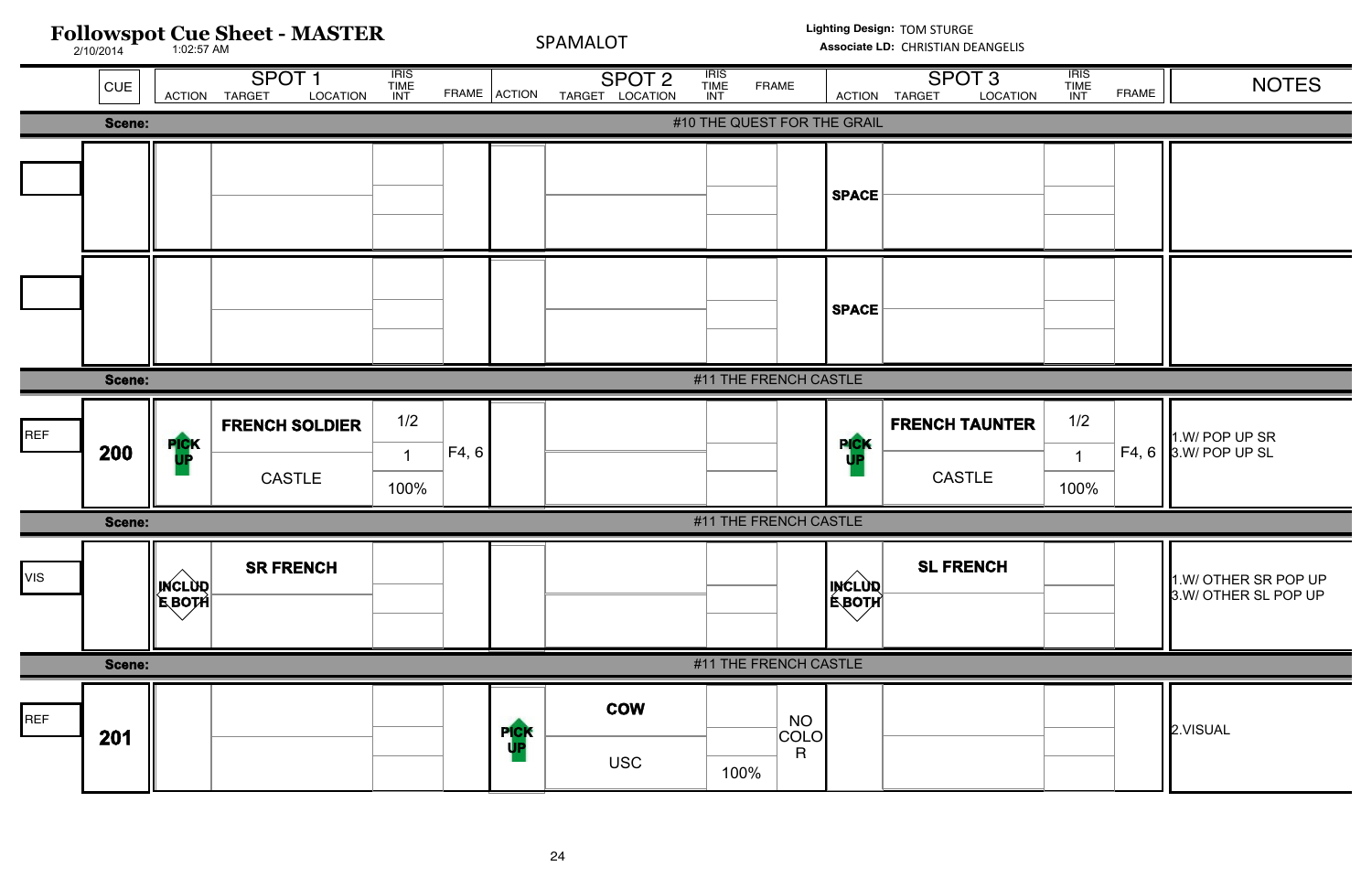![](_page_24_Figure_0.jpeg)

| <b>TION</b> | <b>IRIS</b><br><b>TIME</b><br>INT | <b>FRAME</b>   | <b>NOTES</b>                          |
|-------------|-----------------------------------|----------------|---------------------------------------|
|             |                                   |                |                                       |
|             |                                   |                | 2.W/LANDING                           |
|             |                                   |                |                                       |
| <b>ERS</b>  | 3<br><b>OUT</b>                   |                | 1.W/EXIT<br>3.W/ EXIT; ** COLOR TO F6 |
|             |                                   |                |                                       |
|             | 3/4<br>$\overline{2}$<br>75%      | F <sub>6</sub> | 3.W/ X US                             |
|             |                                   |                |                                       |
|             |                                   |                |                                       |
|             |                                   |                | 3.ASAP                                |
|             |                                   |                |                                       |
|             | 3/4                               | F <sub>6</sub> | 3.W/ENTRANCE                          |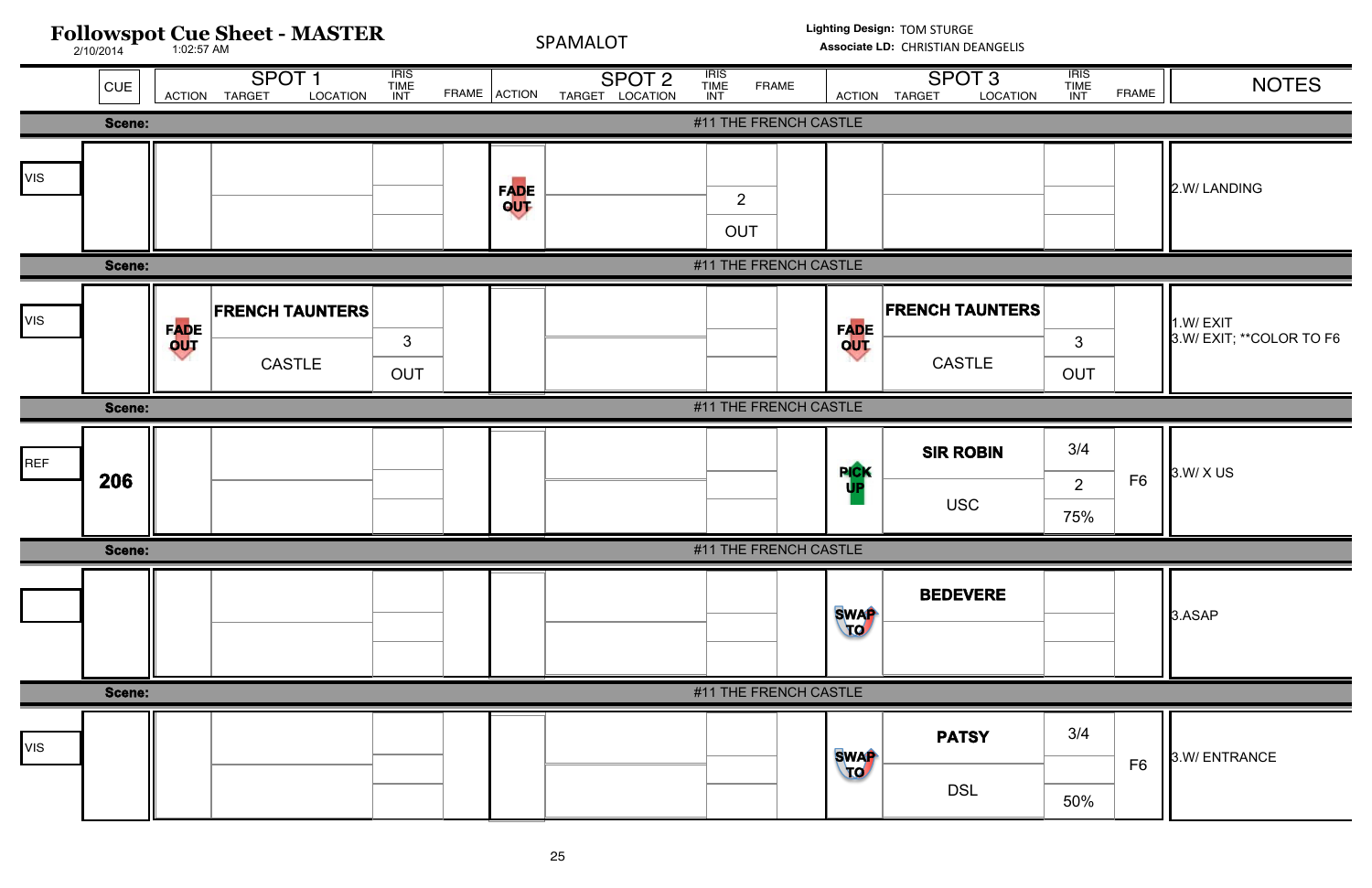![](_page_25_Figure_0.jpeg)

| <b>ATION</b> | <b>IRIS</b><br><b>TIME</b><br>INT | <b>FRAME</b> | <b>NOTES</b>                                       |
|--------------|-----------------------------------|--------------|----------------------------------------------------|
|              |                                   |              |                                                    |
|              | <b>OUT</b>                        |              | 3.W/EXIT                                           |
|              |                                   |              |                                                    |
|              |                                   |              | 2.W/ X DS                                          |
|              |                                   |              |                                                    |
|              |                                   |              | 2.W/EXIT                                           |
|              |                                   |              |                                                    |
|              |                                   |              | 1.INTERMISSION<br>2.INTERMISSION<br>3.INTERMISSION |
|              |                                   |              |                                                    |
|              |                                   |              |                                                    |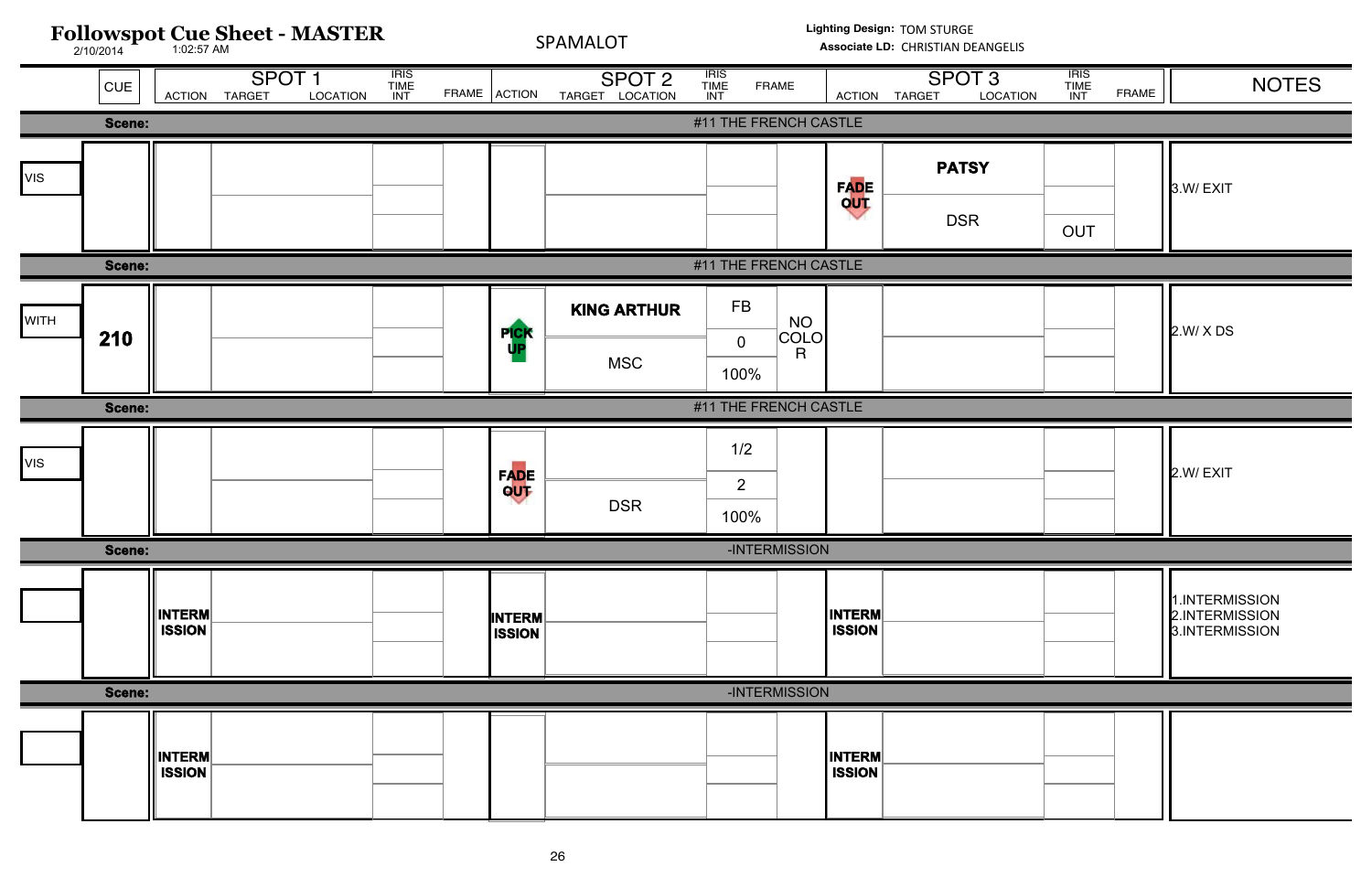| <b>TION</b> | <b>IRIS<br/>TIME<br/>INT</b> | FRAME | <b>NOTES</b> |
|-------------|------------------------------|-------|--------------|
|             |                              |       |              |
|             |                              |       |              |
|             |                              |       |              |
|             |                              |       |              |
|             |                              |       |              |
|             |                              |       |              |
|             |                              |       |              |
|             |                              |       |              |
|             |                              |       |              |
|             |                              |       |              |
|             |                              |       |              |
|             |                              |       |              |
|             |                              |       |              |
|             |                              |       |              |
|             |                              |       |              |
|             |                              |       |              |
|             |                              |       |              |
|             |                              |       |              |
|             |                              |       |              |
|             |                              |       |              |

|             |                                | <b>Followspot Cue Sheet - MASTER</b>           |                              | SPAMALOT     |                                      |                     | Lighting Design: TOM STURGE<br>Associate LD: CHRISTIAN DEANGELIS |                                |               |                               |                              |              |              |
|-------------|--------------------------------|------------------------------------------------|------------------------------|--------------|--------------------------------------|---------------------|------------------------------------------------------------------|--------------------------------|---------------|-------------------------------|------------------------------|--------------|--------------|
| $ $ CUE $ $ |                                | SPOT <sub>1</sub><br>LOCATION<br>ACTION TARGET | <b>IRIS<br/>TIME<br/>INT</b> | FRAME ACTION | SPOT <sub>2</sub><br>TARGET LOCATION | IRIS<br>TIME<br>INT | <b>FRAME</b>                                                     |                                | ACTION TARGET | SPOT <sub>3</sub><br>LOCATION | <b>IRIS<br/>TIME<br/>INT</b> | <b>FRAME</b> | <b>NOTES</b> |
| Scene:      |                                |                                                |                              |              |                                      |                     | -INTERMISSION                                                    |                                |               |                               |                              |              |              |
|             | <b>INTERM</b><br><b>ISSION</b> |                                                |                              |              |                                      |                     |                                                                  | <b>INTERM</b><br><b>ISSION</b> |               |                               |                              |              |              |
| Scene:      |                                |                                                |                              |              |                                      |                     | -INTERMISSION                                                    |                                |               |                               |                              |              |              |
|             | <b>INTERM</b><br><b>ISSION</b> |                                                |                              |              |                                      |                     |                                                                  | <b>INTERM</b><br><b>ISSION</b> |               |                               |                              |              |              |
| Scene:      |                                |                                                |                              |              |                                      |                     | -INTERMISSION                                                    |                                |               |                               |                              |              |              |
|             |                                |                                                |                              |              |                                      |                     |                                                                  | <b>INTERM</b><br><b>ISSION</b> |               |                               |                              |              |              |
| Scene:      |                                |                                                |                              |              |                                      |                     | -INTERMISSION                                                    |                                |               |                               |                              |              |              |
|             |                                |                                                |                              |              |                                      |                     |                                                                  |                                |               |                               |                              |              |              |
| Scene:      |                                |                                                |                              |              |                                      |                     | -INTERMISSION                                                    |                                |               |                               |                              |              |              |
|             |                                |                                                |                              |              |                                      |                     |                                                                  |                                |               |                               |                              |              |              |

# ELIS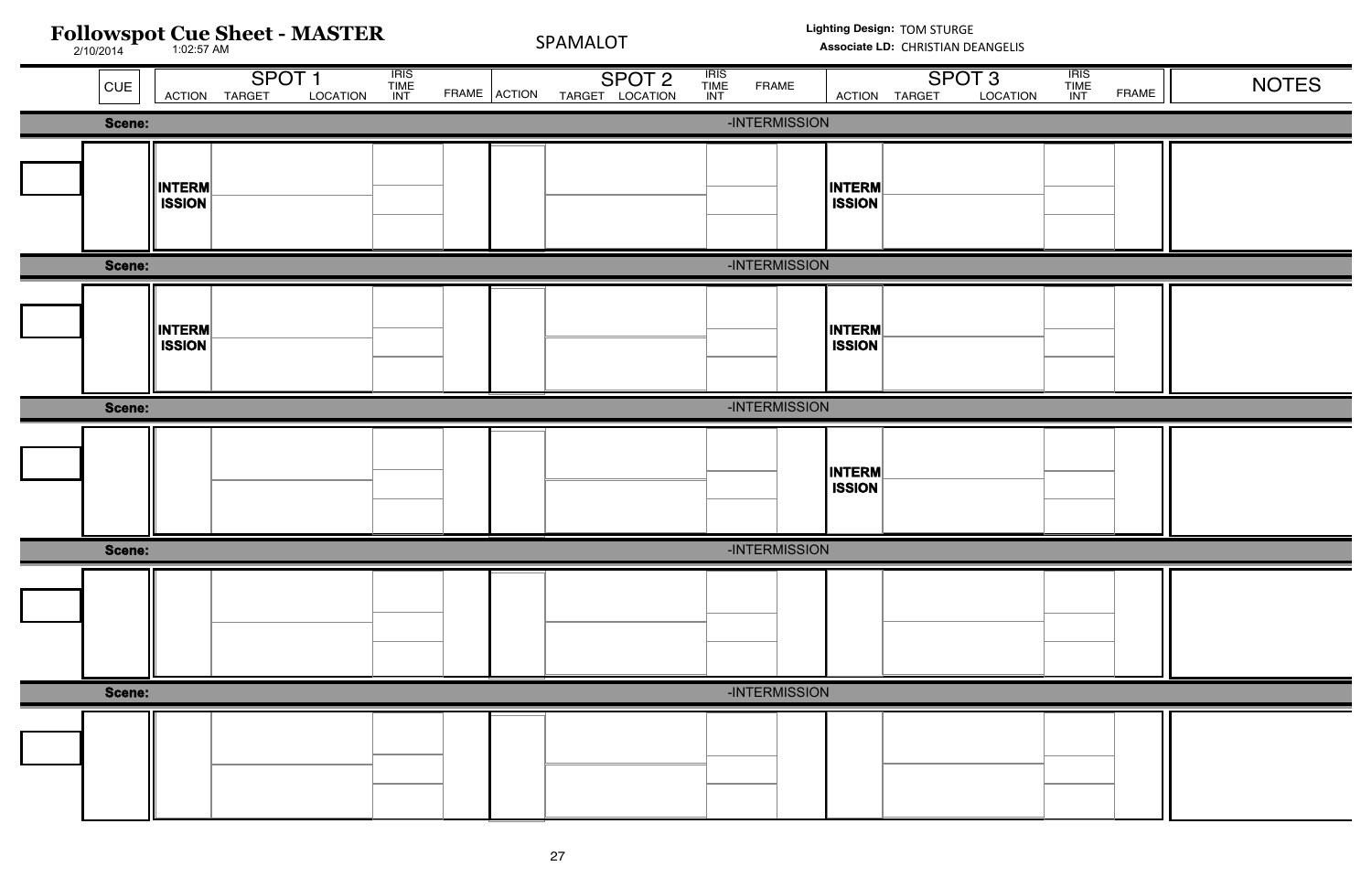![](_page_27_Figure_0.jpeg)

| <b>ATION</b> | <b>IRIS</b><br><b>TIME</b><br><b>INT</b> | <b>FRAME</b> | <b>NOTES</b>            |
|--------------|------------------------------------------|--------------|-------------------------|
|              |                                          |              |                         |
|              |                                          |              | 1.W/ ENTRANCE PAST DOOI |
|              |                                          |              |                         |
|              |                                          |              | 1.W/Q                   |
|              |                                          |              |                         |
|              | 1/2<br>1<br>50%                          | F7           | 2.W/WHOA<br>3.W/WHOA    |
|              |                                          |              |                         |
|              |                                          |              | 1.W/ ENTRANCE MSC       |
|              |                                          |              |                         |
|              |                                          |              | 1.W/EXIT                |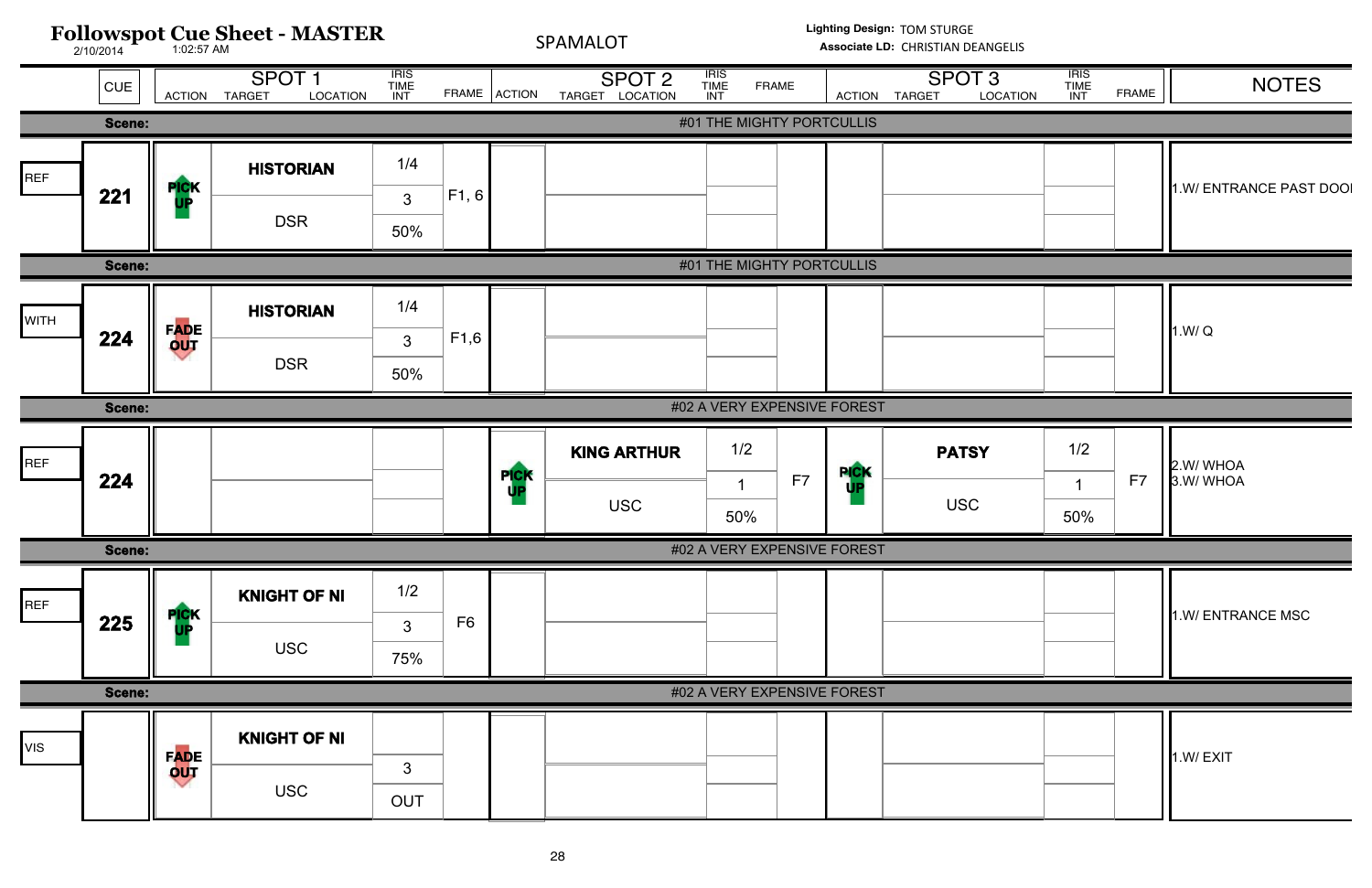| <b>ATION</b> | <b>IRIS</b><br><b>TIME</b><br>INT | <b>FRAME</b> | <b>NOTES</b>                          |
|--------------|-----------------------------------|--------------|---------------------------------------|
|              |                                   |              |                                       |
|              | 1/2                               |              |                                       |
|              | 3                                 |              | 2.W/Q<br>3.W/Q                        |
|              | 75%                               |              |                                       |
|              |                                   |              |                                       |
|              | 1/2                               |              |                                       |
|              | 3                                 |              | 2.W/Q<br>3.W/Q                        |
|              | 50%                               |              |                                       |
|              |                                   |              |                                       |
|              | 1/2                               |              |                                       |
|              | $\mathfrak{S}$                    | F7           | 2.W/ Q;<br>3.W/ Q; IRIS TO FB FOR TAP |
|              | 75%                               |              |                                       |
|              |                                   |              |                                       |
|              |                                   |              |                                       |
|              |                                   |              | 2.W/Q                                 |
|              |                                   |              |                                       |
|              |                                   |              |                                       |
|              |                                   |              |                                       |
|              |                                   |              | 1.W/ENTRANCE                          |
|              |                                   |              |                                       |
|              |                                   |              |                                       |
|              |                                   |              |                                       |

![](_page_28_Figure_0.jpeg)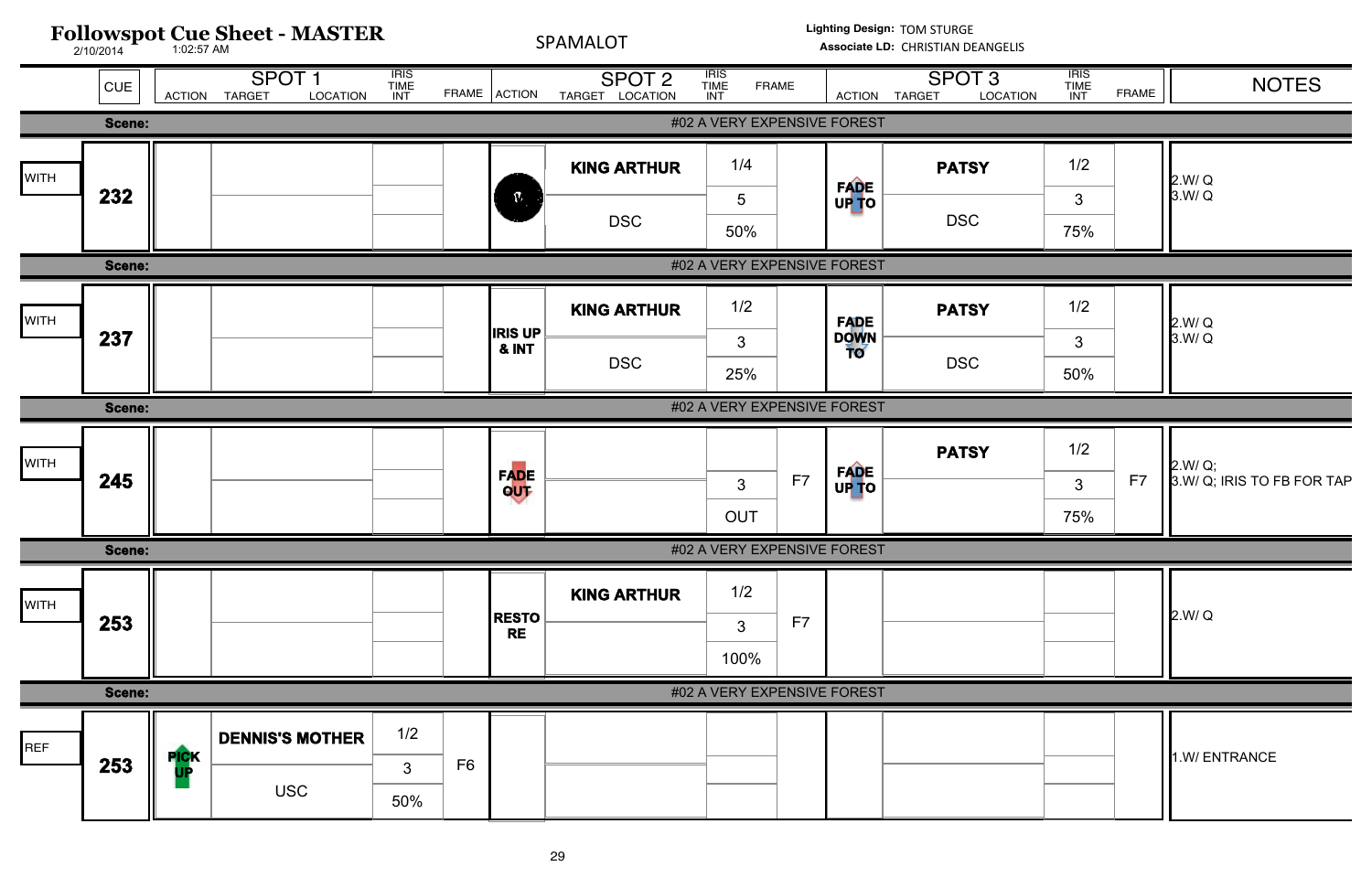| <b>ATION</b> | <b>IRIS</b><br><b>TIME</b><br>INT | <b>FRAME</b> | <b>NOTES</b>                                           |
|--------------|-----------------------------------|--------------|--------------------------------------------------------|
|              |                                   |              |                                                        |
|              |                                   |              | 1.W/EXIT                                               |
|              |                                   |              |                                                        |
|              | $\mathbf 0$<br><b>OUT</b>         |              | 2.W/ Q; Q LEE<br>3.W/Q                                 |
|              |                                   |              |                                                        |
|              | 1/2<br>3<br>50%                   | F1,7         | 1.W/ ENTRANCE<br>3.W/ ENTRANCE                         |
|              |                                   |              |                                                        |
|              | $\overline{0}$                    |              | 1.W/ Q; RESTORE WITH LIGI<br>3.W/ Q; RESTORE WITH LIGI |
|              |                                   |              |                                                        |
|              |                                   |              | 2.W/ ENTRANCE                                          |

![](_page_29_Figure_0.jpeg)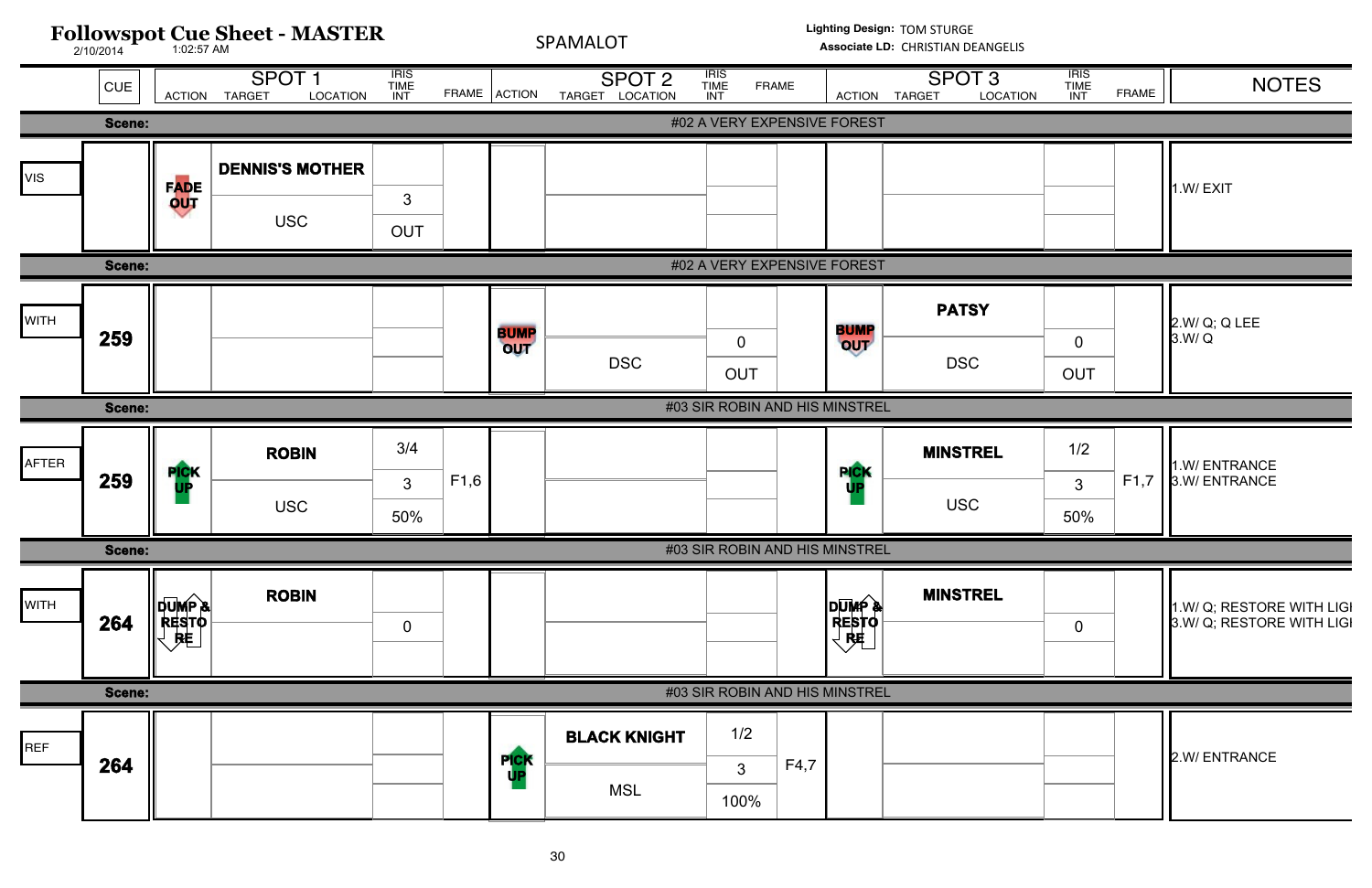![](_page_30_Figure_0.jpeg)

| <b>ATION</b> | $\overline{IRIS}$<br><b>TIME</b><br><b>INT</b> | <b>FRAME</b> | <b>NOTES</b>                                                      |
|--------------|------------------------------------------------|--------------|-------------------------------------------------------------------|
|              |                                                |              |                                                                   |
|              |                                                |              | 1.W/EXIT                                                          |
|              |                                                |              |                                                                   |
|              | 2<br><b>OUT</b>                                |              | 3.W/EXIT                                                          |
|              |                                                |              |                                                                   |
|              | 1/2<br>$\overline{2}$<br>50%                   | F4,7         | 1.W/ ENTRANCE<br>3.W/ ENTRANCE/ FADE OUT<br>SR, RESTORE WHEN BACK |
|              |                                                |              |                                                                   |
|              |                                                |              | 1.W/ X UPSTAGE<br>2.W/ X UPSTAGE; ASAP MOI                        |
|              |                                                |              |                                                                   |
|              |                                                |              | 2.W/ ENTRANCE                                                     |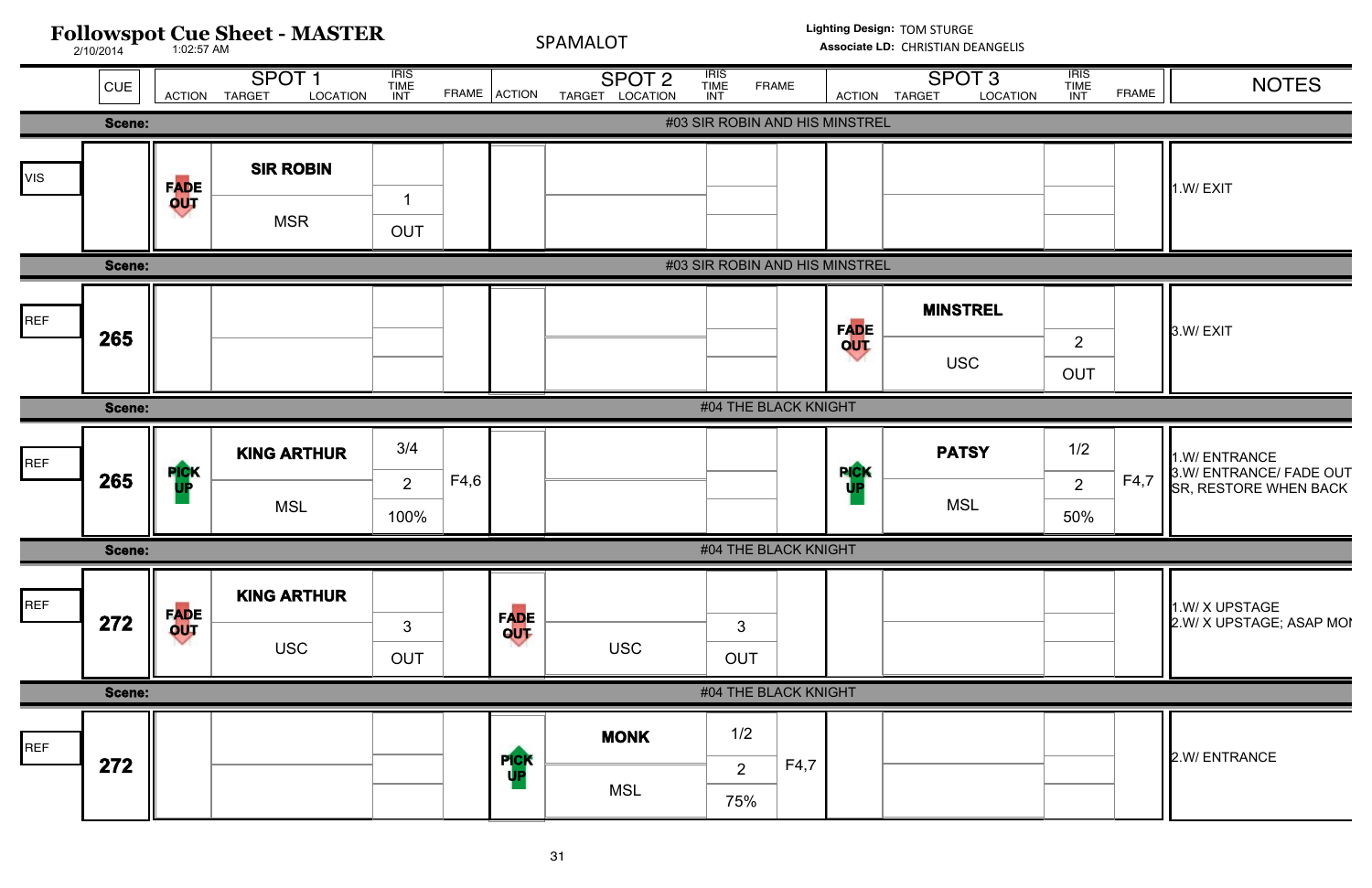![](_page_31_Figure_0.jpeg)

| <b>ATION</b> | <b>IRIS</b><br><b>TIME</b><br><b>INT</b> | <b>FRAME</b> | <b>NOTES</b>                             |
|--------------|------------------------------------------|--------------|------------------------------------------|
|              |                                          |              |                                          |
|              |                                          |              | 2.W/ EXIT; ASAP BLACK KNI                |
|              |                                          |              |                                          |
|              |                                          |              | 1.W/Q<br>2.ASAP                          |
|              |                                          |              |                                          |
|              | $\overline{2}$<br><b>OUT</b>             |              | 1.W/EXIT<br>2.W/ LINE FINISH<br>3.W/EXIT |
|              |                                          |              |                                          |
|              |                                          |              |                                          |
|              |                                          |              |                                          |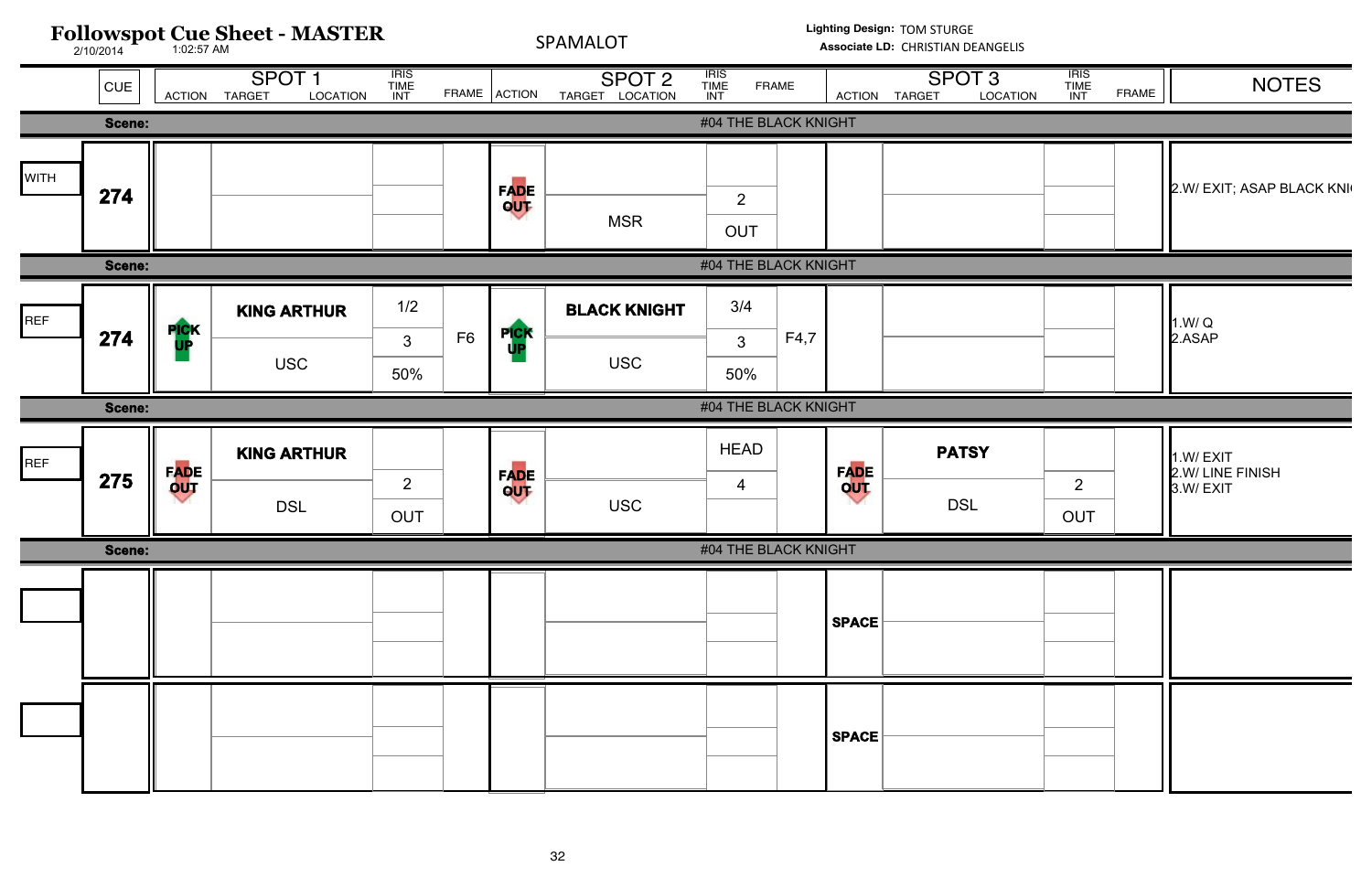| <b>NOITA</b> | <b>TRIS<br/>TIME<br/>INT</b> | <b>FRAME</b> | <b>NOTES</b>                   |
|--------------|------------------------------|--------------|--------------------------------|
|              |                              |              |                                |
|              |                              |              |                                |
|              |                              |              |                                |
|              | 1/2                          |              |                                |
|              | 3                            | F3, 6        | 2.W/ ENTRANCE<br>3.W/ ENTRANCE |
|              | 35%                          |              |                                |
|              |                              |              |                                |
|              |                              |              | 1.W/Q                          |
|              |                              |              |                                |
|              |                              |              | 1.W/EXIT                       |
|              |                              |              |                                |
|              |                              |              | 2.W/Q                          |

![](_page_32_Figure_0.jpeg)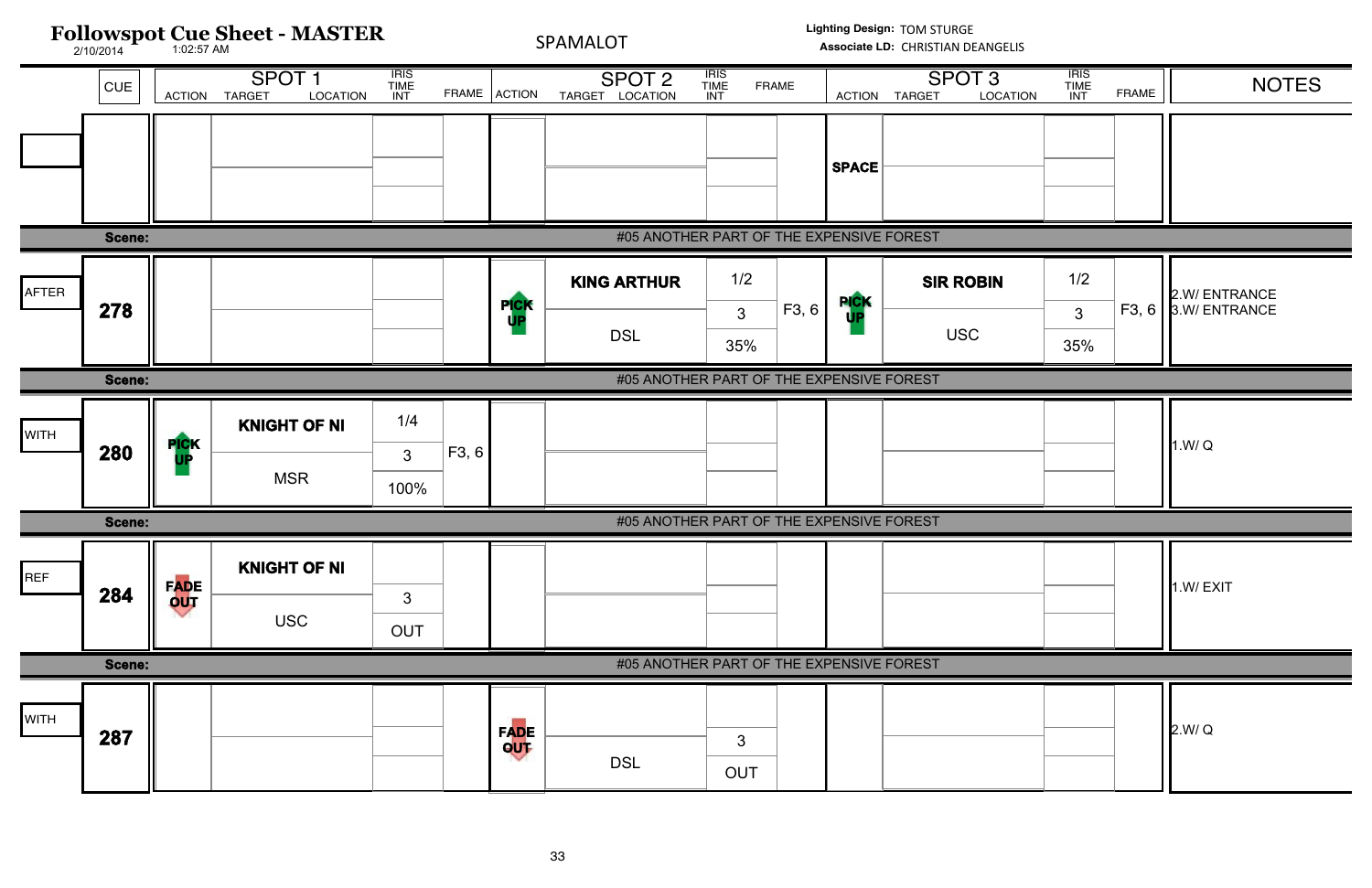![](_page_33_Figure_0.jpeg)

| <b>ATION</b> | <b>IRIS</b><br><b>TIME</b><br>INT | <b>FRAME</b>    | <b>NOTES</b>        |
|--------------|-----------------------------------|-----------------|---------------------|
|              |                                   |                 |                     |
|              | <b>FB</b>                         |                 |                     |
|              | $\overline{5}$                    |                 | 3.W/ GROUP DSC      |
|              | 100%                              |                 |                     |
|              |                                   |                 |                     |
|              | <b>FB</b>                         |                 | 3.W/ Q; INT TO FULL |
|              | 100%                              | NO<br>COLO<br>R |                     |
|              |                                   |                 |                     |
|              |                                   |                 | 2.W/ ENTRANCE       |
|              |                                   |                 |                     |
|              |                                   |                 | 2.W/EXIT            |
|              |                                   |                 |                     |
| R/           | <b>FB</b>                         |                 |                     |
|              |                                   |                 | 3.W/ X SL           |
|              | 100%                              |                 |                     |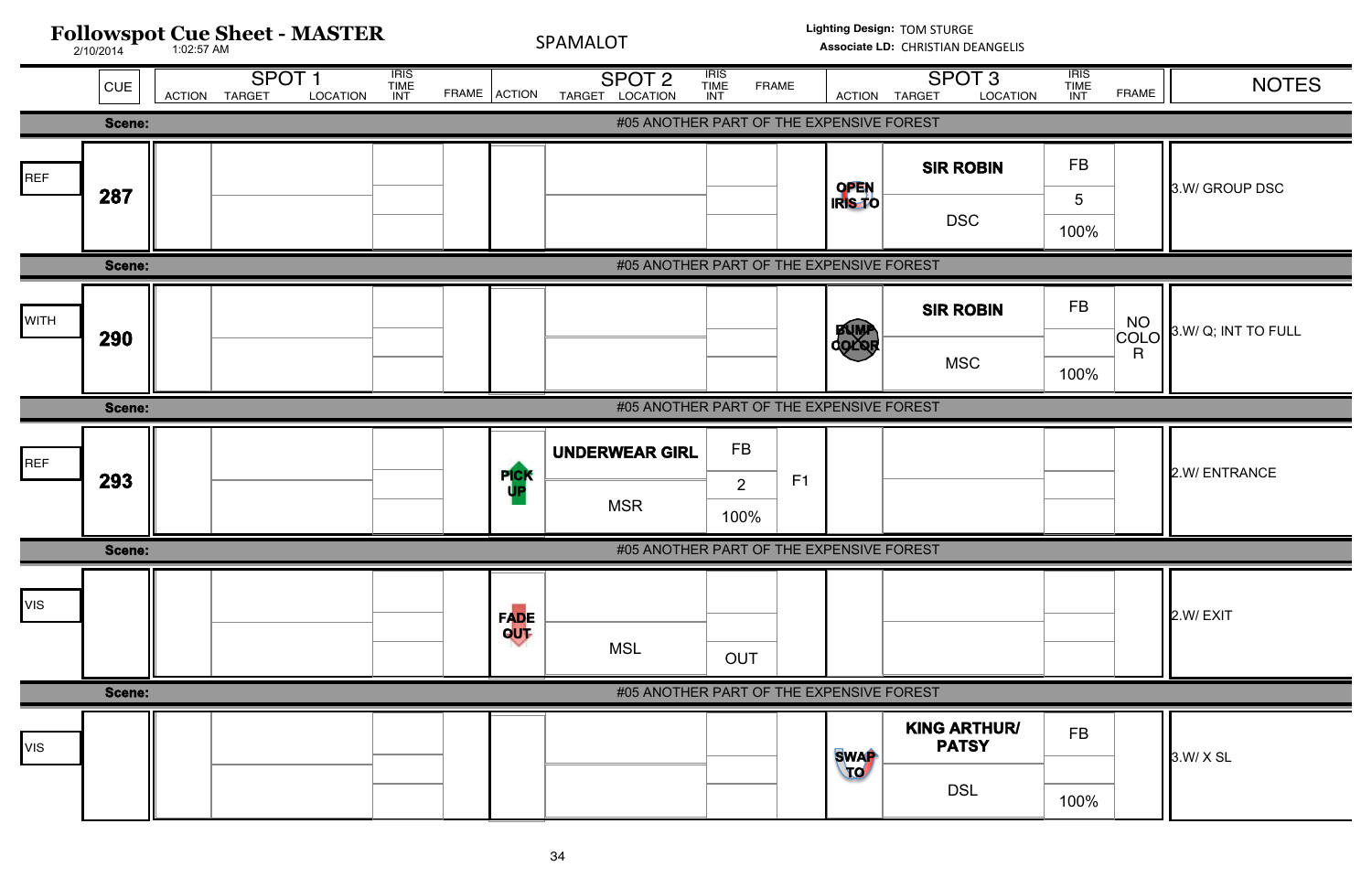![](_page_34_Figure_0.jpeg)

| <b>ATION</b> | <b>IRIS</b><br>TIME<br>INT | <b>FRAME</b>           | <b>NOTES</b>                                      |
|--------------|----------------------------|------------------------|---------------------------------------------------|
|              |                            |                        |                                                   |
| R            | $\mathbf 0$<br><b>OUT</b>  |                        | 1.W/ENTRANCE<br>2.W/Q<br>3.W/ ENTRANCE; **COLOR T |
|              |                            |                        |                                                   |
|              | <b>FB</b>                  | <b>NO</b><br>COLO<br>R | 3.W/ENTRANCE                                      |
|              | 100%                       |                        |                                                   |
|              |                            |                        |                                                   |
|              |                            |                        | 1.W/EXIT<br>2.W/EXIT                              |
|              |                            |                        |                                                   |
|              |                            |                        | 1.W/ ENTRANCE                                     |
|              |                            |                        |                                                   |
|              |                            |                        | 1.W/EXIT                                          |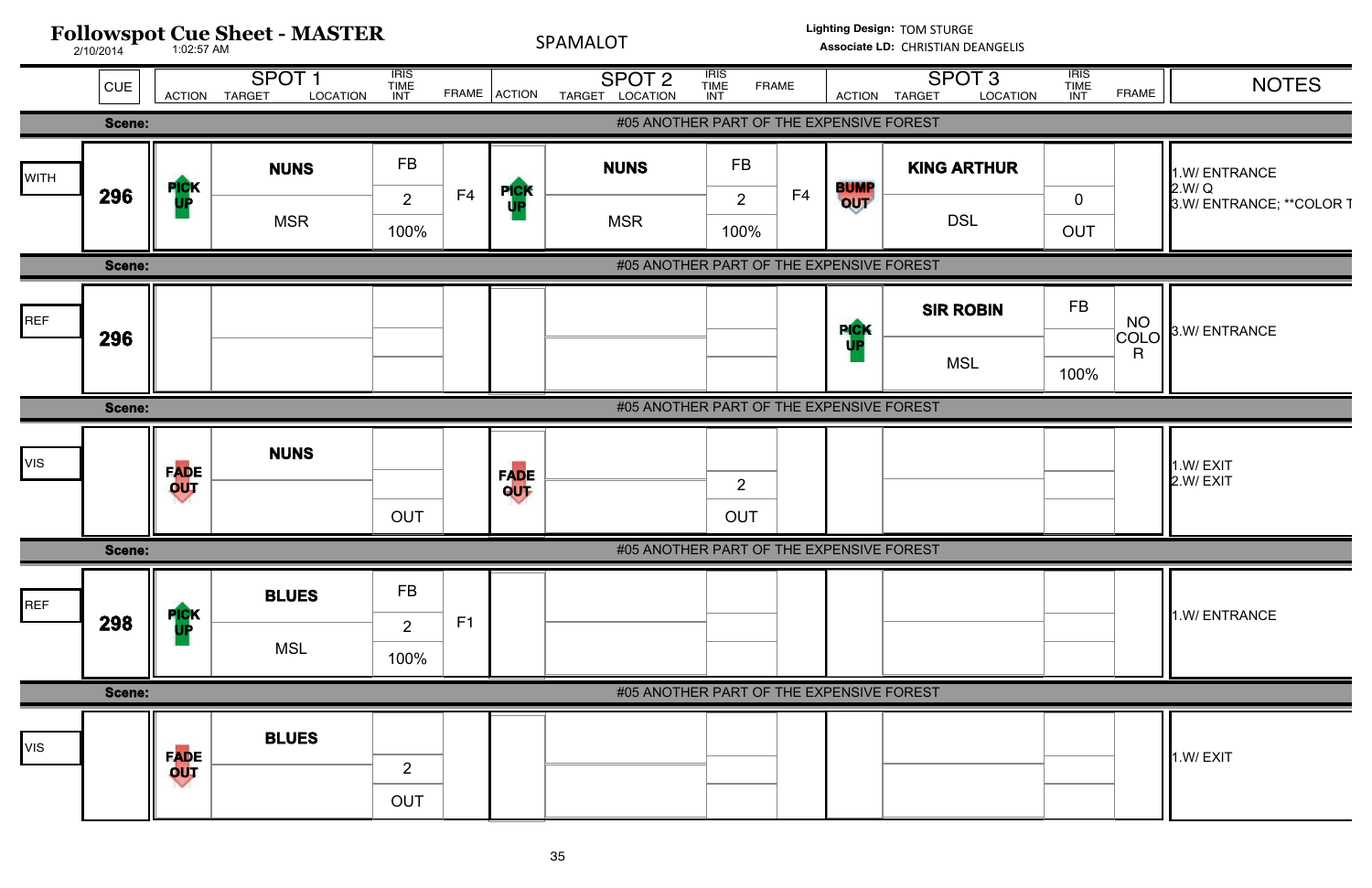![](_page_35_Figure_0.jpeg)

| <b>ATION</b> | <b>IRIS</b><br><b>TIME</b><br>INT | <b>FRAME</b> | <b>NOTES</b> |
|--------------|-----------------------------------|--------------|--------------|
|              |                                   |              |              |
|              |                                   |              | 2.W/ENTRANCE |
|              |                                   |              |              |
|              |                                   |              | 2.W/EXIT     |
|              |                                   |              |              |
|              |                                   |              | 1.W/Q        |
|              |                                   |              |              |
|              |                                   |              | 1.W/ENTRANCE |
|              |                                   |              |              |
|              |                                   |              | 2.W/EXIT     |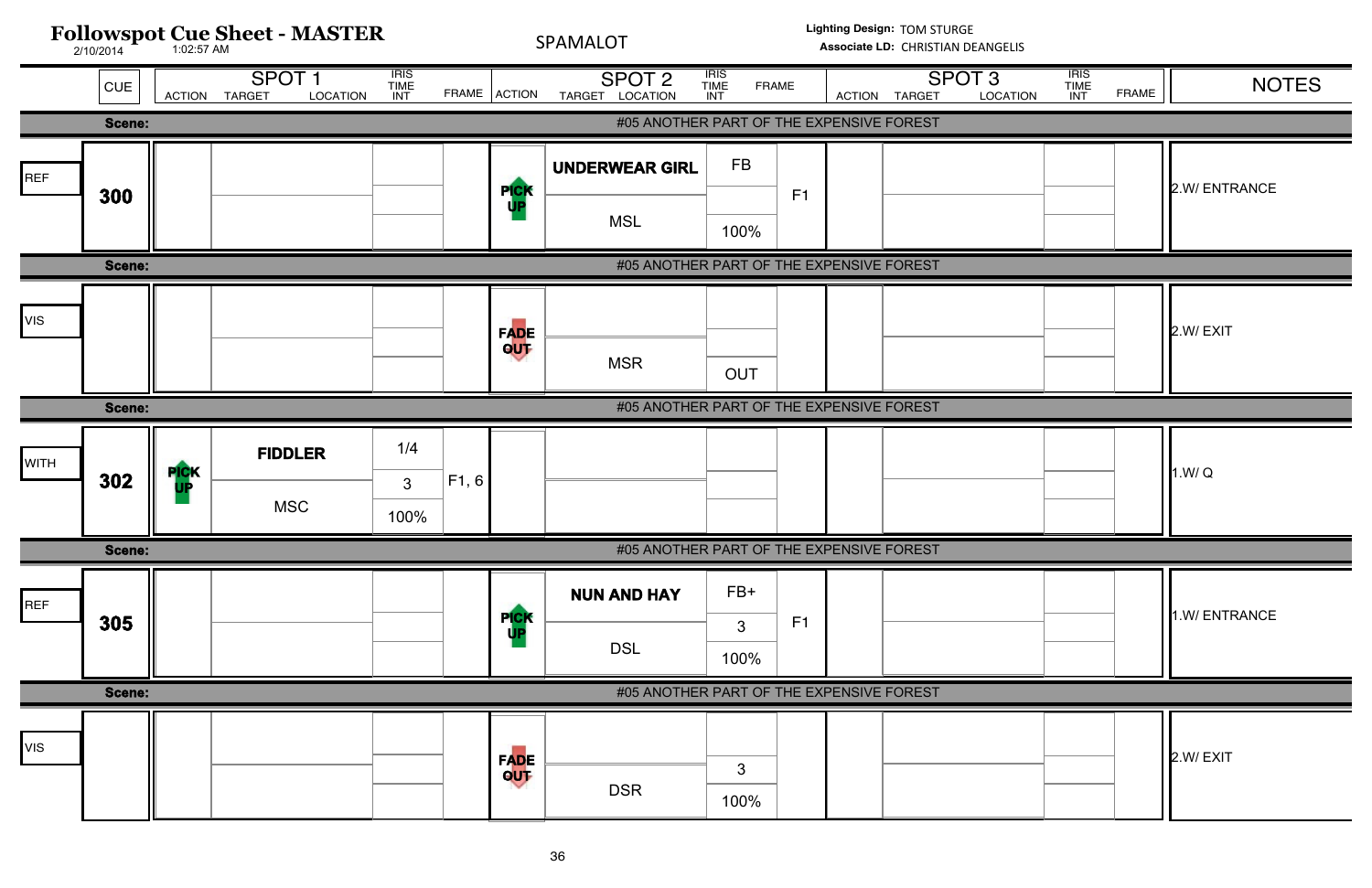![](_page_36_Figure_0.jpeg)

| <b>ATION</b> | <b>IRIS</b><br><b>TIME</b><br>INT | <b>FRAME</b> | <b>NOTES</b>                     |
|--------------|-----------------------------------|--------------|----------------------------------|
|              |                                   |              |                                  |
|              |                                   |              | 1.W/ STEP OFF CABIN              |
|              |                                   |              |                                  |
|              |                                   |              |                                  |
|              |                                   |              |                                  |
|              |                                   |              | 2.W/ STAND UP                    |
|              |                                   |              |                                  |
|              | $\mathfrak{S}$<br><b>OUT</b>      |              | 2.W/ Q ASAP CONCORDE; C<br>3.W/Q |
|              |                                   |              |                                  |
|              |                                   |              | 1.W/ENTRANCE<br>2.W/ ENTRANCE    |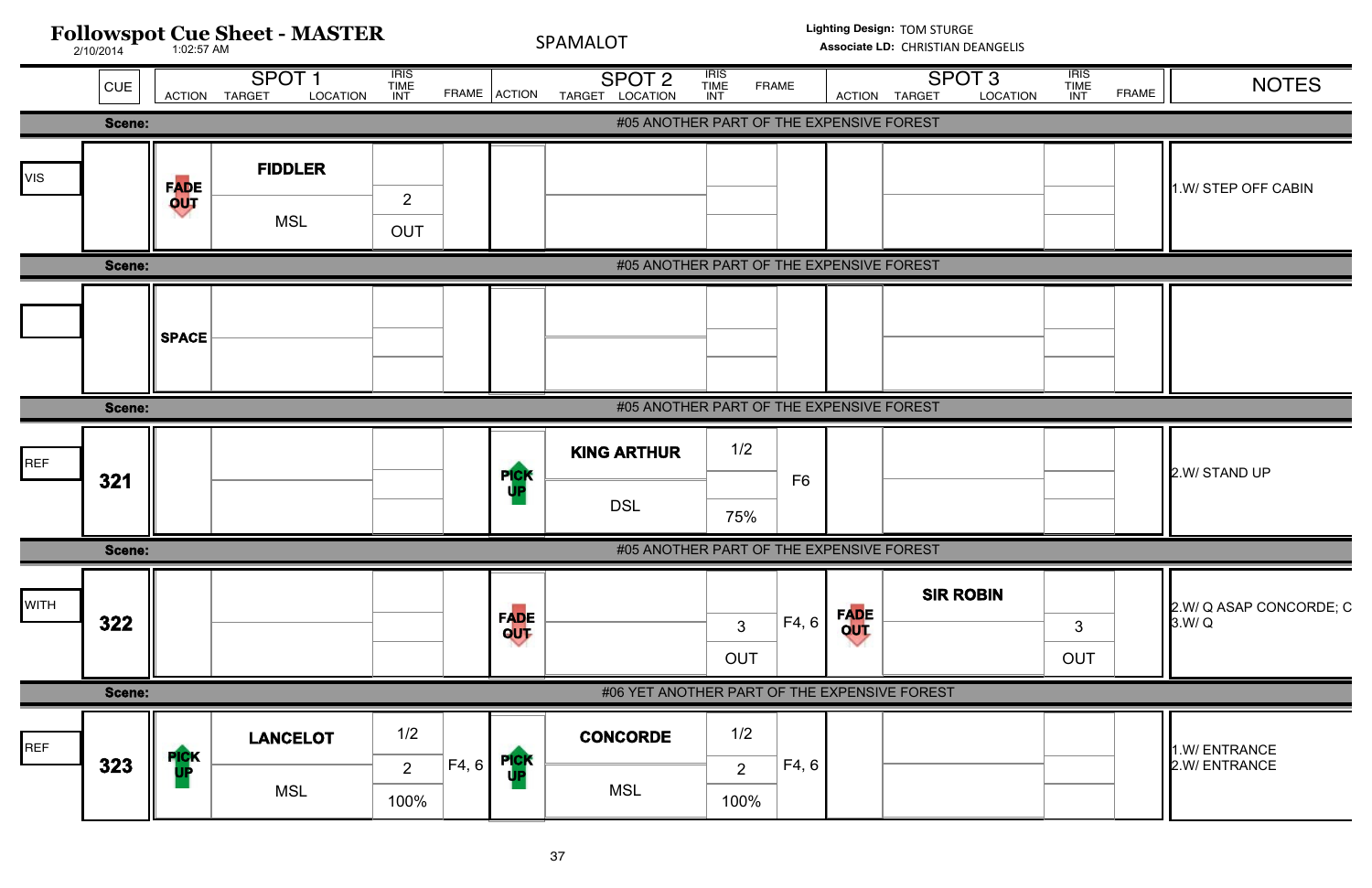![](_page_37_Figure_0.jpeg)

| <b>TION</b> | <b>IRIS</b><br><b>TIME</b><br><b>INT</b> | <b>FRAME</b> | <b>NOTES</b>                                         |
|-------------|------------------------------------------|--------------|------------------------------------------------------|
|             |                                          |              |                                                      |
|             |                                          |              | 1.W/EXIT<br>2.W/EXIT                                 |
|             |                                          |              |                                                      |
| AKE         | <b>FB</b><br>0<br>100%                   | F4           | 1.W/ Q; MARRY SPOTS<br>3.W/ Q; MARRY SPOTS           |
|             |                                          |              |                                                      |
| AKE         | $\overline{2}$<br><b>OUT</b>             |              | 1.W/ EXIT; **COLOR F4, 6<br>3.W/ EXIT; **COLOR F4, 7 |
|             |                                          |              |                                                      |
|             |                                          |              |                                                      |
|             |                                          |              |                                                      |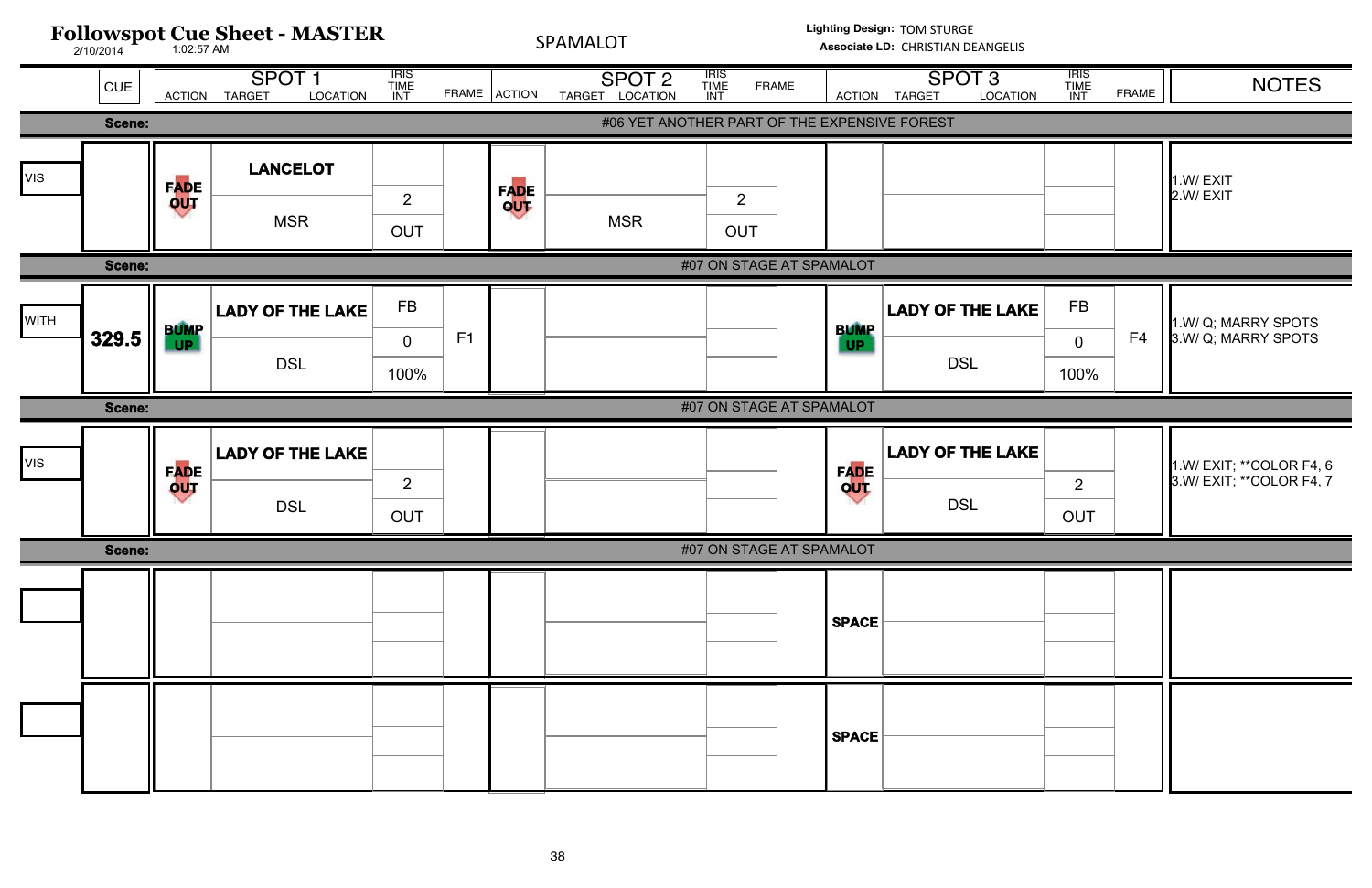| <b>ATION</b> | <b>IRIS</b><br><b>TIME</b><br>INT | <b>FRAME</b> | <b>NOTES</b>          |
|--------------|-----------------------------------|--------------|-----------------------|
|              |                                   |              |                       |
|              |                                   |              | 2.W/ CURTAIN UP       |
|              |                                   |              |                       |
|              | 1/2                               | F7           | 3.W/ CURTAIN UP       |
|              | 100%                              |              |                       |
|              |                                   |              |                       |
|              |                                   |              | 1.W/ ENTRANCE         |
|              |                                   |              |                       |
|              |                                   |              | 2.W/ Q; ASAP GUARD SR |
|              |                                   |              |                       |
|              |                                   |              | 2.ASAP                |

![](_page_38_Figure_0.jpeg)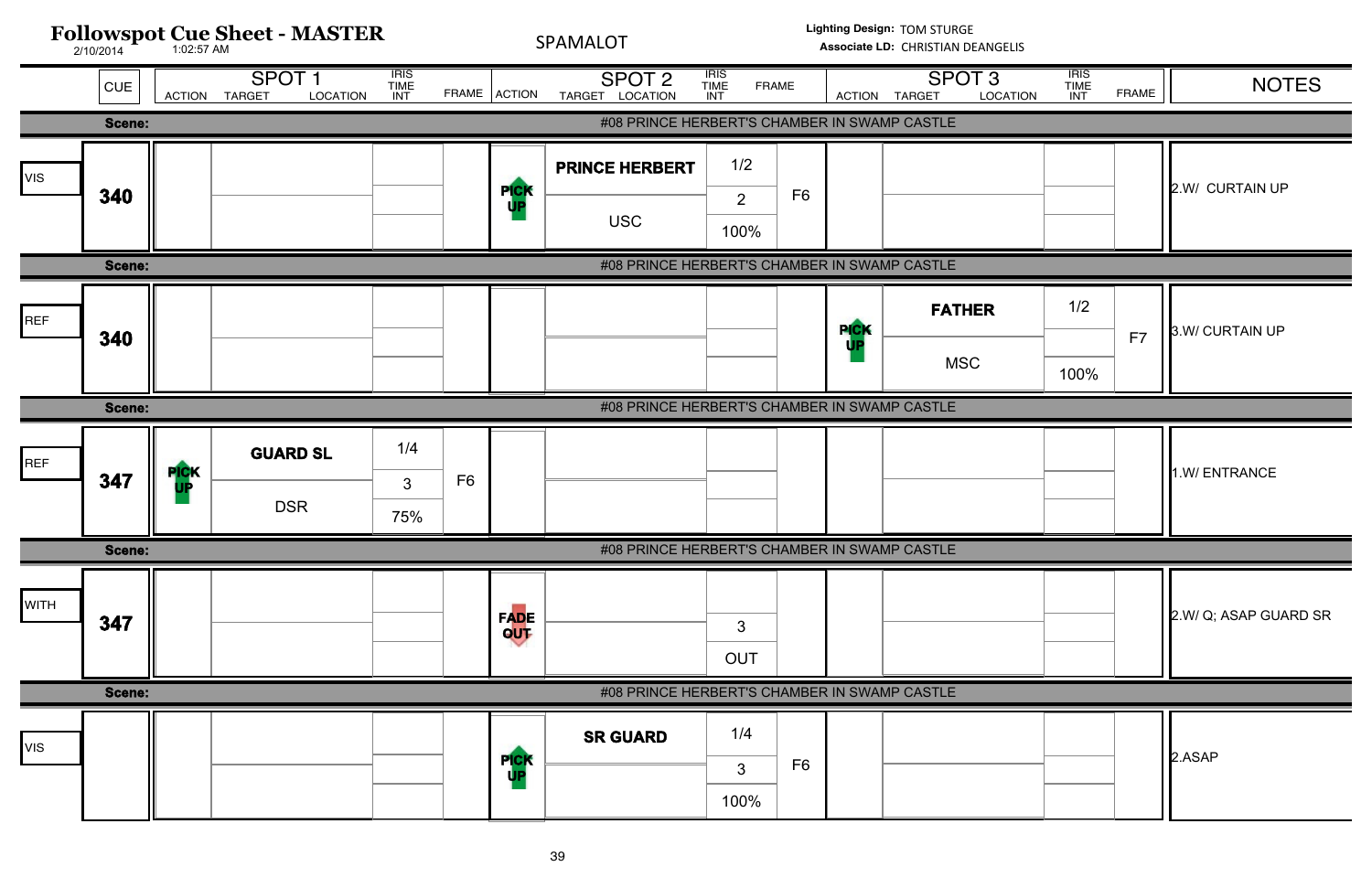![](_page_39_Figure_0.jpeg)

| <b>ATION</b> | <b>IRIS</b><br><b>TIME</b><br><b>INT</b> | <b>FRAME</b> | <b>NOTES</b>                         |
|--------------|------------------------------------------|--------------|--------------------------------------|
|              |                                          |              |                                      |
|              |                                          |              | 3.W/EXIT                             |
|              | 2<br><b>OUT</b>                          |              |                                      |
|              |                                          |              |                                      |
|              |                                          |              | 1.W/ FATHER EXIT<br>2.W/ FATHER EXIT |
|              |                                          |              |                                      |
|              |                                          |              | 1.W/ENTRANCE<br>2.W/ LANCE ENTER     |
|              |                                          |              |                                      |
|              | 1/2                                      | F7           | 3.W/ENTRANCE                         |
|              | 100%                                     |              |                                      |
|              |                                          |              |                                      |
|              |                                          |              | 2.W/ FALL                            |
|              |                                          |              |                                      |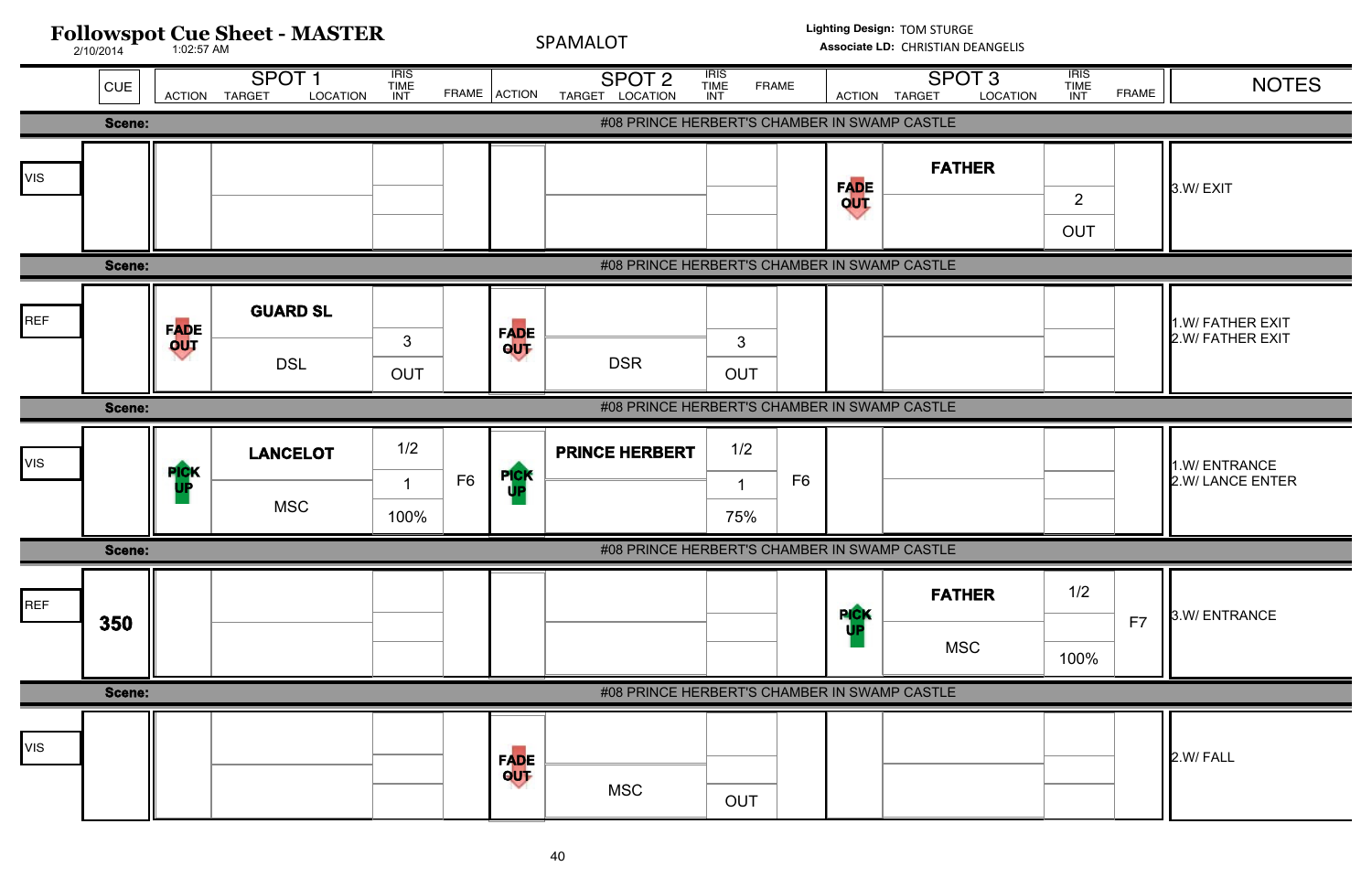![](_page_40_Figure_0.jpeg)

| <b>ATION</b> | <b>IRIS</b><br>TIME<br>INT | <b>FRAME</b> | <b>NOTES</b>                                           |
|--------------|----------------------------|--------------|--------------------------------------------------------|
|              |                            |              |                                                        |
|              |                            |              | 2.W/ THROUGH DOOR                                      |
|              |                            |              |                                                        |
|              | 3<br><b>OUT</b>            |              | 3.W/Q                                                  |
|              |                            |              |                                                        |
|              |                            |              | 2.W/EXIT                                               |
|              |                            |              |                                                        |
|              |                            |              | 1. IRIS BEFORE; W/ Q, COLC<br><b>THEN INT</b><br>2.W/Q |
|              |                            |              |                                                        |
|              |                            |              | 1.W/ Q; RESTORE WITH LIGI<br><b>CHANGE</b>             |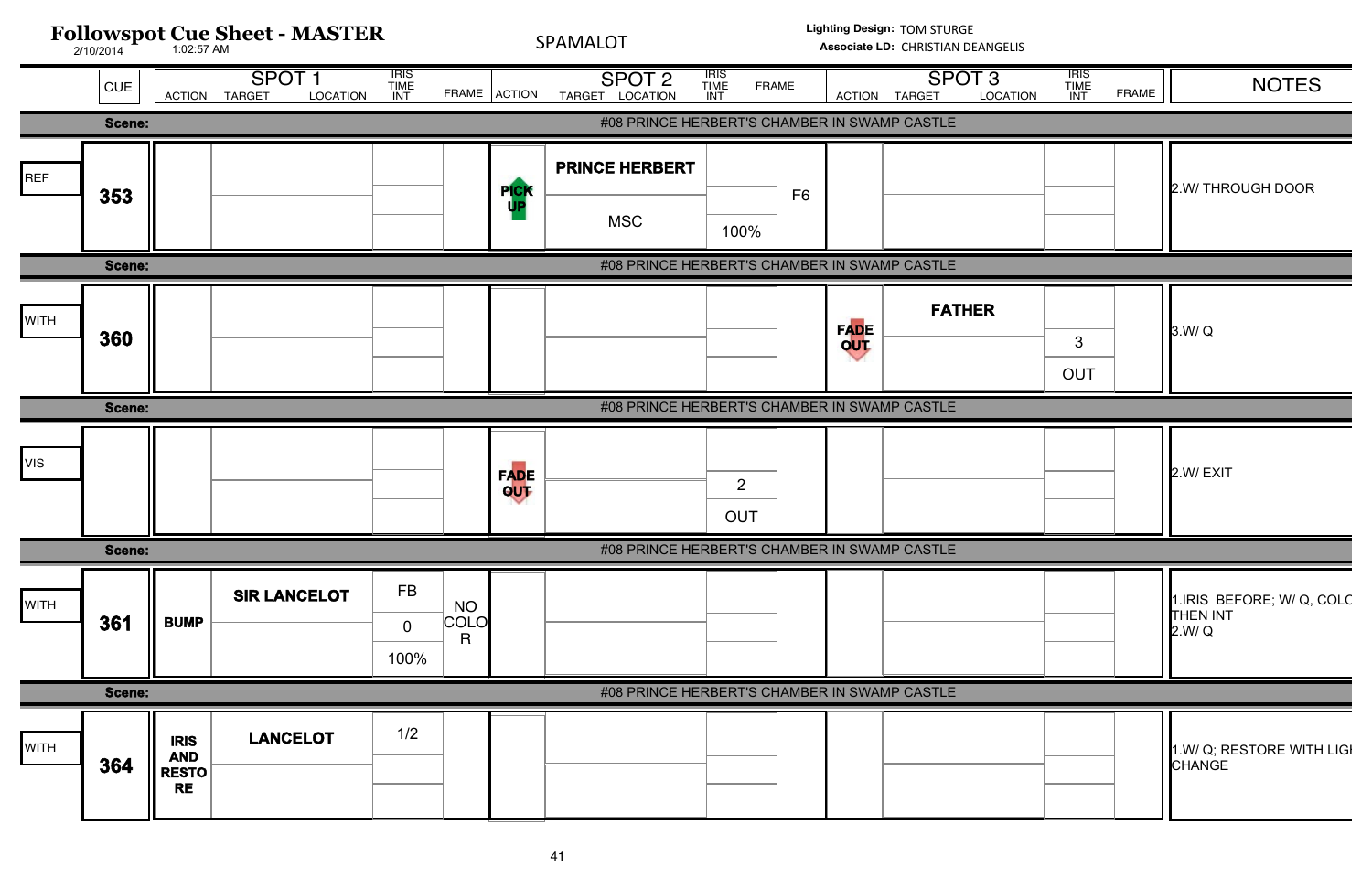![](_page_41_Figure_0.jpeg)

| <b>ATION</b> | <b>IRIS</b><br><b>TIME</b><br><b>INT</b> | <b>FRAME</b> | <b>NOTES</b>                                   |
|--------------|------------------------------------------|--------------|------------------------------------------------|
|              |                                          |              |                                                |
|              |                                          |              | 2.W/ENTRANCE                                   |
|              |                                          |              |                                                |
|              |                                          |              | 1.W/Q<br>2.W/Q                                 |
|              |                                          |              |                                                |
|              |                                          |              | 1.W/Q<br>2.W/Q                                 |
|              |                                          |              |                                                |
|              |                                          |              | 1.W/ EXIT; **COLOR F7<br>2.W/ EXIT; **COLOR F6 |
|              |                                          |              |                                                |
|              |                                          |              |                                                |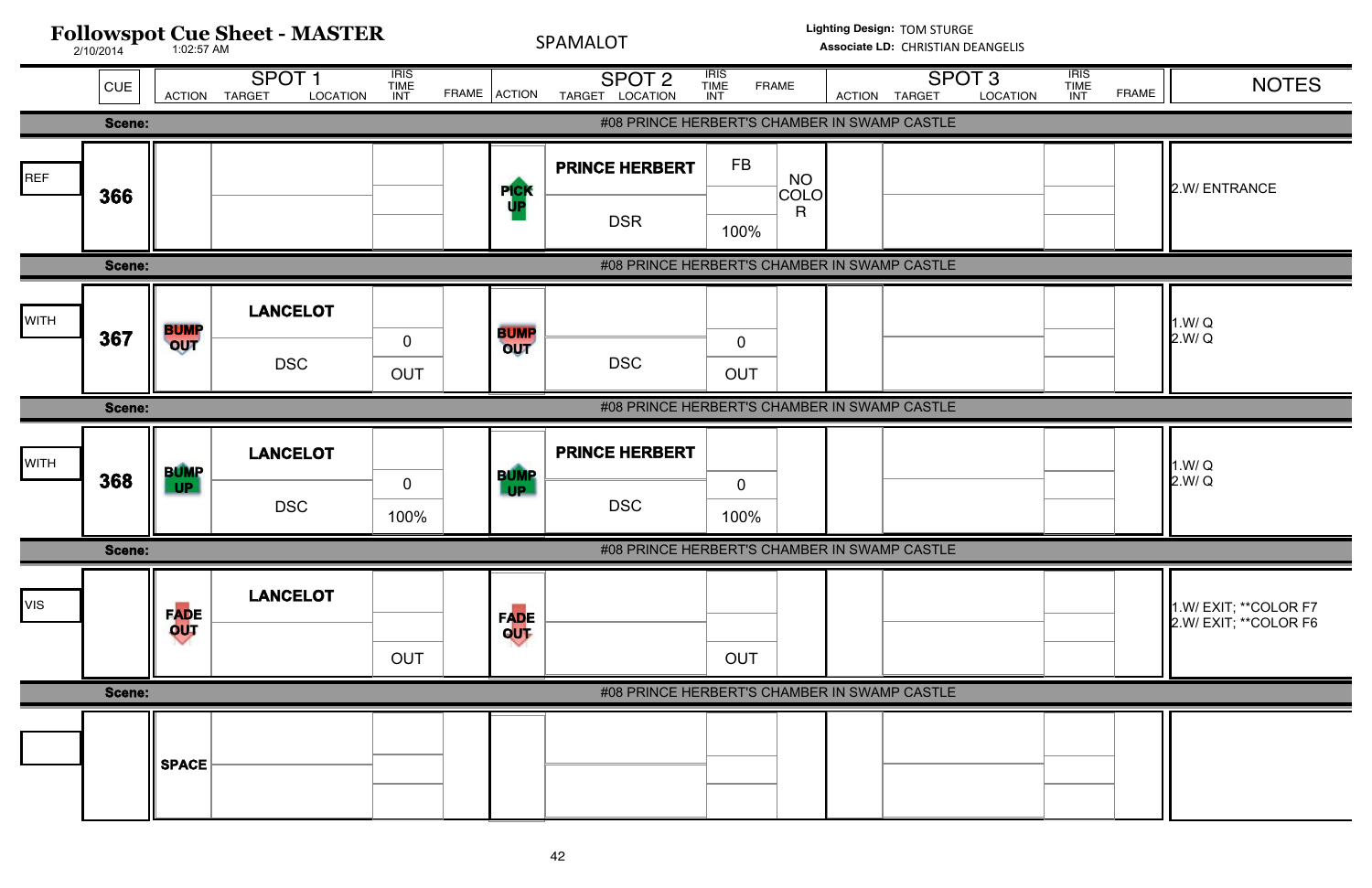| <b>ATION</b> | <b>IRIS</b><br><b>TIME</b><br>INT | <b>FRAME</b> | <b>NOTES</b>                                     |
|--------------|-----------------------------------|--------------|--------------------------------------------------|
|              |                                   |              |                                                  |
|              |                                   |              |                                                  |
|              | 1/4                               | F7           | 2.W/ Q; OPEN TO 1/2 DS<br>3.W/ Q; OPEN TO 1/2 DS |
|              | 100%                              |              |                                                  |
|              |                                   |              |                                                  |
|              | 75%/<br>100%                      |              | 3. FADE DOWN WHEN NOT S                          |
|              |                                   |              |                                                  |
|              |                                   |              | 2.X/US                                           |
|              |                                   |              |                                                  |
|              |                                   |              | 2.X/DS                                           |
|              |                                   |              |                                                  |

![](_page_42_Figure_0.jpeg)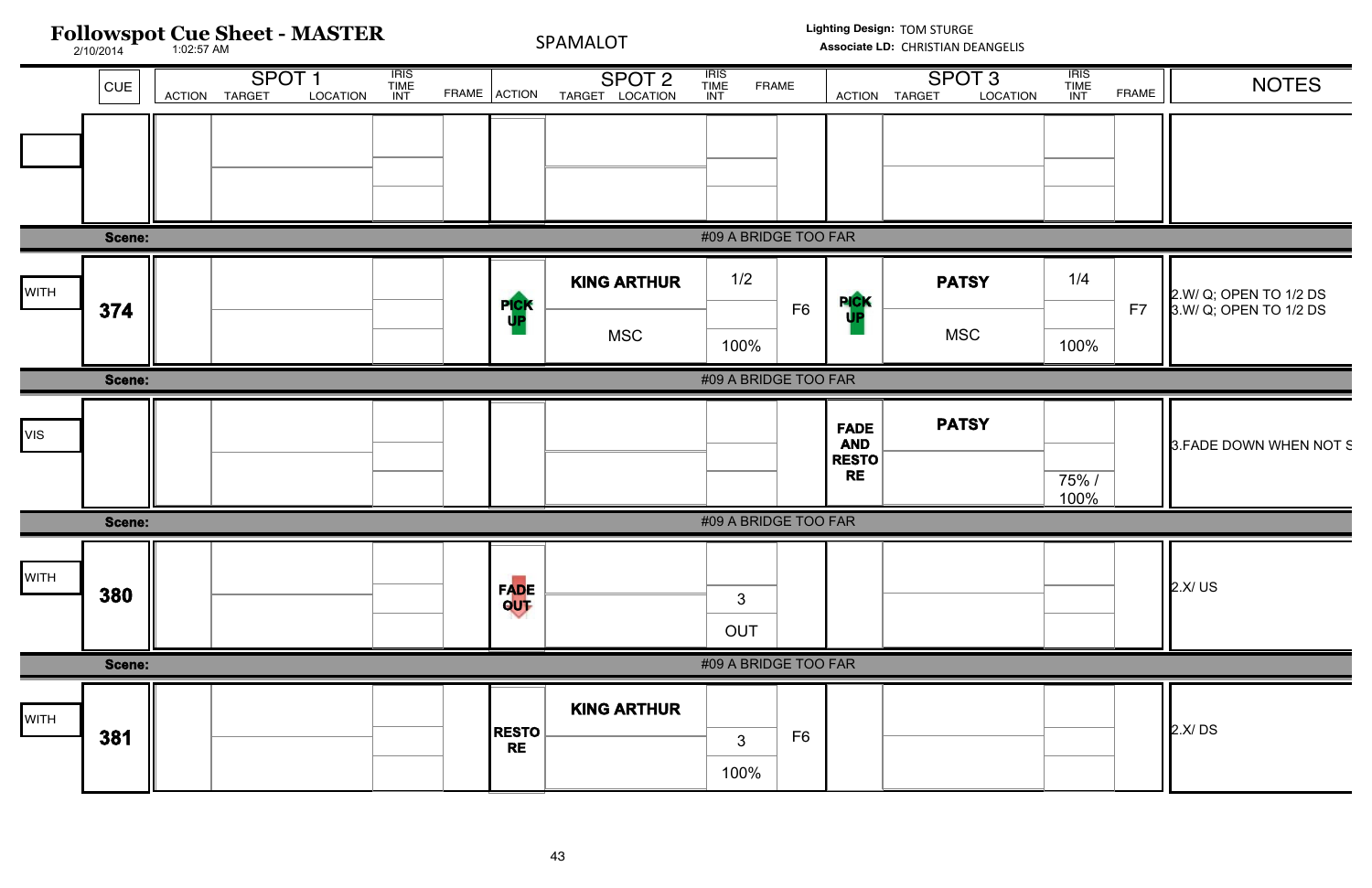![](_page_43_Figure_0.jpeg)

| <b>ATION</b> | <b>IRIS</b><br><b>TIME</b><br><b>INT</b> | <b>FRAME</b> | <b>NOTES</b>                              |
|--------------|------------------------------------------|--------------|-------------------------------------------|
|              |                                          |              |                                           |
|              |                                          |              | 1.W/ Q; IRIS TO FB ON DESC                |
|              |                                          |              |                                           |
|              | 75%                                      |              | 2.W/ LADY ENTRANCE<br>3.W/ LADY ENTRANCE  |
|              |                                          |              |                                           |
|              |                                          |              | 1.W/Q<br>2.W/Q                            |
|              |                                          |              |                                           |
|              | 3<br><b>OUT</b>                          |              | 1.W/ TURN TO EXIT<br>2.W/EXIT<br>3.W/EXIT |
|              |                                          |              |                                           |
|              |                                          |              | 2.W/ ENTRANCE                             |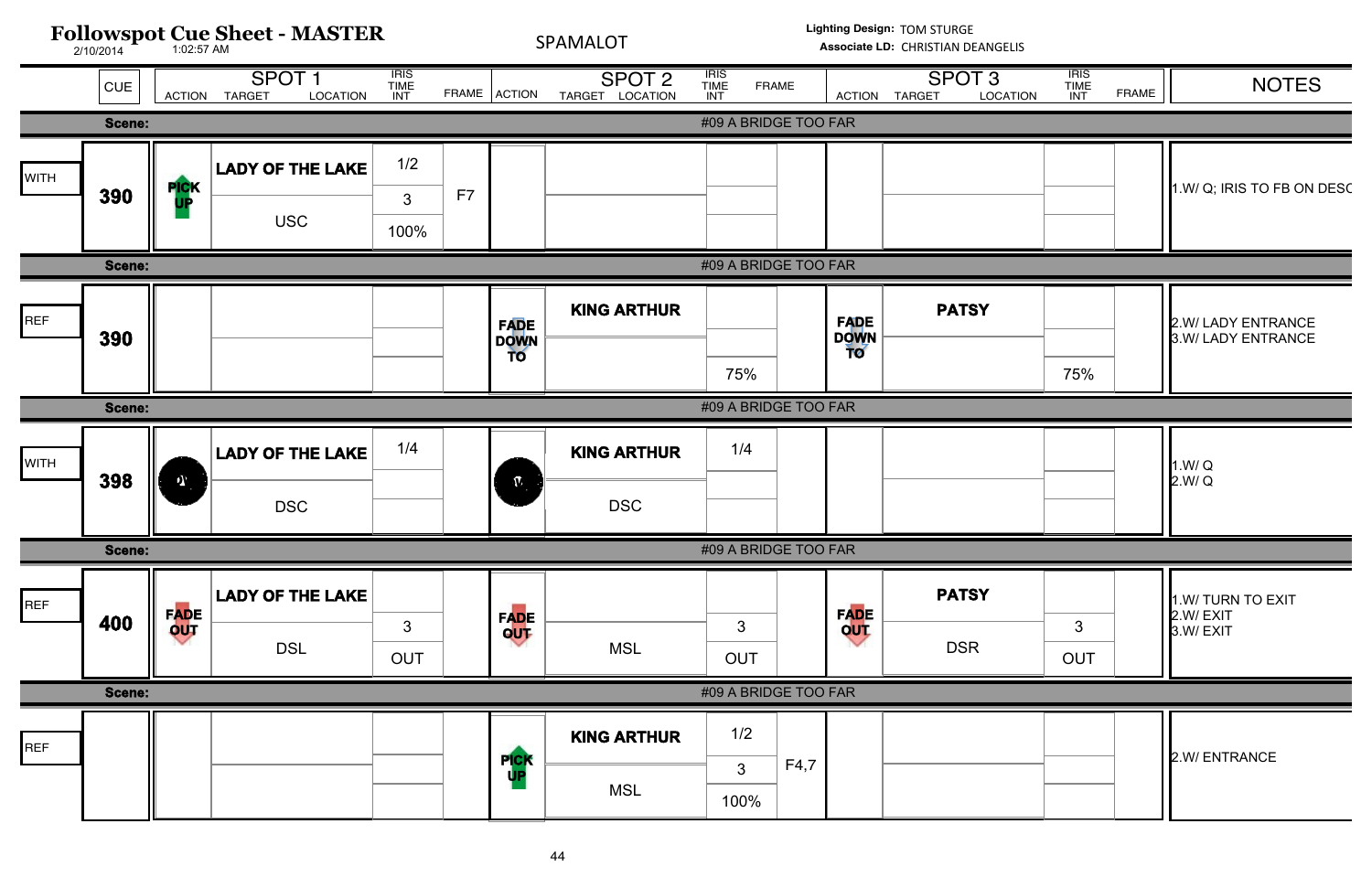|     |        | Followspot Cue Sheet - MASTER      |                                          | SPAMALOT     |                                      |                              | Lighting Design: TOM STURGE<br>Associate LD: CHRISTIAN DEANGELIS |                     |                                                |                              |                           |                               |
|-----|--------|------------------------------------|------------------------------------------|--------------|--------------------------------------|------------------------------|------------------------------------------------------------------|---------------------|------------------------------------------------|------------------------------|---------------------------|-------------------------------|
|     | CUE    | SPOT <sub>1</sub><br>ACTION TARGET | <b>IRIS<br/>TIME<br/>INT</b><br>LOCATION | FRAME ACTION | SPOT <sub>2</sub><br>TARGET LOCATION | <b>IRIS<br/>TIME<br/>INT</b> | <b>FRAME</b>                                                     |                     | SPOT <sub>3</sub><br>LOCATION<br>ACTION TARGET | <b>IRIS<br/>TIME<br/>INT</b> | <b>FRAME</b>              | <b>NOTES</b>                  |
|     | Scene: |                                    |                                          |              |                                      |                              | #09 A BRIDGE TOO FAR                                             |                     |                                                |                              |                           |                               |
| REF | 407    |                                    |                                          |              |                                      |                              |                                                                  | <b>PICK</b>         | TIM THE<br><b>ENCHANTER</b>                    | 3/4                          | F4,7                      | 1.W/ ENTRANCE                 |
|     |        |                                    |                                          |              |                                      |                              |                                                                  |                     | AIR SL                                         | 3 <sup>1</sup><br>100%       |                           |                               |
|     | Scene: |                                    |                                          |              |                                      |                              | #09 A BRIDGE TOO FAR                                             |                     |                                                |                              |                           |                               |
|     |        |                                    |                                          |              |                                      |                              |                                                                  | <b>FADE<br/>OUT</b> | TIM THE<br><b>ENCHANTER</b>                    | OUT                          | COLO NONE<br>$\mathsf{R}$ | NO   3.W/ CLOUD PASS; **COLOF |
|     | Scene: |                                    |                                          |              |                                      |                              | #09 A BRIDGE TOO FAR                                             |                     |                                                |                              |                           |                               |
|     |        |                                    |                                          |              |                                      |                              |                                                                  | <b>SPACE</b>        |                                                |                              |                           |                               |
|     |        |                                    |                                          |              |                                      |                              |                                                                  | <b>SPACE</b>        |                                                |                              |                           |                               |
|     |        |                                    |                                          |              |                                      |                              |                                                                  |                     |                                                |                              |                           |                               |

| TION | <b>TRIS<br/>TIME<br/>INT</b> | <b>FRAME</b>           | <b>NOTES</b>                             |
|------|------------------------------|------------------------|------------------------------------------|
|      |                              |                        |                                          |
| l    | 3/4                          |                        |                                          |
|      | 3                            | F4,7                   | 1.W/ ENTRANCE                            |
|      | 100%                         |                        |                                          |
|      |                              |                        |                                          |
| l    |                              | <b>NO</b><br>COLO<br>R | 3.W/ CLOUD PASS; ** COLOF<br><b>NONE</b> |
|      | <b>OUT</b>                   |                        |                                          |
|      |                              |                        |                                          |
|      |                              |                        |                                          |
|      |                              |                        |                                          |
|      |                              |                        |                                          |
|      |                              |                        |                                          |
|      |                              |                        |                                          |
|      |                              |                        |                                          |
|      |                              |                        |                                          |
|      |                              |                        |                                          |
|      |                              |                        |                                          |

# ELIS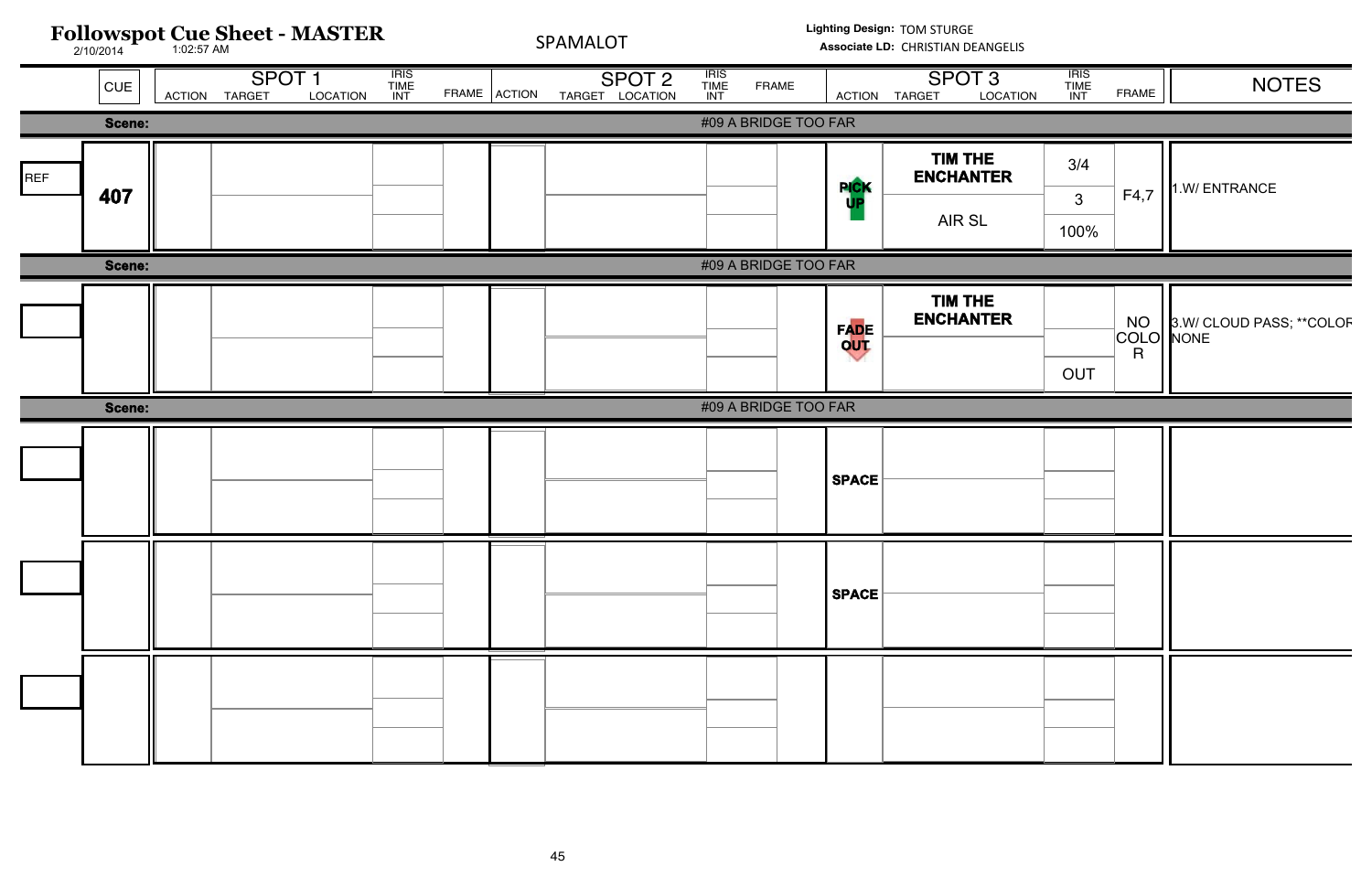![](_page_45_Figure_0.jpeg)

| <b>TION</b> | <b>IRIS</b><br><b>TIME</b><br>INT | <b>FRAME</b>    | <b>NOTES</b>          |
|-------------|-----------------------------------|-----------------|-----------------------|
|             |                                   |                 |                       |
|             |                                   |                 | 1.W/ CLOUD PASS       |
|             |                                   |                 |                       |
| Ή           | <b>HEAD</b>                       | NO<br>COLO<br>R |                       |
|             | 50%                               |                 |                       |
|             |                                   |                 |                       |
|             |                                   |                 | 2.W/ X TO RABBIT HILL |
|             |                                   |                 |                       |
| CK          |                                   |                 | 3.W/ ATTACK           |
|             |                                   |                 |                       |
|             |                                   |                 | 2.W/DEATH             |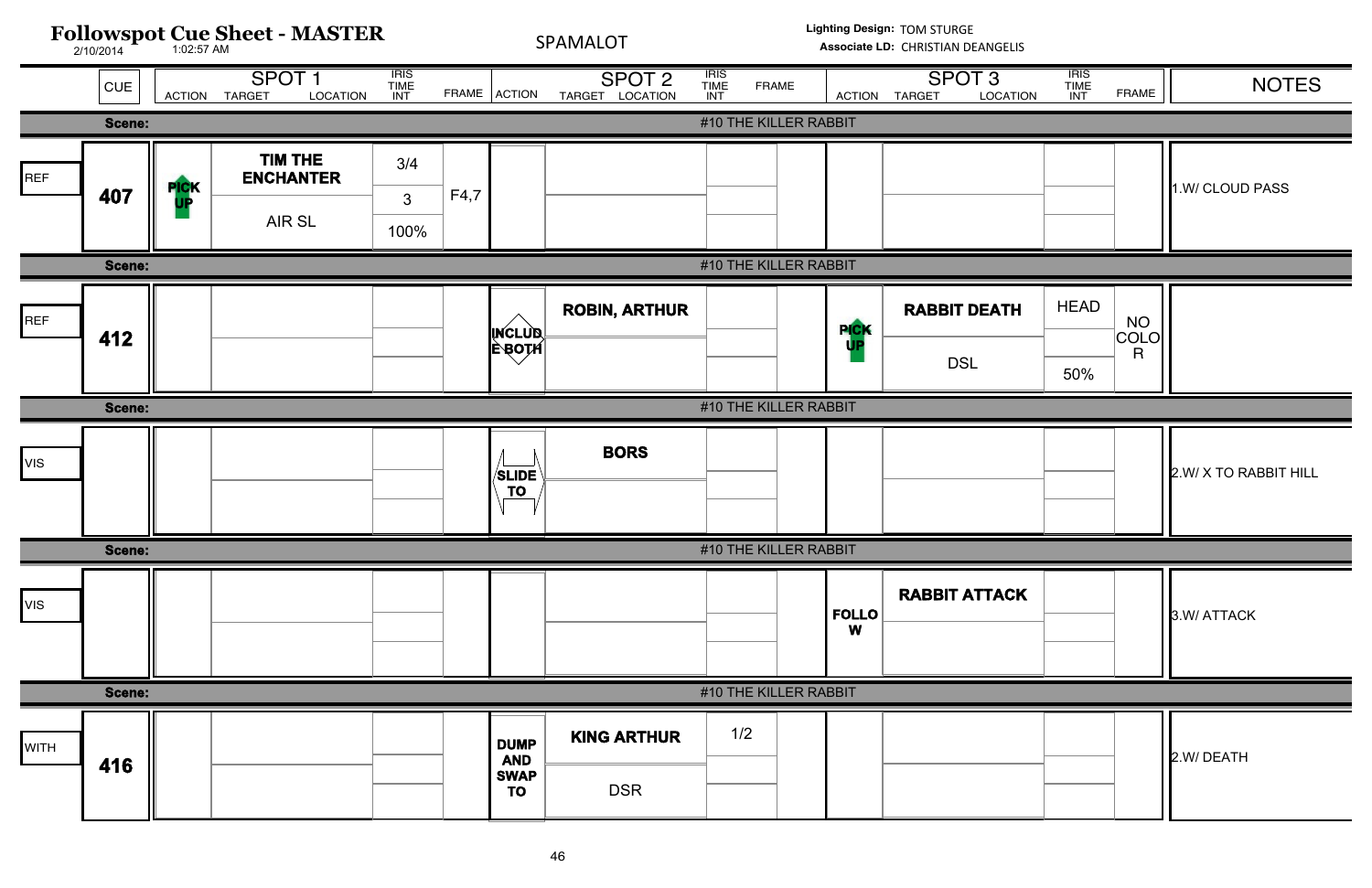![](_page_46_Figure_0.jpeg)

| <b>ATION</b> | <b>IRIS</b><br><b>TIME</b><br>INT | <b>FRAME</b>                                                                          | <b>NOTES</b> |
|--------------|-----------------------------------|---------------------------------------------------------------------------------------|--------------|
|              |                                   |                                                                                       |              |
|              |                                   |                                                                                       | 2.W/EXIT     |
|              |                                   |                                                                                       | 1.W/ENTRANCE |
|              |                                   |                                                                                       |              |
|              |                                   |                                                                                       | 2.W/EXIT     |
|              |                                   |                                                                                       |              |
|              | 3/4                               | $\begin{array}{c} \begin{array}{c} \text{NO} \\ \text{COLO,} \end{array} \end{array}$ | 3.W/BLAST    |
|              |                                   |                                                                                       |              |
|              | <b>OUT</b>                        |                                                                                       | 3.W/EXIT     |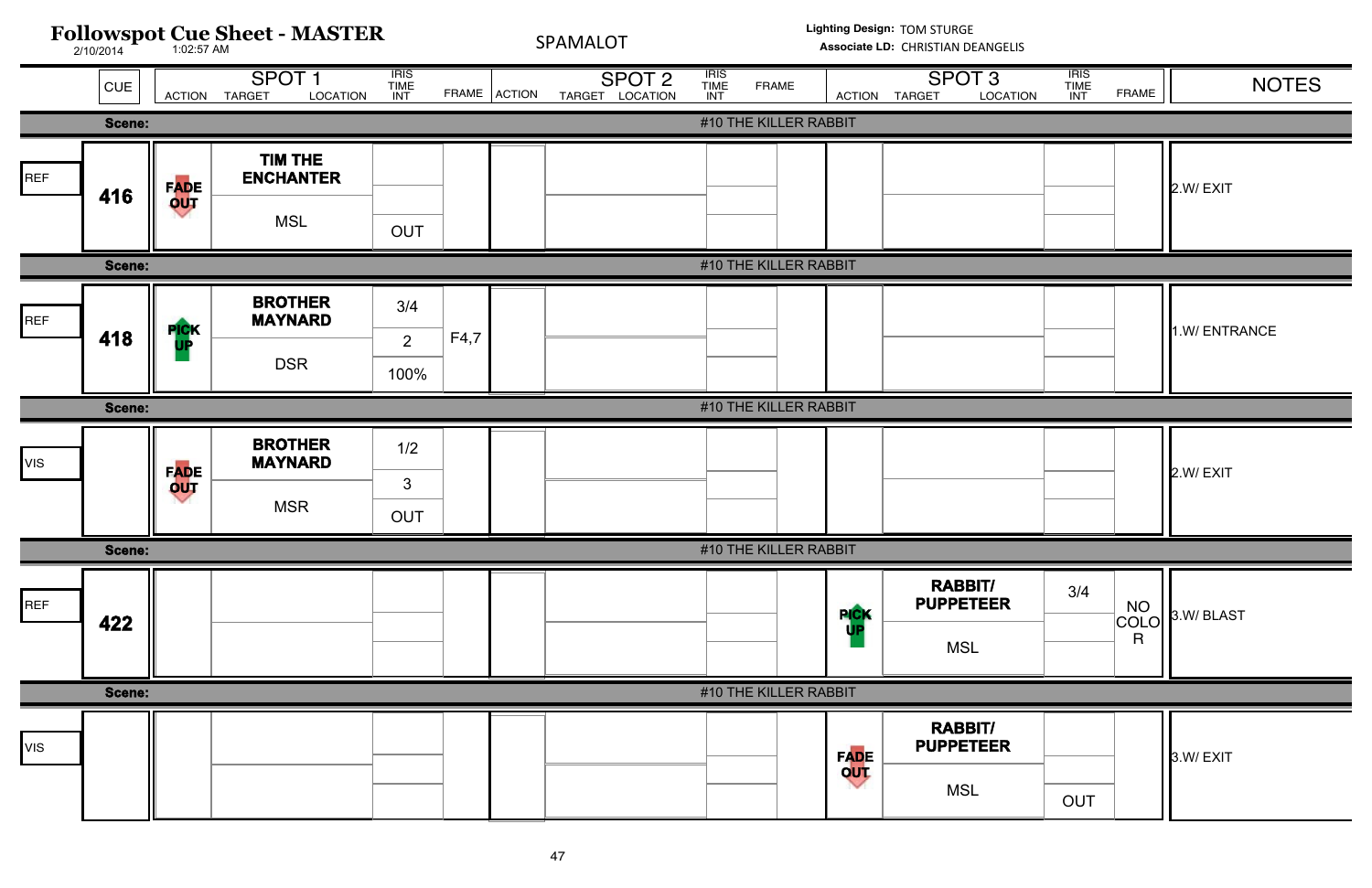![](_page_47_Figure_0.jpeg)

| <b>TION</b> | <b>IRIS</b><br>TIME<br>INT | <b>FRAME</b> | <b>NOTES</b>             |
|-------------|----------------------------|--------------|--------------------------|
|             |                            |              |                          |
|             |                            |              | 1.W/DESCENT              |
|             |                            |              |                          |
|             |                            |              | 1.W/ FINGER STOP         |
|             |                            |              |                          |
|             | <b>FB</b><br>3<br>100%     | F4           | 3.W/ Q; FOLLOW TO AUDIEN |
|             |                            |              |                          |
|             |                            |              | 3.W/ RETURN TO SEAT      |
|             |                            |              |                          |
| <b>AKE</b>  | 1/2                        | F4, 6        | 3.W/ENTRANCE             |
|             | 100%                       |              |                          |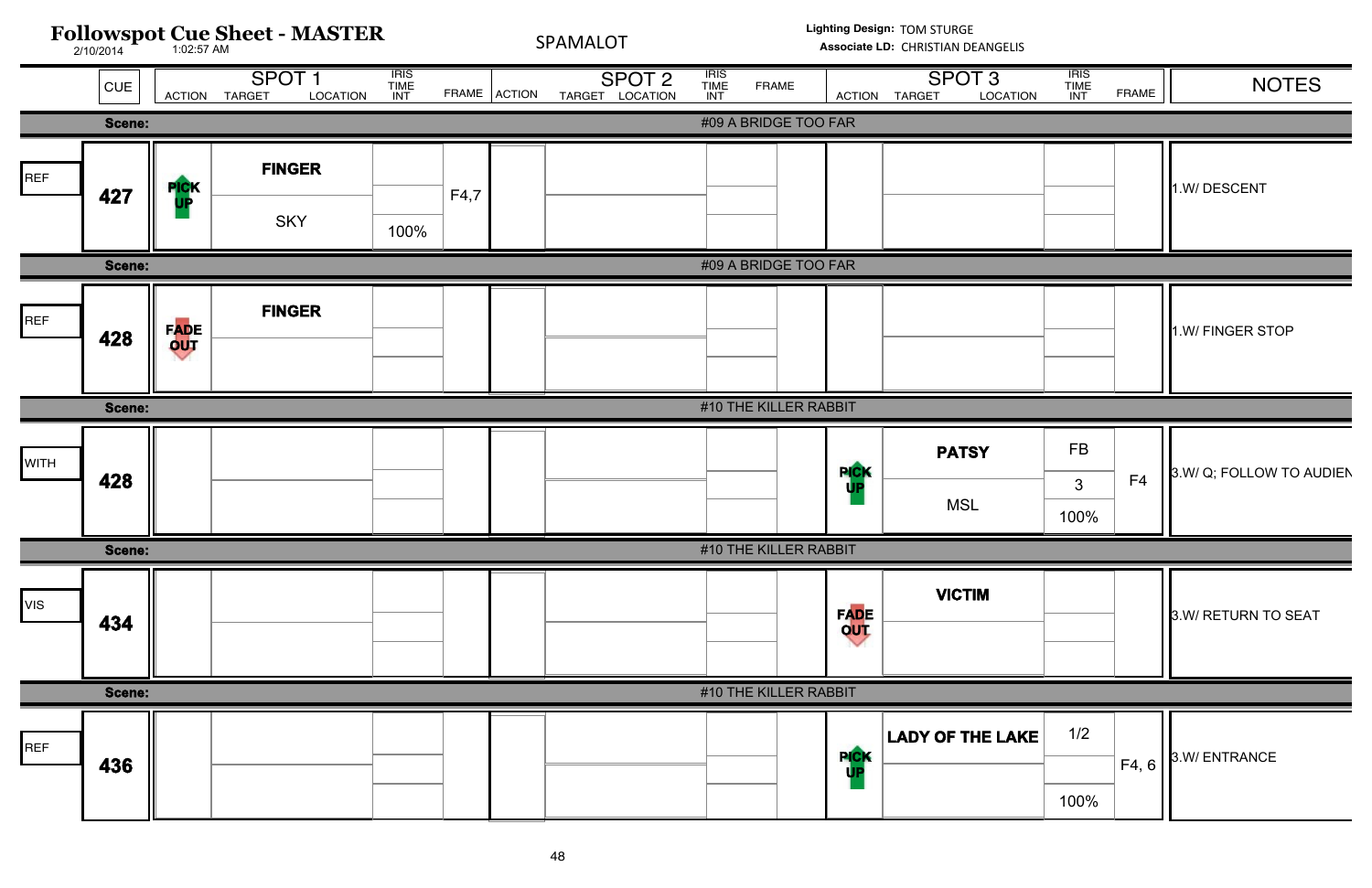![](_page_48_Figure_0.jpeg)

| <b>ATION</b> | <b>IRIS</b><br><b>TIME</b><br>INT | <b>FRAME</b>                      | <b>NOTES</b>                                               |
|--------------|-----------------------------------|-----------------------------------|------------------------------------------------------------|
|              |                                   |                                   |                                                            |
| AKE          | <b>OUT</b>                        | <b>NO</b><br>COLO<br>$\mathsf{R}$ | 2.W/ EXIT US; ** COLOR TO N<br>3.W/ EXIT US; ** COLOR TO N |
|              |                                   |                                   |                                                            |
|              |                                   |                                   | 3.W/ ENTRANCE                                              |
|              |                                   |                                   |                                                            |
|              |                                   |                                   | 1.ASAP                                                     |
|              |                                   |                                   |                                                            |
|              |                                   |                                   | 1.W/X SL                                                   |
|              |                                   |                                   |                                                            |
| AKE          | <b>FB</b>                         | <b>NO</b><br>COLO                 | 2.W/ ENTRANCE<br>3.W/ ENTRANCE                             |
|              | 100%                              | $\overline{\mathsf{R}}$           |                                                            |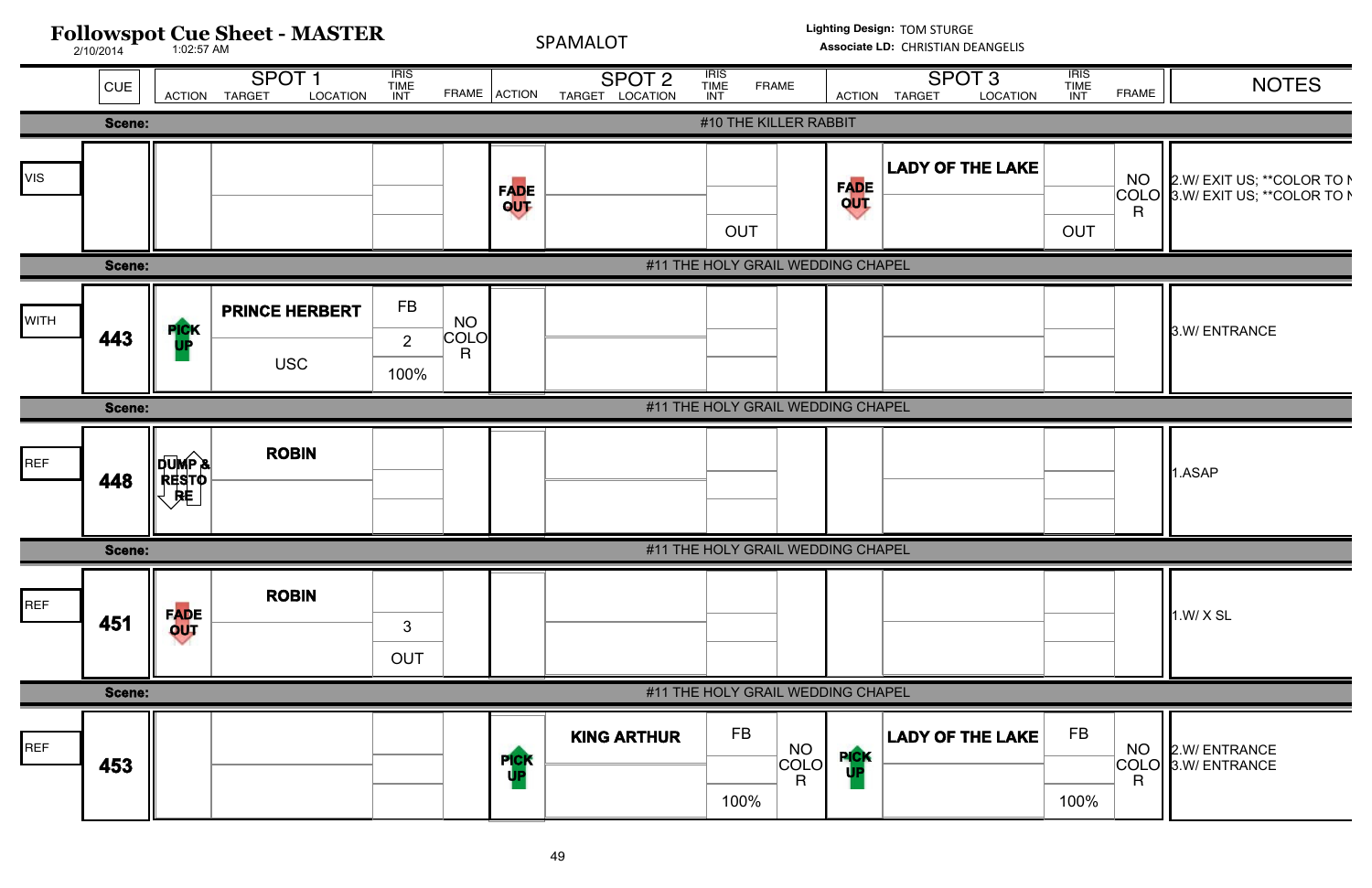![](_page_49_Figure_0.jpeg)

| <b>TION</b> | <b>IRIS</b><br><b>TIME</b><br>INT | <b>FRAME</b>                                                          | <b>NOTES</b>                                       |
|-------------|-----------------------------------|-----------------------------------------------------------------------|----------------------------------------------------|
|             |                                   |                                                                       |                                                    |
|             |                                   |                                                                       | 1.W/ENTRANCE                                       |
|             |                                   |                                                                       |                                                    |
|             |                                   |                                                                       | 1.W/DEATH                                          |
|             |                                   |                                                                       |                                                    |
| AKE         | 1<br><b>OUT</b>                   |                                                                       | 2.W/Q<br>3.W/Q                                     |
|             |                                   |                                                                       |                                                    |
|             |                                   |                                                                       |                                                    |
|             |                                   |                                                                       |                                                    |
|             |                                   | $\begin{array}{c}\n\text{NO} \\ \text{COLO} \\ \text{R}\n\end{array}$ | 1.CURTAIN CALL<br>2.CURTAIN CALL<br>3.CURTAIN CALL |